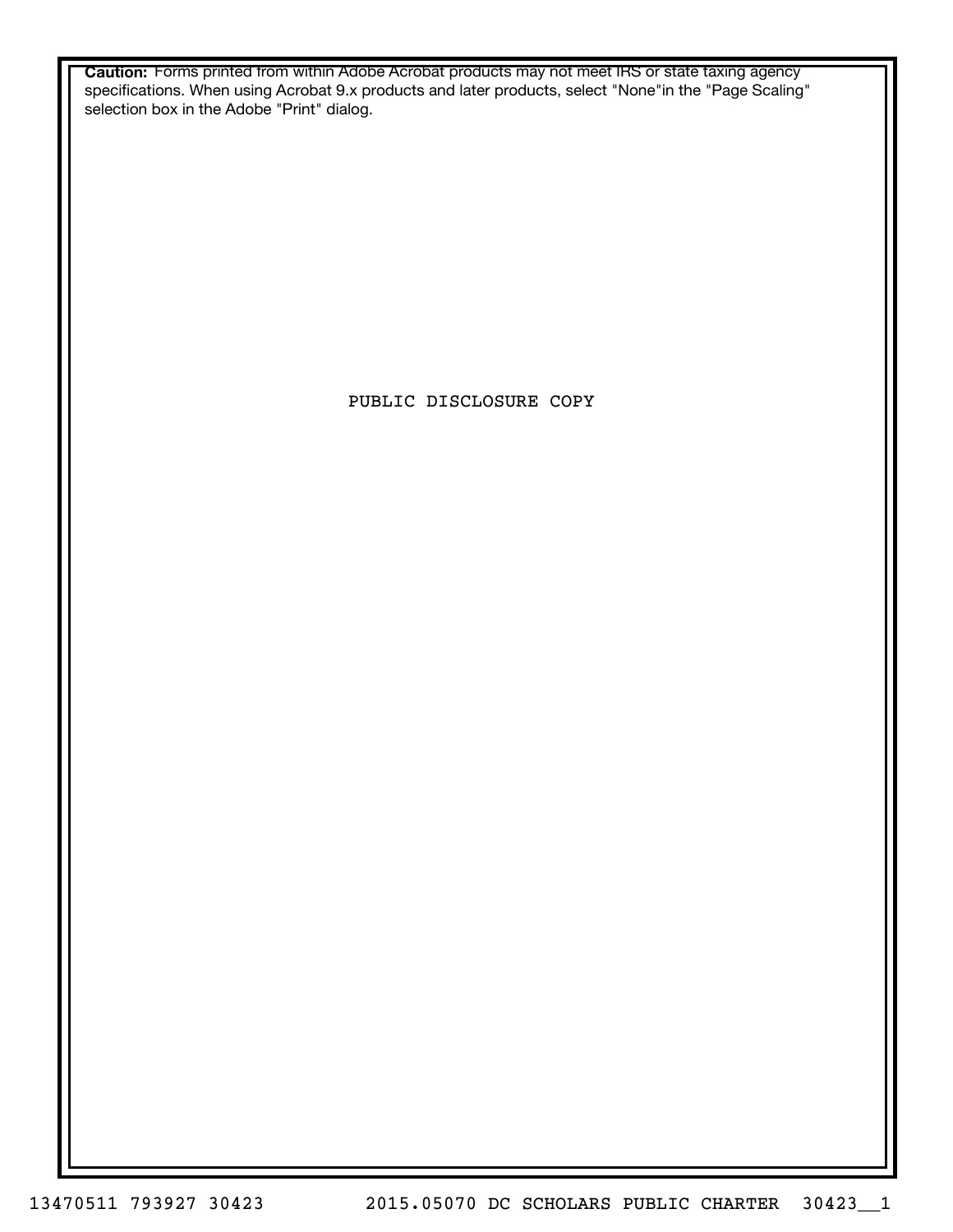|                                                                                                                   |                                  |                                             | PUBLIC DISCLOSURE COPY **                                                                                                                                                      |            |                                                     |                                                                    |
|-------------------------------------------------------------------------------------------------------------------|----------------------------------|---------------------------------------------|--------------------------------------------------------------------------------------------------------------------------------------------------------------------------------|------------|-----------------------------------------------------|--------------------------------------------------------------------|
|                                                                                                                   |                                  |                                             | <b>Return of Organization Exempt From Income Tax</b>                                                                                                                           |            |                                                     | OMB No. 1545-0047                                                  |
| 990<br>Form<br>Under section 501(c), 527, or 4947(a)(1) of the Internal Revenue Code (except private foundations) |                                  |                                             |                                                                                                                                                                                |            |                                                     |                                                                    |
|                                                                                                                   |                                  | Department of the Treasury                  | Do not enter social security numbers on this form as it may be made public.                                                                                                    |            | <b>Open to Public</b>                               |                                                                    |
|                                                                                                                   |                                  | Internal Revenue Service                    | Information about Form 990 and its instructions is at www.irs.gov/form990.                                                                                                     |            |                                                     | Inspection                                                         |
|                                                                                                                   |                                  |                                             | A For the 2015 calendar year, or tax year beginning $JUL$ 1, $2015$                                                                                                            |            | and ending $JUN$ 30, $2016$                         |                                                                    |
|                                                                                                                   | <b>B</b> Check if<br>applicable: |                                             | <b>C</b> Name of organization                                                                                                                                                  |            | D Employer identification number                    |                                                                    |
|                                                                                                                   | Address<br> change               |                                             |                                                                                                                                                                                |            |                                                     |                                                                    |
|                                                                                                                   | Name                             |                                             | DC SCHOLARS PUBLIC CHARTER SCHOOL, INC.                                                                                                                                        |            |                                                     | 45-2544052                                                         |
|                                                                                                                   | change<br>Initial                |                                             | Doing business as<br>Number and street (or P.O. box if mail is not delivered to street address)                                                                                | Room/suite |                                                     |                                                                    |
|                                                                                                                   | return<br>Final                  |                                             | 5601 E. CAPITOL STREET SE                                                                                                                                                      |            | E Telephone number                                  | $202 - 559 - 6138$                                                 |
|                                                                                                                   | return/<br>termin-<br>ated       |                                             | City or town, state or province, country, and ZIP or foreign postal code                                                                                                       |            | G Gross receipts \$                                 | 9,016,180.                                                         |
|                                                                                                                   | return                           | Amended                                     | 20019<br>WASHINGTON, DC                                                                                                                                                        |            | H(a) Is this a group return                         |                                                                    |
|                                                                                                                   | Applica-<br>tion                 |                                             | F Name and address of principal officer: REBECCA CROUCH                                                                                                                        |            | for subordinates?                                   | $\sqrt{\mathsf{Yes}\mathord{\;\mathbb{X}}\mathord{\;\mathsf{No}}}$ |
|                                                                                                                   | pending                          |                                             | SAME AS C ABOVE                                                                                                                                                                |            | $H(b)$ Are all subordinates included? $\Box$ Yes    | l No                                                               |
|                                                                                                                   |                                  | <b>I</b> Tax-exempt status: $X \ 501(c)(3)$ | $501(c)$ (<br>$4947(a)(1)$ or<br>$\sqrt{\frac{1}{1}}$ (insert no.)                                                                                                             | 527        |                                                     | If "No," attach a list. (see instructions)                         |
|                                                                                                                   |                                  |                                             | J Website: WWW.DCSCHOLARS.ORG                                                                                                                                                  |            | $H(c)$ Group exemption number $\blacktriangleright$ |                                                                    |
|                                                                                                                   |                                  |                                             | K Form of organization: $X$ Corporation<br>Trust<br>Association<br>Other $\blacktriangleright$                                                                                 |            |                                                     | L Year of formation: $2011$ M State of legal domicile: DC          |
|                                                                                                                   | Part I                           | Summary                                     |                                                                                                                                                                                |            |                                                     |                                                                    |
|                                                                                                                   | 1.                               |                                             | Briefly describe the organization's mission or most significant activities: TO ESTABLISH, SUPPORT, MANAGE<br>AND SUPERVISE PERSONNEL AND SERVICES TO PROVIDE EDUCATIONAL BASED |            |                                                     |                                                                    |
|                                                                                                                   |                                  |                                             |                                                                                                                                                                                |            |                                                     |                                                                    |
| Governance                                                                                                        | 2                                |                                             | Check this box $\blacktriangleright$ $\Box$ if the organization discontinued its operations or disposed of more than 25% of its net assets.                                    |            |                                                     |                                                                    |
|                                                                                                                   | З                                |                                             | Number of voting members of the governing body (Part VI, line 1a)                                                                                                              |            | 3                                                   | 11<br>$\overline{11}$                                              |
|                                                                                                                   | 4                                |                                             |                                                                                                                                                                                |            | $\overline{\mathbf{4}}$                             | 95                                                                 |
| <b>Activities &amp;</b>                                                                                           | 5                                |                                             |                                                                                                                                                                                |            | 5                                                   | $\overline{16}$                                                    |
|                                                                                                                   | 6                                |                                             |                                                                                                                                                                                |            | 6                                                   | σ.                                                                 |
|                                                                                                                   |                                  |                                             |                                                                                                                                                                                |            | 7a<br>7b                                            | σ.                                                                 |
|                                                                                                                   |                                  |                                             |                                                                                                                                                                                |            | <b>Prior Year</b>                                   | <b>Current Year</b>                                                |
|                                                                                                                   | 8                                |                                             |                                                                                                                                                                                |            | 1,438,849.                                          | 1,294,870.                                                         |
| Revenue                                                                                                           | 9                                |                                             | Program service revenue (Part VIII, line 2g)                                                                                                                                   |            | 6,853,083.                                          | 7,548,723.                                                         |
|                                                                                                                   | 10                               |                                             |                                                                                                                                                                                |            | 0.                                                  | 0.                                                                 |
|                                                                                                                   | 11                               |                                             | Other revenue (Part VIII, column (A), lines 5, 6d, 8c, 9c, 10c, and 11e)                                                                                                       |            | $-4, 266.$                                          | 172,587.                                                           |
|                                                                                                                   | 12                               |                                             | Total revenue - add lines 8 through 11 (must equal Part VIII, column (A), line 12)                                                                                             |            | 8, 287, 666.                                        | 9,016,180.                                                         |
|                                                                                                                   | 13                               |                                             | Grants and similar amounts paid (Part IX, column (A), lines 1-3)                                                                                                               |            | ο.                                                  | υ.                                                                 |
|                                                                                                                   | 14                               |                                             | Benefits paid to or for members (Part IX, column (A), line 4)                                                                                                                  |            | 0.                                                  | σ.                                                                 |
|                                                                                                                   |                                  |                                             | 15 Salaries, other compensation, employee benefits (Part IX, column (A), lines 5-10)                                                                                           |            | 3,643,483.                                          | 4,614,569.                                                         |
| Expenses                                                                                                          |                                  |                                             |                                                                                                                                                                                |            | 0.                                                  | Ο.                                                                 |
|                                                                                                                   |                                  |                                             |                                                                                                                                                                                |            |                                                     |                                                                    |
|                                                                                                                   |                                  |                                             |                                                                                                                                                                                |            | 2,601,297.                                          | 3,946,052.                                                         |
|                                                                                                                   | 18                               |                                             | Total expenses. Add lines 13-17 (must equal Part IX, column (A), line 25)                                                                                                      |            | 6, 244, 780.                                        | 8,560,621.                                                         |
|                                                                                                                   | 19                               |                                             |                                                                                                                                                                                |            | 2,042,886.                                          | 455,559.                                                           |
| Net Assets or                                                                                                     |                                  |                                             |                                                                                                                                                                                |            | <b>Beginning of Current Year</b><br>3,724,045.      | <b>End of Year</b><br>18,351,257.                                  |
|                                                                                                                   | 20                               |                                             | Total assets (Part X, line 16)<br>Total liabilities (Part X, line 26)                                                                                                          |            | 385,656.                                            | 14,539,032.                                                        |
|                                                                                                                   | 21<br>22                         |                                             |                                                                                                                                                                                |            | 3,338,389.                                          | 3,812,225.                                                         |
|                                                                                                                   | Part II                          | <b>Signature Block</b>                      |                                                                                                                                                                                |            |                                                     |                                                                    |
|                                                                                                                   |                                  |                                             | Under penalties of perjury, I declare that I have examined this return, including accompanying schedules and statements, and to the best of my knowledge and belief, it is     |            |                                                     |                                                                    |
|                                                                                                                   |                                  |                                             | true, correct, and complete. Declaration of preparer (other than officer) is based on all information of which preparer has any knowledge.                                     |            |                                                     |                                                                    |

| Sign<br>Here | Signature of officer<br>REBECCA CROUCH,<br>CEO<br>Type or print name and title                               |                      |                              | Date                       |  |  |  |  |
|--------------|--------------------------------------------------------------------------------------------------------------|----------------------|------------------------------|----------------------------|--|--|--|--|
|              | Print/Type preparer's name                                                                                   | Preparer's signature | Date                         | PTIN<br>Check              |  |  |  |  |
| Paid         | DAVID JONES                                                                                                  |                      |                              | P01361002<br>self-emploved |  |  |  |  |
| Preparer     | JONES MARESCA & MCQUADE PA<br>Firm's name                                                                    |                      |                              | 52-1853933<br>Firm's $EIN$ |  |  |  |  |
| Use Only     | Firm's address 1730 RHODE ISLAND AVE, N.W.,                                                                  | SUITE                | 800                          |                            |  |  |  |  |
|              | WASHINGTON, DC 20036                                                                                         |                      | Phone no. $202 - 296 - 3306$ |                            |  |  |  |  |
|              | X.<br>Yes<br><b>No</b><br>May the IRS discuss this return with the preparer shown above? (see instructions)  |                      |                              |                            |  |  |  |  |
|              | Form 990 (2015)<br>LHA For Paperwork Reduction Act Notice, see the separate instructions.<br>532001 12-16-15 |                      |                              |                            |  |  |  |  |

SEE SCHEDULE O FOR ORGANIZATION MISSION STATEMENT CONTINUATION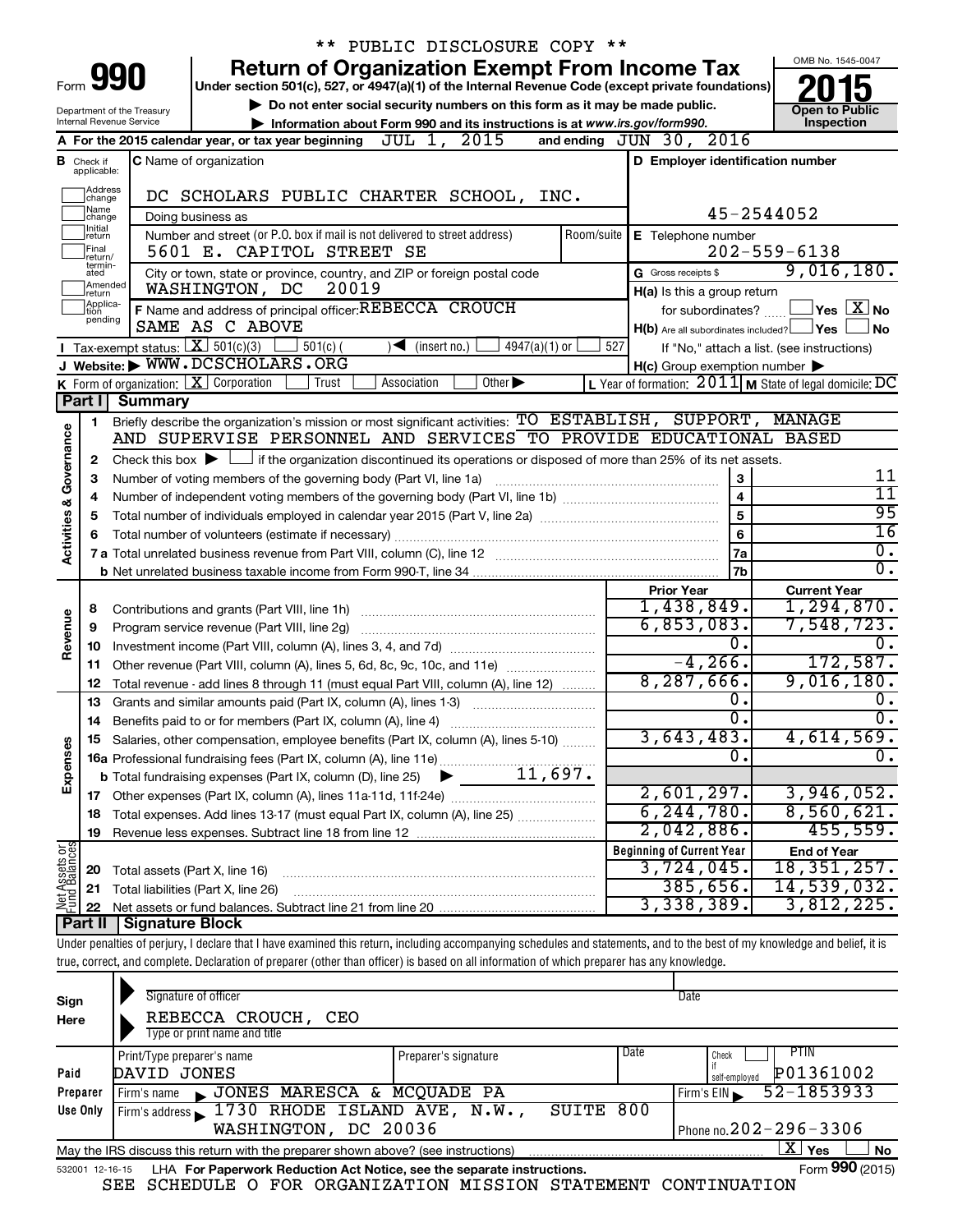|                          | DC SCHOLARS PUBLIC CHARTER SCHOOL, INC. 45-2544052<br>Page 2<br>Form 990 (2015)                                                                                                                                 |
|--------------------------|-----------------------------------------------------------------------------------------------------------------------------------------------------------------------------------------------------------------|
|                          | Part III   Statement of Program Service Accomplishments<br>$\boxed{\text{X}}$                                                                                                                                   |
| 1                        | Briefly describe the organization's mission:                                                                                                                                                                    |
|                          | TO ESTABLISH, SUPPORT, MANAGE AND SUPERVISE PERSONNEL AND SERVICES TO                                                                                                                                           |
|                          | PROVIDE EDUCATIONAL BASED PROGRAMS OF ACADEMIC INSTRUCTION TO                                                                                                                                                   |
|                          | CHILDREN, AGES 3-19 FROM THE DISTRICT OF COLUMBIA'S MOST DISADVANTAGED                                                                                                                                          |
|                          | NEIGHBORHOODS, WITHOUT REGARD TO RACE, CREED, COLOR, SEX OR NATIONAL                                                                                                                                            |
| $\mathbf{2}$             | Did the organization undertake any significant program services during the year which were not listed on                                                                                                        |
|                          | $\exists$ Yes $\boxed{\text{X}}$ No                                                                                                                                                                             |
| 3                        | If "Yes," describe these new services on Schedule O.<br>$\Box$ Yes $[\overline{\mathrm{X}}]$ No<br>Did the organization cease conducting, or make significant changes in how it conducts, any program services? |
|                          | If "Yes," describe these changes on Schedule O.                                                                                                                                                                 |
| 4                        | Describe the organization's program service accomplishments for each of its three largest program services, as measured by expenses.                                                                            |
|                          | Section 501(c)(3) and 501(c)(4) organizations are required to report the amount of grants and allocations to others, the total expenses, and                                                                    |
|                          | revenue, if any, for each program service reported.                                                                                                                                                             |
|                          | $6,988,150$ $\ldots$ including grants of \$<br>7,548,723.<br>) (Expenses \$<br>4a (Code:<br>) (Revenue \$                                                                                                       |
|                          | DC SCHOLARS PUBLIC CHARTER SCHOOL, INC. PROVIDES INSTRUCTIONAL AND<br>SUPPORT SERVICES FOR STUDENTS RANGING FROM PRESCHOOL THROUGH GRADE                                                                        |
|                          | EIGHT. DCSPCS PREPARES STUDENTS FOR THE PATH TO COLLEGE AND PROVIDE                                                                                                                                             |
|                          | STUDENTS WITH A FOUNDATION OF LIFE SKILLS REQUIRED TO BECOME PRODUCTIVE                                                                                                                                         |
|                          | MEMBERS OF THEIR COMMUNITIES.                                                                                                                                                                                   |
|                          |                                                                                                                                                                                                                 |
|                          |                                                                                                                                                                                                                 |
|                          |                                                                                                                                                                                                                 |
|                          |                                                                                                                                                                                                                 |
|                          |                                                                                                                                                                                                                 |
|                          |                                                                                                                                                                                                                 |
| 4b                       | Code: (Code: ) (Expenses \$ Finally state of \$ Finally state of \$ Theorem \$ Finally state of \$ Theorem \$ (Revenue \$ $\sim$ 5)                                                                             |
|                          |                                                                                                                                                                                                                 |
|                          |                                                                                                                                                                                                                 |
|                          |                                                                                                                                                                                                                 |
|                          |                                                                                                                                                                                                                 |
|                          |                                                                                                                                                                                                                 |
|                          |                                                                                                                                                                                                                 |
|                          |                                                                                                                                                                                                                 |
|                          |                                                                                                                                                                                                                 |
|                          |                                                                                                                                                                                                                 |
|                          |                                                                                                                                                                                                                 |
|                          |                                                                                                                                                                                                                 |
| 4с                       | $\left(\text{Code:}\right)$<br>(Expenses \$<br>Revenue \$<br>including grants of \$                                                                                                                             |
|                          |                                                                                                                                                                                                                 |
|                          |                                                                                                                                                                                                                 |
|                          |                                                                                                                                                                                                                 |
|                          |                                                                                                                                                                                                                 |
|                          |                                                                                                                                                                                                                 |
|                          |                                                                                                                                                                                                                 |
|                          |                                                                                                                                                                                                                 |
|                          |                                                                                                                                                                                                                 |
|                          |                                                                                                                                                                                                                 |
|                          |                                                                                                                                                                                                                 |
|                          | 4d Other program services (Describe in Schedule O.)                                                                                                                                                             |
|                          | Revenue \$<br>(Expenses \$<br>including grants of \$                                                                                                                                                            |
|                          | 6,988,150.<br>Total program service expenses                                                                                                                                                                    |
|                          | Form 990 (2015)                                                                                                                                                                                                 |
| 532002<br>$12 - 16 - 15$ |                                                                                                                                                                                                                 |
|                          |                                                                                                                                                                                                                 |
|                          | 2015.05070 DC SCHOLARS PUBLIC CHARTER 30423_1<br>13470511 793927 30423                                                                                                                                          |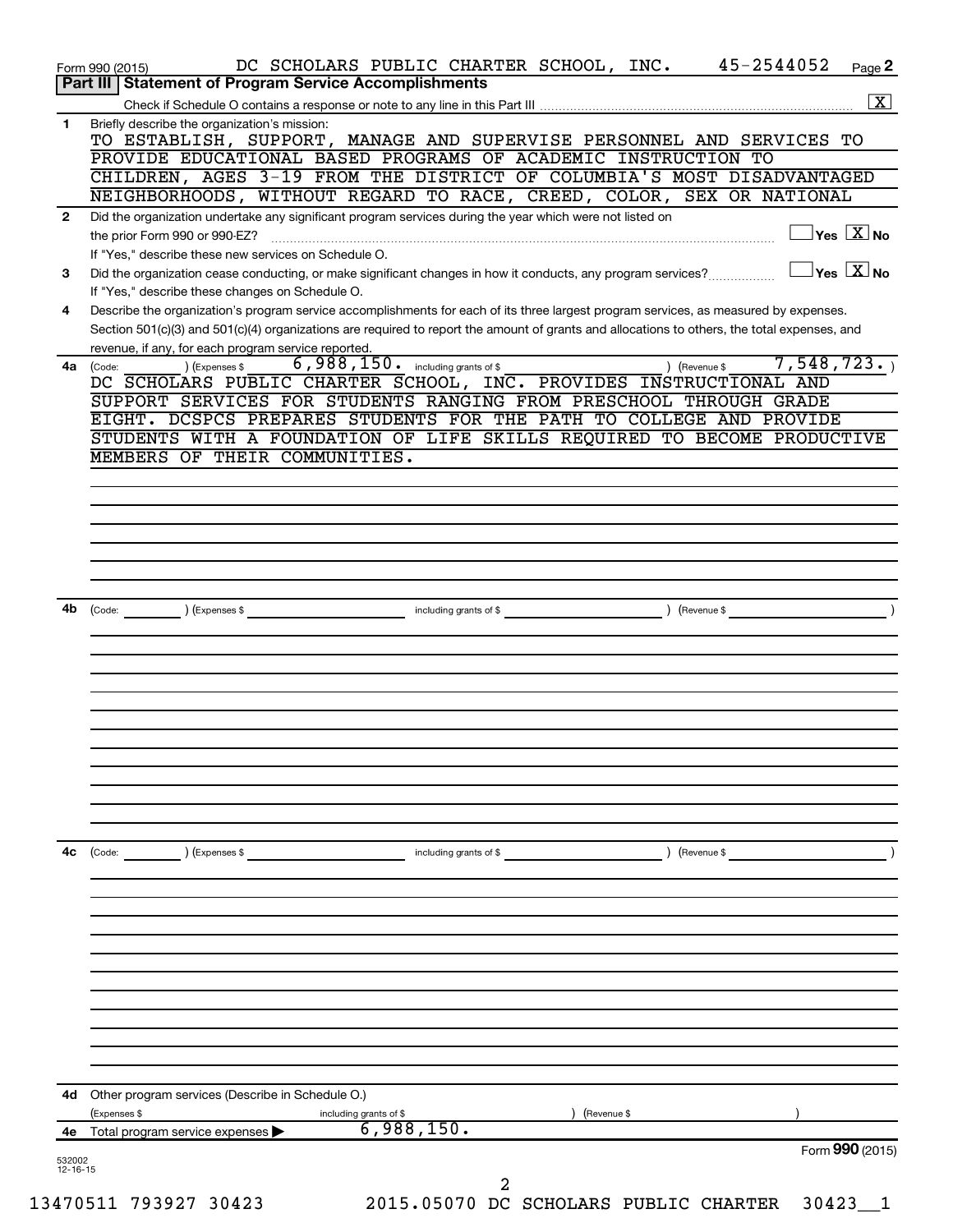|  | Form 990 (2015) |
|--|-----------------|
|  |                 |

|     | <b>Checklist of Required Schedules</b><br><b>Part IV</b>                                                                                                                                                                                              |                |                         |     |
|-----|-------------------------------------------------------------------------------------------------------------------------------------------------------------------------------------------------------------------------------------------------------|----------------|-------------------------|-----|
|     |                                                                                                                                                                                                                                                       |                | <b>Yes</b>              | No. |
| 1   | Is the organization described in section $501(c)(3)$ or $4947(a)(1)$ (other than a private foundation)?                                                                                                                                               |                |                         |     |
|     |                                                                                                                                                                                                                                                       | 1              | X                       |     |
| 2   |                                                                                                                                                                                                                                                       | $\mathbf{2}$   | $\overline{\mathbf{X}}$ |     |
| 3   | Did the organization engage in direct or indirect political campaign activities on behalf of or in opposition to candidates for                                                                                                                       |                |                         |     |
|     |                                                                                                                                                                                                                                                       | 3              |                         | x   |
| 4   | Section 501(c)(3) organizations. Did the organization engage in lobbying activities, or have a section 501(h) election in effect                                                                                                                      |                |                         |     |
|     |                                                                                                                                                                                                                                                       | 4              |                         | х   |
| 5   | Is the organization a section 501(c)(4), 501(c)(5), or 501(c)(6) organization that receives membership dues, assessments, or                                                                                                                          |                |                         |     |
|     |                                                                                                                                                                                                                                                       | 5              |                         | х   |
| 6   | Did the organization maintain any donor advised funds or any similar funds or accounts for which donors have the right to                                                                                                                             |                |                         |     |
|     | provide advice on the distribution or investment of amounts in such funds or accounts? If "Yes," complete Schedule D, Part I                                                                                                                          | 6              |                         | x   |
| 7   | Did the organization receive or hold a conservation easement, including easements to preserve open space,                                                                                                                                             |                |                         |     |
|     |                                                                                                                                                                                                                                                       | $\overline{7}$ |                         | х   |
| 8   | Did the organization maintain collections of works of art, historical treasures, or other similar assets? If "Yes," complete                                                                                                                          |                |                         |     |
|     | Schedule D, Part III <b>Process Construction Construction Construction</b> Construction Construction Construction Construction Construction Construction Construction Construction Construction Construction Construction Construct                   | 8              |                         | х   |
| 9   | Did the organization report an amount in Part X, line 21, for escrow or custodial account liability, serve as a custodian for                                                                                                                         |                |                         |     |
|     | amounts not listed in Part X; or provide credit counseling, debt management, credit repair, or debt negotiation services?                                                                                                                             |                |                         |     |
|     | If "Yes," complete Schedule D, Part IV                                                                                                                                                                                                                | 9              |                         | x   |
| 10  | Did the organization, directly or through a related organization, hold assets in temporarily restricted endowments, permanent                                                                                                                         |                |                         |     |
|     |                                                                                                                                                                                                                                                       | 10             |                         | x   |
| 11  | If the organization's answer to any of the following questions is "Yes," then complete Schedule D, Parts VI, VII, VIII, IX, or X                                                                                                                      |                |                         |     |
|     | as applicable.                                                                                                                                                                                                                                        |                |                         |     |
|     | a Did the organization report an amount for land, buildings, and equipment in Part X, line 10? If "Yes," complete Schedule D,                                                                                                                         |                |                         |     |
|     |                                                                                                                                                                                                                                                       | 11a            | X                       |     |
|     | <b>b</b> Did the organization report an amount for investments - other securities in Part X, line 12 that is 5% or more of its total                                                                                                                  |                |                         |     |
|     |                                                                                                                                                                                                                                                       | 11b            |                         | х   |
|     | c Did the organization report an amount for investments - program related in Part X, line 13 that is 5% or more of its total                                                                                                                          |                |                         |     |
|     |                                                                                                                                                                                                                                                       | 11с            |                         | х   |
|     | d Did the organization report an amount for other assets in Part X, line 15 that is 5% or more of its total assets reported in                                                                                                                        |                |                         |     |
|     |                                                                                                                                                                                                                                                       | 11d            |                         | х   |
|     |                                                                                                                                                                                                                                                       | 11e            | X                       |     |
|     | f Did the organization's separate or consolidated financial statements for the tax year include a footnote that addresses                                                                                                                             |                |                         |     |
|     | the organization's liability for uncertain tax positions under FIN 48 (ASC 740)? If "Yes," complete Schedule D, Part X                                                                                                                                | 11f            | X                       |     |
|     | 12a Did the organization obtain separate, independent audited financial statements for the tax year? If "Yes," complete                                                                                                                               |                |                         |     |
|     | Schedule D, Parts XI and XII                                                                                                                                                                                                                          | 12a            | X                       |     |
|     | <b>b</b> Was the organization included in consolidated, independent audited financial statements for the tax year?                                                                                                                                    |                |                         | X   |
|     | If "Yes," and if the organization answered "No" to line 12a, then completing Schedule D, Parts XI and XII is optional                                                                                                                                 | 12b            | X                       |     |
| 13  |                                                                                                                                                                                                                                                       | 13             |                         | X   |
| 14a |                                                                                                                                                                                                                                                       | 14a            |                         |     |
| b   | Did the organization have aggregate revenues or expenses of more than \$10,000 from grantmaking, fundraising, business,<br>investment, and program service activities outside the United States, or aggregate foreign investments valued at \$100,000 |                |                         |     |
|     |                                                                                                                                                                                                                                                       |                |                         | x   |
|     | Did the organization report on Part IX, column (A), line 3, more than \$5,000 of grants or other assistance to or for any                                                                                                                             | 14b            |                         |     |
| 15  |                                                                                                                                                                                                                                                       |                |                         | х   |
| 16  | Did the organization report on Part IX, column (A), line 3, more than \$5,000 of aggregate grants or other assistance to                                                                                                                              | 15             |                         |     |
|     |                                                                                                                                                                                                                                                       | 16             |                         | х   |
| 17  | Did the organization report a total of more than \$15,000 of expenses for professional fundraising services on Part IX,                                                                                                                               |                |                         |     |
|     |                                                                                                                                                                                                                                                       | 17             |                         | х   |
| 18  | Did the organization report more than \$15,000 total of fundraising event gross income and contributions on Part VIII, lines                                                                                                                          |                |                         |     |
|     |                                                                                                                                                                                                                                                       | 18             |                         | х   |
| 19  | Did the organization report more than \$15,000 of gross income from gaming activities on Part VIII, line 9a? If "Yes,"                                                                                                                                |                |                         |     |
|     |                                                                                                                                                                                                                                                       | 19             |                         | X   |
|     |                                                                                                                                                                                                                                                       |                |                         |     |

Form **990** (2015)

532003 12-16-15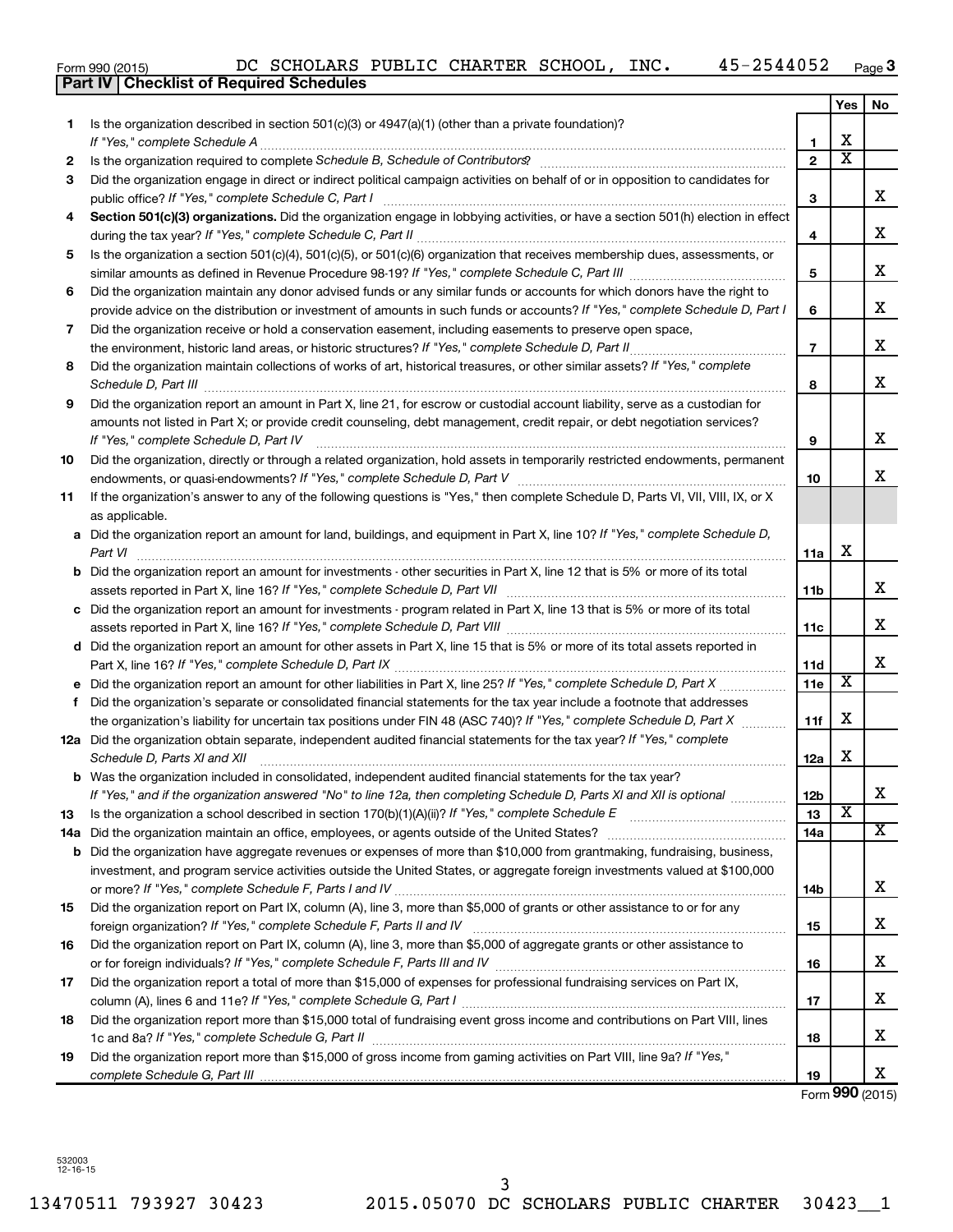| Form 990 (2015) | DC SCHOLARS PUBLIC CHARTER SCHOOL, |  |  |  | INC. | 45-2544052 | Page |
|-----------------|------------------------------------|--|--|--|------|------------|------|
|-----------------|------------------------------------|--|--|--|------|------------|------|

|    | <b>Part IV   Checklist of Required Schedules (continued)</b>                                                                      |                 |     |                         |
|----|-----------------------------------------------------------------------------------------------------------------------------------|-----------------|-----|-------------------------|
|    |                                                                                                                                   |                 | Yes | No                      |
|    | 20a Did the organization operate one or more hospital facilities? If "Yes," complete Schedule H                                   | 20a             |     | $\overline{\mathbf{X}}$ |
| b  |                                                                                                                                   | 20 <sub>b</sub> |     |                         |
| 21 | Did the organization report more than \$5,000 of grants or other assistance to any domestic organization or                       |                 |     |                         |
|    |                                                                                                                                   | 21              |     | x                       |
| 22 | Did the organization report more than \$5,000 of grants or other assistance to or for domestic individuals on                     |                 |     |                         |
|    |                                                                                                                                   | 22              |     | x                       |
| 23 | Did the organization answer "Yes" to Part VII, Section A, line 3, 4, or 5 about compensation of the organization's current        |                 |     |                         |
|    | and former officers, directors, trustees, key employees, and highest compensated employees? If "Yes," complete                    |                 |     |                         |
|    | Schedule J                                                                                                                        | 23              |     | x                       |
|    | 24a Did the organization have a tax-exempt bond issue with an outstanding principal amount of more than \$100,000 as of the       |                 |     |                         |
|    | last day of the year, that was issued after December 31, 2002? If "Yes," answer lines 24b through 24d and complete                |                 |     |                         |
|    | Schedule K. If "No", go to line 25a                                                                                               | 24a             |     | x                       |
|    |                                                                                                                                   | 24 <sub>b</sub> |     |                         |
|    | Did the organization maintain an escrow account other than a refunding escrow at any time during the year to defease              |                 |     |                         |
|    |                                                                                                                                   | 24c             |     |                         |
|    |                                                                                                                                   | 24d             |     |                         |
|    | 25a Section 501(c)(3), 501(c)(4), and 501(c)(29) organizations. Did the organization engage in an excess benefit                  |                 |     |                         |
|    |                                                                                                                                   | 25a             |     | x                       |
| b  | Is the organization aware that it engaged in an excess benefit transaction with a disqualified person in a prior year, and        |                 |     |                         |
|    | that the transaction has not been reported on any of the organization's prior Forms 990 or 990-EZ? If "Yes," complete             |                 |     |                         |
|    | Schedule L, Part I                                                                                                                | 25b             |     | x                       |
| 26 | Did the organization report any amount on Part X, line 5, 6, or 22 for receivables from or payables to any current or             |                 |     |                         |
|    | former officers, directors, trustees, key employees, highest compensated employees, or disqualified persons? If "Yes,"            |                 |     |                         |
|    | complete Schedule L, Part II                                                                                                      | 26              |     | x                       |
| 27 | Did the organization provide a grant or other assistance to an officer, director, trustee, key employee, substantial              |                 |     |                         |
|    | contributor or employee thereof, a grant selection committee member, or to a 35% controlled entity or family member               |                 |     |                         |
|    |                                                                                                                                   | 27              |     | x                       |
| 28 | Was the organization a party to a business transaction with one of the following parties (see Schedule L, Part IV                 |                 |     |                         |
|    | instructions for applicable filing thresholds, conditions, and exceptions):                                                       |                 |     |                         |
| а  | A current or former officer, director, trustee, or key employee? If "Yes," complete Schedule L, Part IV                           | 28a             |     | x                       |
| b  | A family member of a current or former officer, director, trustee, or key employee? If "Yes," complete Schedule L, Part IV        | 28 <sub>b</sub> |     | $\overline{\text{X}}$   |
|    | c An entity of which a current or former officer, director, trustee, or key employee (or a family member thereof) was an officer, |                 |     |                         |
|    | director, trustee, or direct or indirect owner? If "Yes," complete Schedule L, Part IV                                            | 28c             |     | x                       |
| 29 |                                                                                                                                   | 29              |     | $\overline{\mathtt{x}}$ |
| 30 | Did the organization receive contributions of art, historical treasures, or other similar assets, or qualified conservation       |                 |     |                         |
|    |                                                                                                                                   | 30              |     | Y<br>▵                  |
| 31 | Did the organization liquidate, terminate, or dissolve and cease operations?                                                      |                 |     |                         |
|    |                                                                                                                                   | 31              |     | x                       |
| 32 | Did the organization sell, exchange, dispose of, or transfer more than 25% of its net assets? If "Yes," complete                  |                 |     |                         |
|    | Schedule N, Part II                                                                                                               | 32              |     | x                       |
| 33 | Did the organization own 100% of an entity disregarded as separate from the organization under Regulations                        |                 |     |                         |
|    |                                                                                                                                   | 33              | х   |                         |
| 34 | Was the organization related to any tax-exempt or taxable entity? If "Yes," complete Schedule R, Part II, III, or IV, and         |                 |     |                         |
|    | Part V, line 1                                                                                                                    | 34              | х   |                         |
|    |                                                                                                                                   | 35a             |     | $\overline{\mathbf{X}}$ |
|    | b If "Yes" to line 35a, did the organization receive any payment from or engage in any transaction with a controlled entity       |                 |     |                         |
|    |                                                                                                                                   | 35b             |     |                         |
| 36 | Section 501(c)(3) organizations. Did the organization make any transfers to an exempt non-charitable related organization?        |                 |     |                         |
|    |                                                                                                                                   | 36              |     | x                       |
| 37 | Did the organization conduct more than 5% of its activities through an entity that is not a related organization                  |                 |     |                         |
|    |                                                                                                                                   | 37              |     | x                       |
| 38 | Did the organization complete Schedule O and provide explanations in Schedule O for Part VI, lines 11b and 19?                    |                 | X   |                         |
|    |                                                                                                                                   | 38              |     |                         |

Form **990** (2015)

532004 12-16-15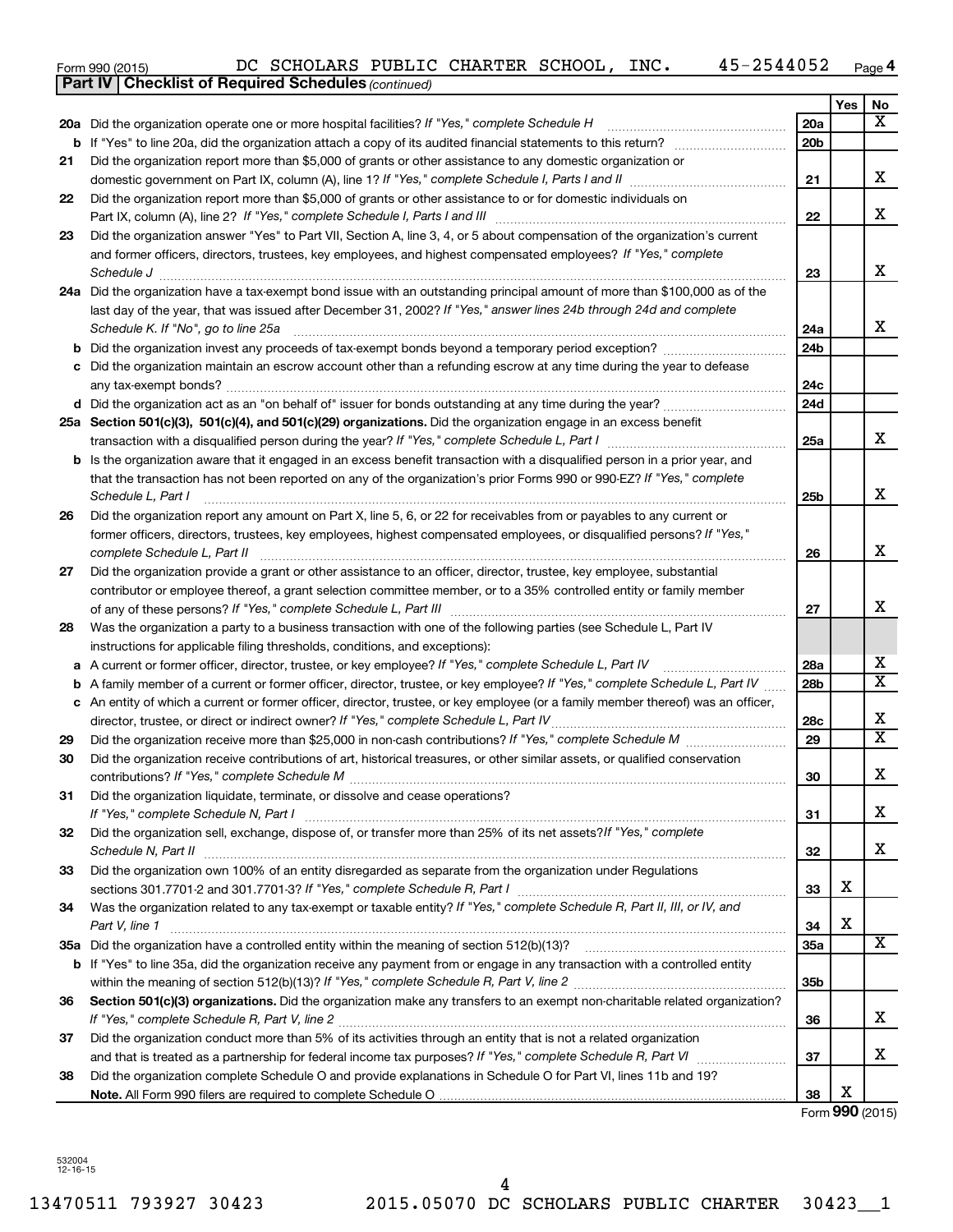|               | 45-2544052<br>DC SCHOLARS PUBLIC CHARTER SCHOOL, INC.<br>Form 990 (2015)                                                                                                                                                                         |                 |                 | Page 5 |
|---------------|--------------------------------------------------------------------------------------------------------------------------------------------------------------------------------------------------------------------------------------------------|-----------------|-----------------|--------|
| <b>Part V</b> | <b>Statements Regarding Other IRS Filings and Tax Compliance</b>                                                                                                                                                                                 |                 |                 |        |
|               | Check if Schedule O contains a response or note to any line in this Part V                                                                                                                                                                       |                 |                 |        |
|               |                                                                                                                                                                                                                                                  |                 | Yes             | No     |
|               | 15<br>1a<br>$\Omega$                                                                                                                                                                                                                             |                 |                 |        |
| b             | 1 <sub>b</sub><br>Enter the number of Forms W-2G included in line 1a. Enter -0- if not applicable                                                                                                                                                |                 |                 |        |
| c             | Did the organization comply with backup withholding rules for reportable payments to vendors and reportable gaming                                                                                                                               |                 | X               |        |
|               |                                                                                                                                                                                                                                                  | 1c              |                 |        |
|               | 2a Enter the number of employees reported on Form W-3, Transmittal of Wage and Tax Statements,<br>95                                                                                                                                             |                 |                 |        |
|               | filed for the calendar year ending with or within the year covered by this return<br>2a                                                                                                                                                          |                 | х               |        |
|               |                                                                                                                                                                                                                                                  | 2 <sub>b</sub>  |                 |        |
|               |                                                                                                                                                                                                                                                  |                 |                 | x      |
|               |                                                                                                                                                                                                                                                  | 3a              |                 |        |
|               |                                                                                                                                                                                                                                                  | 3 <sub>b</sub>  |                 |        |
|               | 4a At any time during the calendar year, did the organization have an interest in, or a signature or other authority over, a<br>financial account in a foreign country (such as a bank account, securities account, or other financial account)? | 4a              |                 | X      |
|               | <b>b</b> If "Yes," enter the name of the foreign country: $\blacktriangleright$                                                                                                                                                                  |                 |                 |        |
|               | See instructions for filing requirements for FinCEN Form 114, Report of Foreign Bank and Financial Accounts (FBAR).                                                                                                                              |                 |                 |        |
|               |                                                                                                                                                                                                                                                  | 5a              |                 | х      |
| b             |                                                                                                                                                                                                                                                  | 5 <sub>b</sub>  |                 | X      |
|               |                                                                                                                                                                                                                                                  | 5c              |                 |        |
|               | 6a Does the organization have annual gross receipts that are normally greater than \$100,000, and did the organization solicit                                                                                                                   |                 |                 |        |
|               |                                                                                                                                                                                                                                                  | 6a              |                 | X      |
|               | <b>b</b> If "Yes," did the organization include with every solicitation an express statement that such contributions or gifts                                                                                                                    |                 |                 |        |
|               |                                                                                                                                                                                                                                                  | 6b              |                 |        |
| 7             | Organizations that may receive deductible contributions under section 170(c).                                                                                                                                                                    |                 |                 |        |
| a             | Did the organization receive a payment in excess of \$75 made partly as a contribution and partly for goods and services provided to the payor?                                                                                                  | 7a              |                 | x      |
| b             |                                                                                                                                                                                                                                                  | 7b              |                 |        |
|               | c Did the organization sell, exchange, or otherwise dispose of tangible personal property for which it was required                                                                                                                              |                 |                 |        |
|               |                                                                                                                                                                                                                                                  | 7с              |                 | х      |
|               | 7d                                                                                                                                                                                                                                               |                 |                 |        |
|               |                                                                                                                                                                                                                                                  | 7e              |                 | х      |
| Ť.            | Did the organization, during the year, pay premiums, directly or indirectly, on a personal benefit contract?                                                                                                                                     | 7f              |                 | X      |
| g             | If the organization received a contribution of qualified intellectual property, did the organization file Form 8899 as required?                                                                                                                 | 7g              |                 |        |
|               | h If the organization received a contribution of cars, boats, airplanes, or other vehicles, did the organization file a Form 1098-C?                                                                                                             | 7h              |                 |        |
| 8             | Sponsoring organizations maintaining donor advised funds. Did a donor advised fund maintained by the                                                                                                                                             |                 |                 |        |
|               |                                                                                                                                                                                                                                                  | 8               |                 |        |
|               | Sponsoring organizations maintaining donor advised funds.                                                                                                                                                                                        |                 |                 |        |
| а             | Did the sponsoring organization make any taxable distributions under section 4966?                                                                                                                                                               | 9а              |                 |        |
| b             | Did the sponsoring organization make a distribution to a donor, donor advisor, or related person?                                                                                                                                                | 9b              |                 |        |
| 10            | Section 501(c)(7) organizations. Enter:                                                                                                                                                                                                          |                 |                 |        |
| a             | 10a                                                                                                                                                                                                                                              |                 |                 |        |
| b             | 10 <sub>b</sub><br>Gross receipts, included on Form 990, Part VIII, line 12, for public use of club facilities                                                                                                                                   |                 |                 |        |
| 11            | Section 501(c)(12) organizations. Enter:                                                                                                                                                                                                         |                 |                 |        |
| а             | 11a                                                                                                                                                                                                                                              |                 |                 |        |
| b             | Gross income from other sources (Do not net amounts due or paid to other sources against                                                                                                                                                         |                 |                 |        |
|               | amounts due or received from them.)<br>11b                                                                                                                                                                                                       |                 |                 |        |
|               | 12a Section 4947(a)(1) non-exempt charitable trusts. Is the organization filing Form 990 in lieu of Form 1041?                                                                                                                                   | 12a             |                 |        |
|               | <b>b</b> If "Yes," enter the amount of tax-exempt interest received or accrued during the year<br>12b                                                                                                                                            |                 |                 |        |
| 13            | Section 501(c)(29) qualified nonprofit health insurance issuers.                                                                                                                                                                                 |                 |                 |        |
| а             | Is the organization licensed to issue qualified health plans in more than one state?                                                                                                                                                             | 13a             |                 |        |
|               | Note. See the instructions for additional information the organization must report on Schedule O.                                                                                                                                                |                 |                 |        |
|               | <b>b</b> Enter the amount of reserves the organization is required to maintain by the states in which the                                                                                                                                        |                 |                 |        |
|               | 13b                                                                                                                                                                                                                                              |                 |                 |        |
| c             | 13c                                                                                                                                                                                                                                              |                 |                 |        |
|               | 14a Did the organization receive any payments for indoor tanning services during the tax year?                                                                                                                                                   | 14a             |                 | x      |
|               |                                                                                                                                                                                                                                                  | 14 <sub>b</sub> |                 |        |
|               |                                                                                                                                                                                                                                                  |                 | Form 990 (2015) |        |

| 732005     |  |
|------------|--|
| 6-1<br>۰'n |  |

13470511 793927 30423 2015.05070 DC SCHOLARS PUBLIC CHARTER 30423\_\_1 5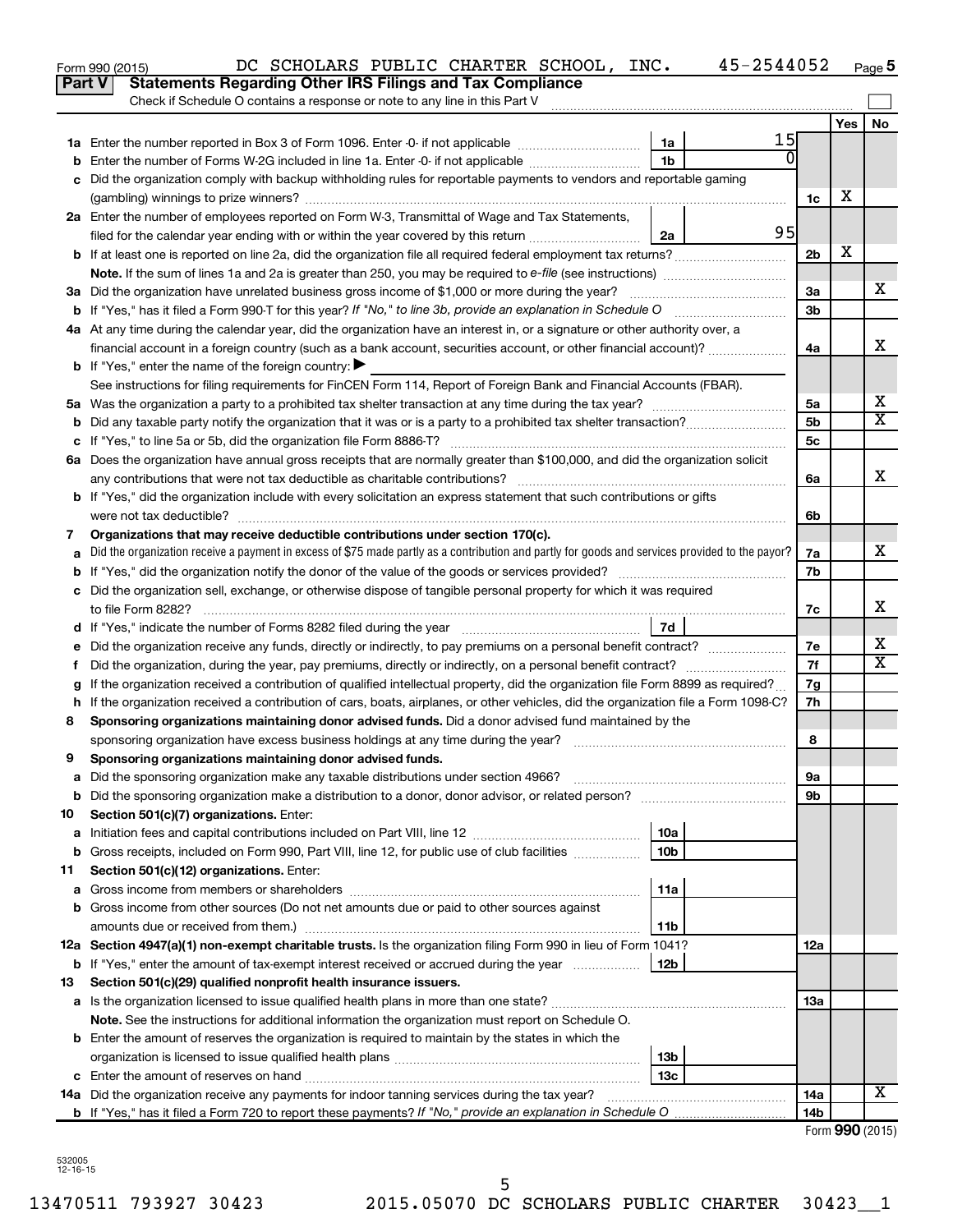| Form 990 (2015) |  |  |
|-----------------|--|--|
|-----------------|--|--|

### Form 990 (2015)  $\,$ DC SCHOLARS PUBLIC CHARTER SCHOOL, INC.  $\,$  45-2544052  $\,$  Page

**6**

**Part VI** Governance, Management, and Disclosure For each "Yes" response to lines 2 through 7b below, and for a "No" response *to line 8a, 8b, or 10b below, describe the circumstances, processes, or changes in Schedule O. See instructions.*

|     |                                                                                                                                                                                                                                |       |                 |                 | $\mathbf{X}$            |
|-----|--------------------------------------------------------------------------------------------------------------------------------------------------------------------------------------------------------------------------------|-------|-----------------|-----------------|-------------------------|
|     | <b>Section A. Governing Body and Management</b>                                                                                                                                                                                |       |                 |                 |                         |
|     |                                                                                                                                                                                                                                |       |                 | Yes             | No                      |
|     | <b>1a</b> Enter the number of voting members of the governing body at the end of the tax year                                                                                                                                  | 1a    | 11              |                 |                         |
|     | If there are material differences in voting rights among members of the governing body, or if the governing                                                                                                                    |       |                 |                 |                         |
|     | body delegated broad authority to an executive committee or similar committee, explain in Schedule O.                                                                                                                          |       |                 |                 |                         |
| b   | Enter the number of voting members included in line 1a, above, who are independent <i>manners</i>                                                                                                                              | 1b    | 11              |                 |                         |
| 2   | Did any officer, director, trustee, or key employee have a family relationship or a business relationship with any other                                                                                                       |       |                 |                 |                         |
|     | officer, director, trustee, or key employee?                                                                                                                                                                                   |       | $\mathbf{2}$    |                 | х                       |
| 3   | Did the organization delegate control over management duties customarily performed by or under the direct supervision                                                                                                          |       |                 |                 |                         |
|     |                                                                                                                                                                                                                                |       | 3               |                 | х                       |
| 4   | Did the organization make any significant changes to its governing documents since the prior Form 990 was filed?                                                                                                               |       | 4               |                 | $\overline{\mathbf{x}}$ |
| 5   |                                                                                                                                                                                                                                |       | 5               |                 | $\overline{\mathbf{x}}$ |
| 6   |                                                                                                                                                                                                                                |       | 6               |                 | $\overline{\mathbf{X}}$ |
| 7a  | Did the organization have members, stockholders, or other persons who had the power to elect or appoint one or                                                                                                                 |       |                 |                 |                         |
|     |                                                                                                                                                                                                                                |       | 7a              |                 | X                       |
| b   | Are any governance decisions of the organization reserved to (or subject to approval by) members, stockholders, or                                                                                                             |       |                 |                 |                         |
|     |                                                                                                                                                                                                                                |       | 7b              |                 | x                       |
| 8   | Did the organization contemporaneously document the meetings held or written actions undertaken during the year by the following:                                                                                              |       |                 |                 |                         |
|     |                                                                                                                                                                                                                                |       |                 | X               |                         |
| a   |                                                                                                                                                                                                                                |       | 8а              | х               |                         |
| b   |                                                                                                                                                                                                                                |       | 8b              |                 |                         |
| 9   | Is there any officer, director, trustee, or key employee listed in Part VII, Section A, who cannot be reached at the                                                                                                           |       | 9               |                 | х                       |
|     |                                                                                                                                                                                                                                |       |                 |                 |                         |
|     | <b>Section B. Policies</b> (This Section B requests information about policies not required by the Internal Revenue Code.)                                                                                                     |       |                 |                 |                         |
|     |                                                                                                                                                                                                                                |       |                 | Yes             | No<br>х                 |
|     |                                                                                                                                                                                                                                |       | 10a             |                 |                         |
|     | <b>b</b> If "Yes," did the organization have written policies and procedures governing the activities of such chapters, affiliates,                                                                                            |       |                 |                 |                         |
|     |                                                                                                                                                                                                                                |       | 10b             |                 |                         |
|     | 11a Has the organization provided a complete copy of this Form 990 to all members of its governing body before filing the form?                                                                                                |       | 11a             | X               |                         |
|     | <b>b</b> Describe in Schedule O the process, if any, used by the organization to review this Form 990.                                                                                                                         |       |                 |                 |                         |
| 12a | Did the organization have a written conflict of interest policy? If "No," go to line 13                                                                                                                                        |       | 12a             | х               |                         |
| b   | Were officers, directors, or trustees, and key employees required to disclose annually interests that could give rise to conflicts?                                                                                            |       | 12 <sub>b</sub> | X               |                         |
| с   | Did the organization regularly and consistently monitor and enforce compliance with the policy? If "Yes," describe                                                                                                             |       |                 |                 |                         |
|     | in Schedule O how this was done manufactured and continuum and contact the state of the state of the state of                                                                                                                  |       | 12c             | X               |                         |
| 13  |                                                                                                                                                                                                                                |       | 13              | X               |                         |
| 14  | Did the organization have a written document retention and destruction policy? [11] manufaction model of the organization have a written document retention and destruction policy?                                            |       | 14              | X               |                         |
| 15  | Did the process for determining compensation of the following persons include a review and approval by independent                                                                                                             |       |                 |                 |                         |
|     | persons, comparability data, and contemporaneous substantiation of the deliberation and decision?                                                                                                                              |       |                 |                 |                         |
| а   | The organization's CEO, Executive Director, or top management official manufactured content content of the organization's CEO, Executive Director, or top management official manufactured content of the original manufacture |       | 15a             |                 | х                       |
|     |                                                                                                                                                                                                                                |       | <b>15b</b>      |                 | X                       |
|     | If "Yes" to line 15a or 15b, describe the process in Schedule O (see instructions).                                                                                                                                            |       |                 |                 |                         |
|     | 16a Did the organization invest in, contribute assets to, or participate in a joint venture or similar arrangement with a                                                                                                      |       |                 |                 |                         |
|     | taxable entity during the year?                                                                                                                                                                                                |       | 16a             |                 | x                       |
|     | b If "Yes," did the organization follow a written policy or procedure requiring the organization to evaluate its participation                                                                                                 |       |                 |                 |                         |
|     | in joint venture arrangements under applicable federal tax law, and take steps to safeguard the organization's                                                                                                                 |       |                 |                 |                         |
|     | exempt status with respect to such arrangements?                                                                                                                                                                               |       | 16b             |                 |                         |
|     | <b>Section C. Disclosure</b>                                                                                                                                                                                                   |       |                 |                 |                         |
| 17  | List the states with which a copy of this Form 990 is required to be filed $\rho DC$                                                                                                                                           |       |                 |                 |                         |
| 18  | Section 6104 requires an organization to make its Forms 1023 (or 1024 if applicable), 990, and 990-T (Section 501(c)(3)s only) available                                                                                       |       |                 |                 |                         |
|     | for public inspection. Indicate how you made these available. Check all that apply.                                                                                                                                            |       |                 |                 |                         |
|     | $\lfloor x \rfloor$ Upon request<br>Own website<br>Another's website<br>Other (explain in Schedule O)                                                                                                                          |       |                 |                 |                         |
| 19  | Describe in Schedule O whether (and if so, how) the organization made its governing documents, conflict of interest policy, and financial                                                                                      |       |                 |                 |                         |
|     | statements available to the public during the tax year.                                                                                                                                                                        |       |                 |                 |                         |
|     |                                                                                                                                                                                                                                |       |                 |                 |                         |
| 20  | State the name, address, and telephone number of the person who possesses the organization's books and records:<br>SCHOLAR ACADEMIES - 215-525-4141                                                                            |       |                 |                 |                         |
|     | GREAT VALLEY PARKWAY, STE. 190, MALVERN,<br>PA                                                                                                                                                                                 | 19355 |                 |                 |                         |
|     |                                                                                                                                                                                                                                |       |                 |                 |                         |
|     | 532006 12-16-15<br>6                                                                                                                                                                                                           |       |                 | Form 990 (2015) |                         |
|     | 13470511 793927 30423<br>2015.05070 DC SCHOLARS PUBLIC CHARTER                                                                                                                                                                 |       |                 | 30423 1         |                         |
|     |                                                                                                                                                                                                                                |       |                 |                 |                         |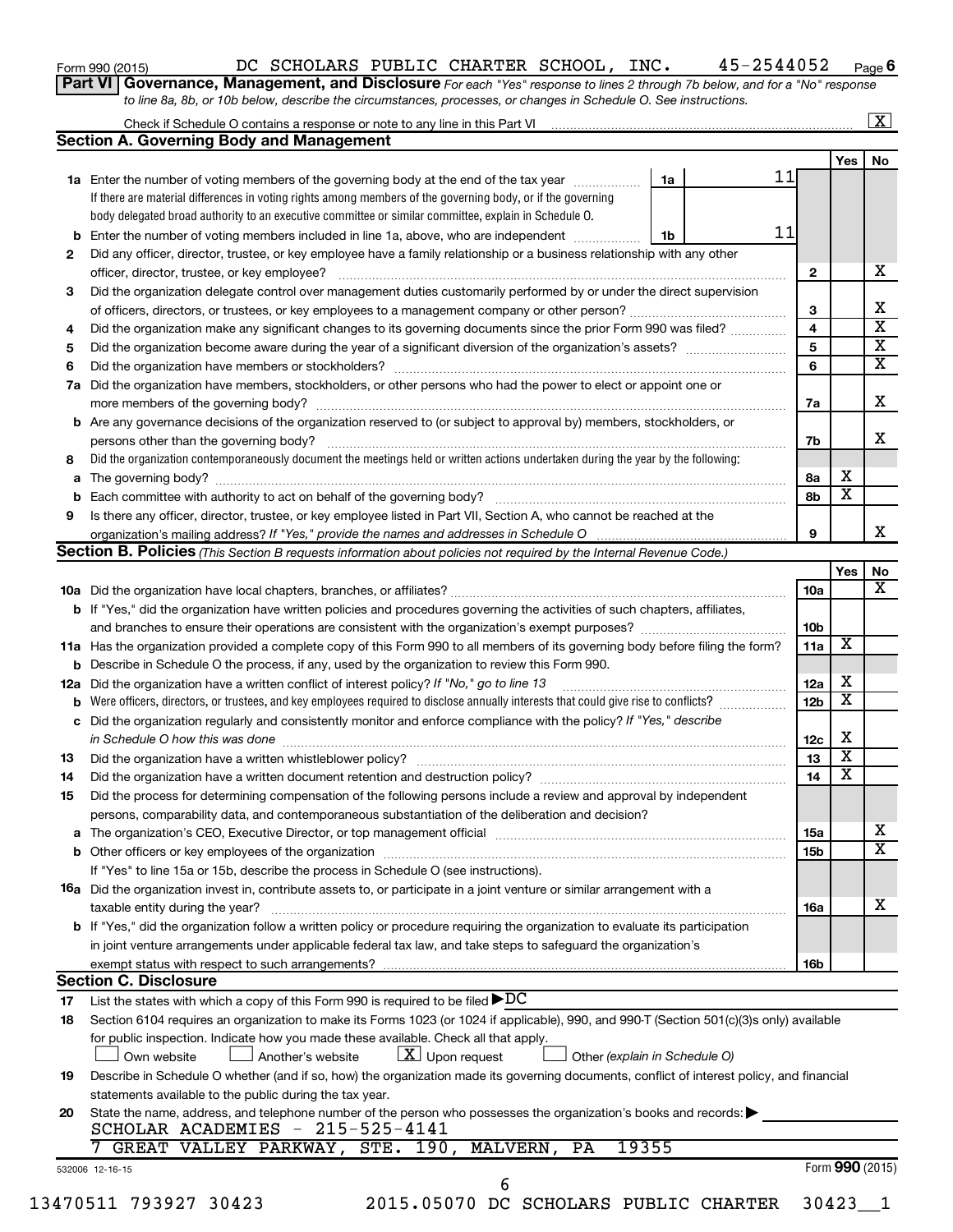$\Box$ 

| Part VII Compensation of Officers, Directors, Trustees, Key Employees, Highest Compensated |  |
|--------------------------------------------------------------------------------------------|--|
| <b>Employees, and Independent Contractors</b>                                              |  |

Check if Schedule O contains a response or note to any line in this Part VII

**Section A. Officers, Directors, Trustees, Key Employees, and Highest Compensated Employees**

**1a**  Complete this table for all persons required to be listed. Report compensation for the calendar year ending with or within the organization's tax year.

**•** List all of the organization's current officers, directors, trustees (whether individuals or organizations), regardless of amount of compensation. Enter -0- in columns  $(D)$ ,  $(E)$ , and  $(F)$  if no compensation was paid.

**•** List all of the organization's **current** key employees, if any. See instructions for definition of "key employee."

**•** List the organization's five current highest compensated employees (other than an officer, director, trustee, or key employee) who received reportable compensation (Box 5 of Form W-2 and/or Box 7 of Form 1099-MISC) of more than \$100,000 from the organization and any related organizations.

**•** List all of the organization's former officers, key employees, and highest compensated employees who received more than \$100,000 of reportable compensation from the organization and any related organizations.

**•** List all of the organization's former directors or trustees that received, in the capacity as a former director or trustee of the organization, more than \$10,000 of reportable compensation from the organization and any related organizations.

List persons in the following order: individual trustees or directors; institutional trustees; officers; key employees; highest compensated employees; and former such persons.

|  |  |  | Check this box if neither the organization nor any related organization compensated any current officer, director, or trustee. |  |  |
|--|--|--|--------------------------------------------------------------------------------------------------------------------------------|--|--|
|  |  |  |                                                                                                                                |  |  |

| (A)                      | (B)           |                                |                                 | (C)         |              |                                 |        | (D)             | (E)             | (F)           |
|--------------------------|---------------|--------------------------------|---------------------------------|-------------|--------------|---------------------------------|--------|-----------------|-----------------|---------------|
| Name and Title           | Average       |                                | (do not check more than one     | Position    |              |                                 |        | Reportable      | Reportable      | Estimated     |
|                          | hours per     |                                | box, unless person is both an   |             |              |                                 |        | compensation    | compensation    | amount of     |
|                          | week          |                                | officer and a director/trustee) |             |              |                                 |        | from            | from related    | other         |
|                          | (list any     |                                |                                 |             |              |                                 |        | the             | organizations   | compensation  |
|                          | hours for     |                                |                                 |             |              |                                 |        | organization    | (W-2/1099-MISC) | from the      |
|                          | related       |                                |                                 |             |              |                                 |        | (W-2/1099-MISC) |                 | organization  |
|                          | organizations |                                |                                 |             |              |                                 |        |                 |                 | and related   |
|                          | below         | Individual trustee or director | nstitutional trustee            | Officer     | Key employee | Highest compensated<br>employee | Former |                 |                 | organizations |
|                          | line)         |                                |                                 |             |              |                                 |        |                 |                 |               |
| ROBERT WEINBERG<br>(1)   | 1.00          | $\mathbf x$                    |                                 | $\mathbf x$ |              |                                 |        |                 |                 |               |
| <b>CHAIR</b>             | 1.00          |                                |                                 |             |              |                                 |        | $\mathbf 0$ .   | 0.              | $\mathbf 0$ . |
| (2)<br>STEPHANIE LILLEY  | 1.00          |                                |                                 |             |              |                                 |        |                 |                 |               |
| <b>SECRETARY</b>         |               | $\mathbf x$                    |                                 | $\mathbf X$ |              |                                 |        | 0.              | $\mathbf 0$ .   | $\mathbf 0$ . |
| STEPHANE CARNOT<br>(3)   | 1.00          |                                |                                 |             |              |                                 |        |                 |                 |               |
| <b>TREASURER</b>         |               | $\mathbf x$                    |                                 | $\mathbf X$ |              |                                 |        | 0.              | $\mathbf 0$ .   | $\mathbf 0$ . |
| AMY BOGER<br>(4)         | 1.00          |                                |                                 |             |              |                                 |        |                 |                 |               |
| <b>BOARD MEMBER</b>      |               | X                              |                                 |             |              |                                 |        | 0.              | $\mathbf 0$ .   | $\mathbf 0$ . |
| MICHAEL JONES<br>(5)     | 1.00          |                                |                                 |             |              |                                 |        |                 |                 |               |
| <b>BOARD MEMBER</b>      |               | X                              |                                 |             |              |                                 |        | $\mathbf 0$ .   | $\mathbf 0$     | $\mathbf 0$ . |
| (6)<br>TAMEKA MARTIN     | 1.00          |                                |                                 |             |              |                                 |        |                 |                 |               |
| <b>BOARD MEMBER</b>      |               | X                              |                                 |             |              |                                 |        | $\mathbf 0$ .   | $\mathbf 0$ .   | $\mathbf 0$ . |
| KAREN O'NEIL<br>(7)      | 1.00          |                                |                                 |             |              |                                 |        |                 |                 |               |
| <b>BOARD MEMBER</b>      |               | X                              |                                 |             |              |                                 |        | 0.              | 0.              | $\mathbf 0$ . |
| WILLIAM SARRAILLE<br>(8) | 1.00          |                                |                                 |             |              |                                 |        |                 |                 |               |
| <b>BOARD MEMBER</b>      |               | $\mathbf X$                    |                                 |             |              |                                 |        | 0.              | $\mathbf 0$ .   | $\mathbf 0$ . |
| MICHAEL SIGAL<br>(9)     | 1.00          |                                |                                 |             |              |                                 |        |                 |                 |               |
| <b>BOARD MEMBER</b>      |               | X                              |                                 |             |              |                                 |        | 0.              | $\mathbf 0$ .   | $0$ .         |
| (10) NATALIE WEXLER      | 1.00          |                                |                                 |             |              |                                 |        |                 |                 |               |
| <b>BOARD MEMBER</b>      |               | $\overline{\mathbf{X}}$        |                                 |             |              |                                 |        | 0.              | $\mathbf 0$ .   | $\mathbf 0$ . |
| (11) MIEKA WICK          | 1.00          |                                |                                 |             |              |                                 |        |                 |                 |               |
| <b>BOARD MEMBER</b>      | 1.00          | $\mathbf x$                    |                                 |             |              |                                 |        | 0.              | 0.              | $\mathbf 0$ . |
| (12) REBECCA CROUCH      | 40.00         |                                |                                 |             |              |                                 |        |                 |                 |               |
| CHIEF EXECUTIVE OFFICER  |               |                                |                                 | $\mathbf x$ |              |                                 |        | 116,521.        | 0.              | 28,702.       |
|                          |               |                                |                                 |             |              |                                 |        |                 |                 |               |
|                          |               |                                |                                 |             |              |                                 |        |                 |                 |               |
|                          |               |                                |                                 |             |              |                                 |        |                 |                 |               |
|                          |               |                                |                                 |             |              |                                 |        |                 |                 |               |
|                          |               |                                |                                 |             |              |                                 |        |                 |                 |               |
|                          |               |                                |                                 |             |              |                                 |        |                 |                 |               |
|                          |               |                                |                                 |             |              |                                 |        |                 |                 |               |
|                          |               |                                |                                 |             |              |                                 |        |                 |                 |               |
|                          |               |                                |                                 |             |              |                                 |        |                 |                 |               |
|                          |               |                                |                                 |             |              |                                 |        |                 |                 |               |
|                          |               |                                |                                 |             |              |                                 |        |                 |                 | $000 \div 1$  |

532007 12-16-15

7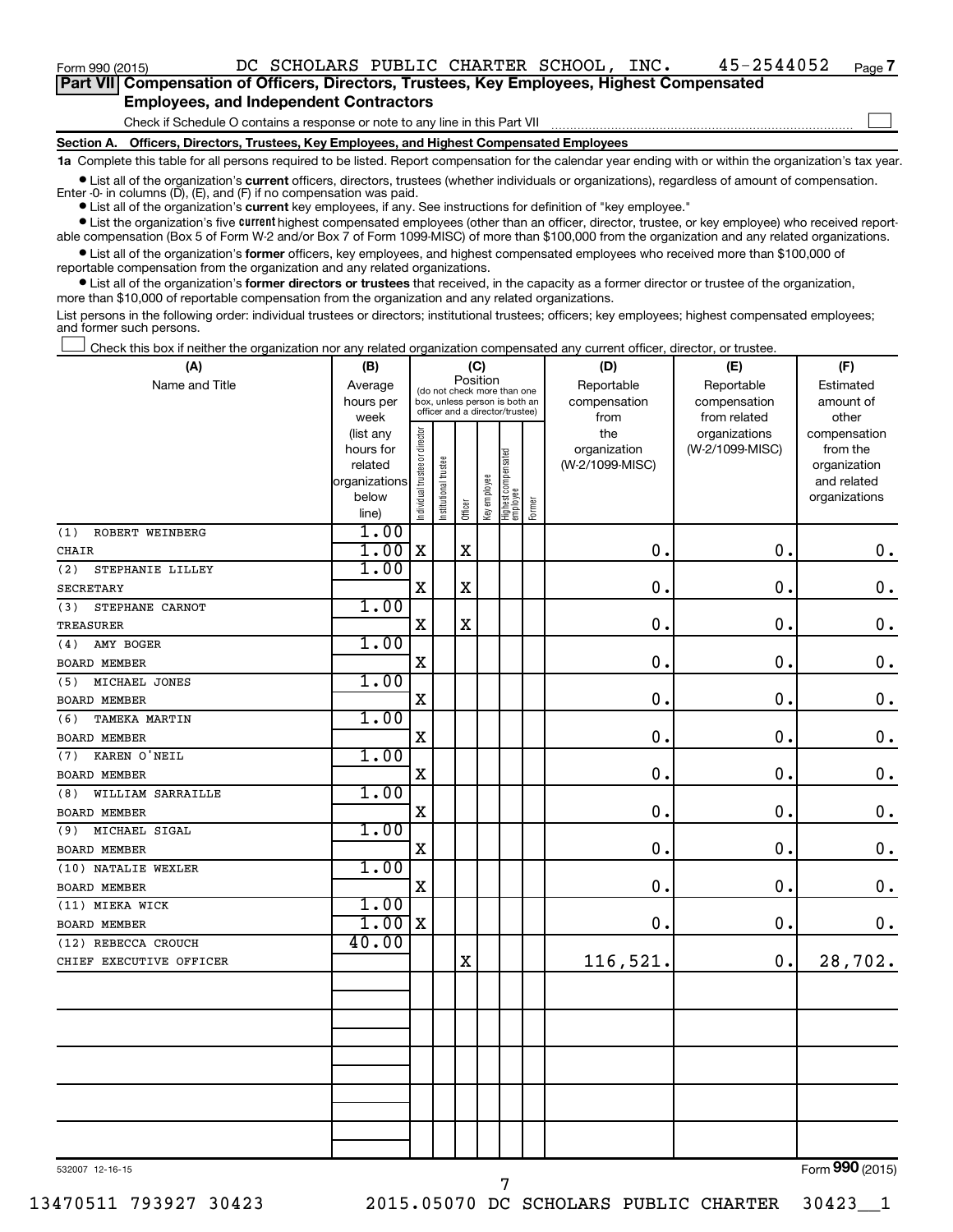| Form 990 (2015)                                                                                                                                                                                                                                                                                                                                                    |                                                                      |                                |                       |          |              |                                                                                                 |        | DC SCHOLARS PUBLIC CHARTER SCHOOL, INC.   | 45-2544052                                        |                        |                     |                                                                          | Page 8           |
|--------------------------------------------------------------------------------------------------------------------------------------------------------------------------------------------------------------------------------------------------------------------------------------------------------------------------------------------------------------------|----------------------------------------------------------------------|--------------------------------|-----------------------|----------|--------------|-------------------------------------------------------------------------------------------------|--------|-------------------------------------------|---------------------------------------------------|------------------------|---------------------|--------------------------------------------------------------------------|------------------|
| <b>Part VII</b><br>Section A. Officers, Directors, Trustees, Key Employees, and Highest Compensated Employees (continued)                                                                                                                                                                                                                                          |                                                                      |                                |                       |          |              |                                                                                                 |        |                                           |                                                   |                        |                     |                                                                          |                  |
| (A)<br>Name and title                                                                                                                                                                                                                                                                                                                                              | (B)<br>Average<br>hours per<br>week                                  |                                |                       | Position | (C)          | (do not check more than one<br>box, unless person is both an<br>officer and a director/trustee) |        | (D)<br>Reportable<br>compensation<br>from | (E)<br>Reportable<br>compensation<br>from related |                        |                     | (F)<br>Estimated<br>amount of<br>other                                   |                  |
|                                                                                                                                                                                                                                                                                                                                                                    | (list any<br>hours for<br>related<br>organizations<br>below<br>line) | Individual trustee or director | Institutional trustee | Officer  | Key employee | Highest compensated<br>  employee                                                               | Former | the<br>organization<br>(W-2/1099-MISC)    | organizations<br>(W-2/1099-MISC)                  |                        |                     | compensation<br>from the<br>organization<br>and related<br>organizations |                  |
|                                                                                                                                                                                                                                                                                                                                                                    |                                                                      |                                |                       |          |              |                                                                                                 |        |                                           |                                                   |                        |                     |                                                                          |                  |
|                                                                                                                                                                                                                                                                                                                                                                    |                                                                      |                                |                       |          |              |                                                                                                 |        |                                           |                                                   |                        |                     |                                                                          |                  |
|                                                                                                                                                                                                                                                                                                                                                                    |                                                                      |                                |                       |          |              |                                                                                                 |        |                                           |                                                   |                        |                     |                                                                          |                  |
|                                                                                                                                                                                                                                                                                                                                                                    |                                                                      |                                |                       |          |              |                                                                                                 |        |                                           |                                                   |                        |                     |                                                                          |                  |
|                                                                                                                                                                                                                                                                                                                                                                    |                                                                      |                                |                       |          |              |                                                                                                 |        |                                           |                                                   |                        |                     |                                                                          |                  |
|                                                                                                                                                                                                                                                                                                                                                                    |                                                                      |                                |                       |          |              |                                                                                                 |        |                                           |                                                   |                        |                     |                                                                          |                  |
| 1b Sub-total                                                                                                                                                                                                                                                                                                                                                       |                                                                      |                                |                       |          |              |                                                                                                 |        | 116,521.                                  |                                                   | $\overline{0}$ .       |                     | 28,702.                                                                  |                  |
| c Total from continuation sheets to Part VII, Section A manufactured by                                                                                                                                                                                                                                                                                            |                                                                      |                                |                       |          |              |                                                                                                 |        | 0.<br>116,521.                            |                                                   | $\overline{0}$ .<br>0. |                     | 28,702.                                                                  | $\overline{0}$ . |
| Total number of individuals (including but not limited to those listed above) who received more than \$100,000 of reportable<br>2<br>compensation from the organization $\blacktriangleright$                                                                                                                                                                      |                                                                      |                                |                       |          |              |                                                                                                 |        |                                           |                                                   |                        |                     | Yes                                                                      | 1<br><b>No</b>   |
| Did the organization list any former officer, director, or trustee, key employee, or highest compensated employee on<br>3                                                                                                                                                                                                                                          |                                                                      |                                |                       |          |              |                                                                                                 |        |                                           |                                                   |                        | 3                   |                                                                          | x                |
| For any individual listed on line 1a, is the sum of reportable compensation and other compensation from the organization<br>and related organizations greater than \$150,000? If "Yes," complete Schedule J for such individual<br>Did any person listed on line 1a receive or accrue compensation from any unrelated organization or individual for services<br>5 |                                                                      |                                |                       |          |              |                                                                                                 |        |                                           |                                                   |                        | 4                   |                                                                          | х                |
|                                                                                                                                                                                                                                                                                                                                                                    |                                                                      |                                |                       |          |              |                                                                                                 |        |                                           |                                                   |                        | 5                   |                                                                          | x                |
| <b>Section B. Independent Contractors</b><br>Complete this table for your five highest compensated independent contractors that received more than \$100,000 of compensation from<br>1<br>the organization. Report compensation for the calendar year ending with or within the organization's tax year.                                                           |                                                                      |                                |                       |          |              |                                                                                                 |        |                                           |                                                   |                        |                     |                                                                          |                  |
| (A)<br>Name and business address                                                                                                                                                                                                                                                                                                                                   |                                                                      |                                | <b>NONE</b>           |          |              |                                                                                                 |        | (B)<br>Description of services            |                                                   |                        | (C)<br>Compensation |                                                                          |                  |
|                                                                                                                                                                                                                                                                                                                                                                    |                                                                      |                                |                       |          |              |                                                                                                 |        |                                           |                                                   |                        |                     |                                                                          |                  |
|                                                                                                                                                                                                                                                                                                                                                                    |                                                                      |                                |                       |          |              |                                                                                                 |        |                                           |                                                   |                        |                     |                                                                          |                  |
|                                                                                                                                                                                                                                                                                                                                                                    |                                                                      |                                |                       |          |              |                                                                                                 |        |                                           |                                                   |                        |                     |                                                                          |                  |
|                                                                                                                                                                                                                                                                                                                                                                    |                                                                      |                                |                       |          |              |                                                                                                 |        |                                           |                                                   |                        |                     |                                                                          |                  |
| Total number of independent contractors (including but not limited to those listed above) who received more than<br>2<br>\$100,000 of compensation from the organization                                                                                                                                                                                           |                                                                      |                                |                       |          |              | 0                                                                                               |        |                                           |                                                   |                        |                     |                                                                          |                  |
| 532008                                                                                                                                                                                                                                                                                                                                                             |                                                                      |                                |                       |          |              |                                                                                                 |        |                                           |                                                   |                        | Form 990 (2015)     |                                                                          |                  |

532008 12-16-15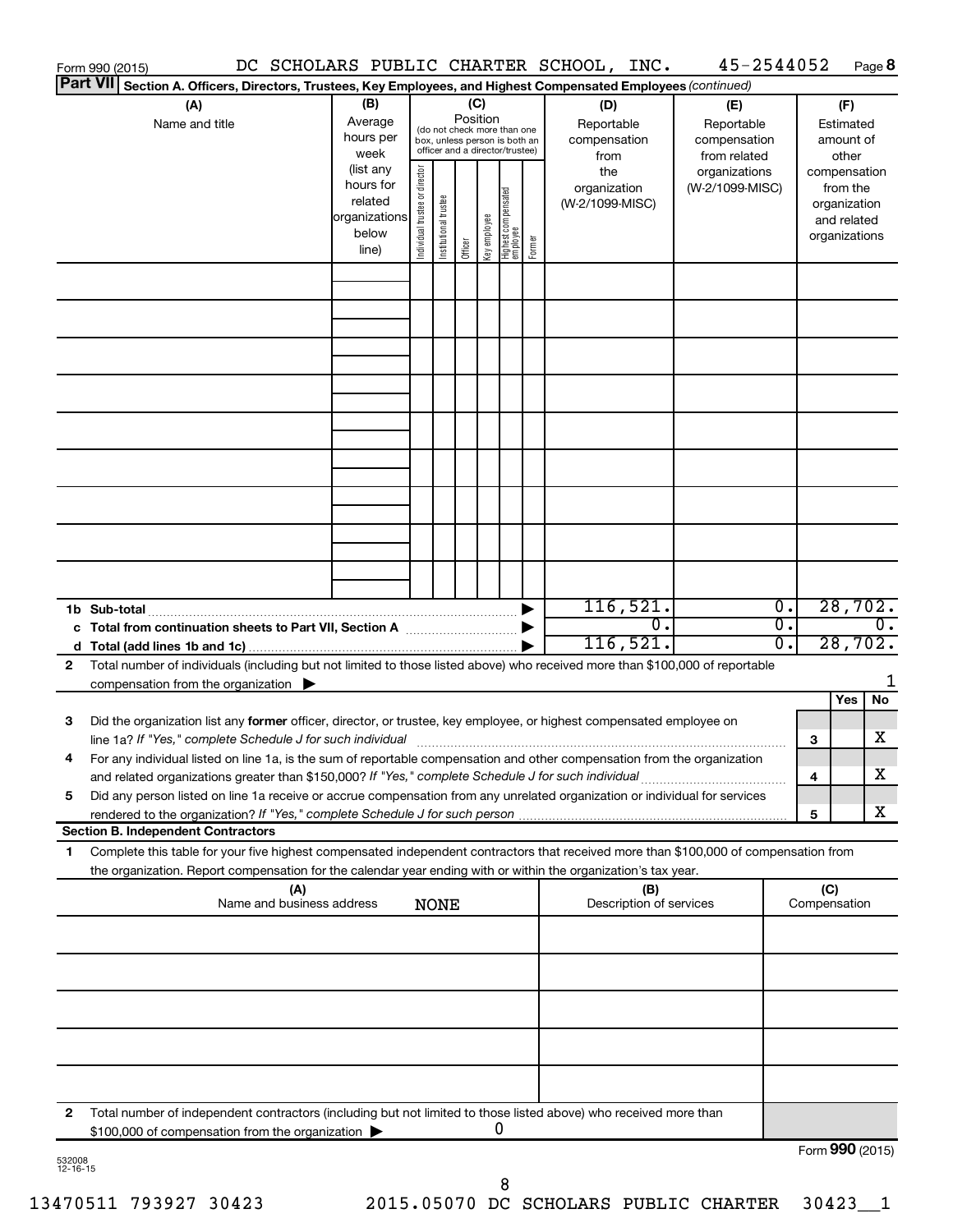|                                                           |                  | DC SCHOLARS PUBLIC CHARTER SCHOOL, INC.<br>Form 990 (2015)                 |                               |                                                              |                                                 | 45-2544052                                         | Page 9                                                      |
|-----------------------------------------------------------|------------------|----------------------------------------------------------------------------|-------------------------------|--------------------------------------------------------------|-------------------------------------------------|----------------------------------------------------|-------------------------------------------------------------|
|                                                           | <b>Part VIII</b> | <b>Statement of Revenue</b>                                                |                               |                                                              |                                                 |                                                    |                                                             |
|                                                           |                  |                                                                            |                               |                                                              |                                                 |                                                    |                                                             |
|                                                           |                  |                                                                            |                               | (A)<br>Total revenue                                         | (B)<br>Related or<br>exempt function<br>revenue | $\overline{C}$<br>Unrelated<br>business<br>revenue | Revenue excluded<br>from tax under<br>sections<br>512 - 514 |
|                                                           |                  | 1a<br>1 a Federated campaigns                                              |                               |                                                              |                                                 |                                                    |                                                             |
|                                                           |                  | 1 <sub>b</sub>                                                             |                               |                                                              |                                                 |                                                    |                                                             |
|                                                           |                  | 1c                                                                         |                               |                                                              |                                                 |                                                    |                                                             |
|                                                           |                  | 1 <sub>d</sub><br>d Related organizations                                  |                               |                                                              |                                                 |                                                    |                                                             |
|                                                           |                  | e Government grants (contributions)                                        | $1e$ <sup>1</sup> , 201, 124. |                                                              |                                                 |                                                    |                                                             |
|                                                           |                  | f All other contributions, gifts, grants, and                              |                               |                                                              |                                                 |                                                    |                                                             |
|                                                           |                  | 1f<br>similar amounts not included above                                   | 93,746.                       |                                                              |                                                 |                                                    |                                                             |
| Contributions, Gifts, Grants<br>and Other Similar Amounts |                  | <b>g</b> Noncash contributions included in lines 1a-1f: \$                 |                               |                                                              |                                                 |                                                    |                                                             |
|                                                           |                  |                                                                            |                               |                                                              |                                                 |                                                    |                                                             |
|                                                           |                  | 2 a PER PUPIL APPROPRIATIO                                                 | <b>Business Code</b>          |                                                              |                                                 |                                                    |                                                             |
|                                                           |                  | <b>b</b> PER PUPIL FACILITIES A                                            |                               | $611600$ 6,094,517.6,094,517.<br>611600 1,435,103.1,435,103. |                                                 |                                                    |                                                             |
|                                                           |                  | STUDENT ACTIVITIES                                                         | 611600                        |                                                              | $19, 103.$ $19, 103.$                           |                                                    |                                                             |
|                                                           |                  | d                                                                          |                               |                                                              |                                                 |                                                    |                                                             |
| Program Service<br>Revenue                                |                  |                                                                            |                               |                                                              |                                                 |                                                    |                                                             |
|                                                           |                  | е<br>f All other program service revenue                                   |                               |                                                              |                                                 |                                                    |                                                             |
|                                                           |                  |                                                                            | $\blacksquare$                | 7,548,723.                                                   |                                                 |                                                    |                                                             |
|                                                           | 3                | Investment income (including dividends, interest, and                      |                               |                                                              |                                                 |                                                    |                                                             |
|                                                           |                  |                                                                            |                               |                                                              |                                                 |                                                    |                                                             |
|                                                           | 4                | Income from investment of tax-exempt bond proceeds                         |                               |                                                              |                                                 |                                                    |                                                             |
|                                                           | 5                |                                                                            |                               |                                                              |                                                 |                                                    |                                                             |
|                                                           |                  | (i) Real                                                                   | (ii) Personal                 |                                                              |                                                 |                                                    |                                                             |
|                                                           |                  | 172,587.<br><b>6 a</b> Gross rents                                         |                               |                                                              |                                                 |                                                    |                                                             |
|                                                           |                  | <b>b</b> Less: rental expenses                                             | $\overline{\mathfrak{o}}$ .   |                                                              |                                                 |                                                    |                                                             |
|                                                           |                  | 172,587.<br><b>c</b> Rental income or (loss)                               |                               | 172,587.                                                     |                                                 |                                                    | 172,587.                                                    |
|                                                           |                  |                                                                            | ▶                             |                                                              |                                                 |                                                    |                                                             |
|                                                           |                  | (i) Securities<br>7 a Gross amount from sales of                           | (ii) Other                    |                                                              |                                                 |                                                    |                                                             |
|                                                           |                  | assets other than inventory<br><b>b</b> Less: cost or other basis          |                               |                                                              |                                                 |                                                    |                                                             |
|                                                           |                  | and sales expenses                                                         |                               |                                                              |                                                 |                                                    |                                                             |
|                                                           |                  |                                                                            |                               |                                                              |                                                 |                                                    |                                                             |
|                                                           |                  |                                                                            |                               |                                                              |                                                 |                                                    |                                                             |
|                                                           |                  | 8 a Gross income from fundraising events (not                              |                               |                                                              |                                                 |                                                    |                                                             |
|                                                           |                  | including \$<br><u>_________________________</u> of                        |                               |                                                              |                                                 |                                                    |                                                             |
|                                                           |                  | contributions reported on line 1c). See                                    |                               |                                                              |                                                 |                                                    |                                                             |
|                                                           |                  |                                                                            |                               |                                                              |                                                 |                                                    |                                                             |
| <b>Other Revenue</b>                                      |                  |                                                                            |                               |                                                              |                                                 |                                                    |                                                             |
|                                                           |                  | c Net income or (loss) from fundraising events                             |                               |                                                              |                                                 |                                                    |                                                             |
|                                                           |                  | 9 a Gross income from gaming activities. See                               |                               |                                                              |                                                 |                                                    |                                                             |
|                                                           |                  |                                                                            |                               |                                                              |                                                 |                                                    |                                                             |
|                                                           |                  | <b>b</b> Less: direct expenses <b>container the less</b> : direct expenses |                               |                                                              |                                                 |                                                    |                                                             |
|                                                           |                  |                                                                            |                               |                                                              |                                                 |                                                    |                                                             |
|                                                           |                  | 10 a Gross sales of inventory, less returns                                |                               |                                                              |                                                 |                                                    |                                                             |
|                                                           |                  | <b>b</b> Less: cost of goods sold $\ldots$ <b>b</b>                        |                               |                                                              |                                                 |                                                    |                                                             |
|                                                           |                  | c Net income or (loss) from sales of inventory                             | ▶                             |                                                              |                                                 |                                                    |                                                             |
|                                                           |                  | Miscellaneous Revenue                                                      | <b>Business Code</b>          |                                                              |                                                 |                                                    |                                                             |
|                                                           | 11 a             |                                                                            |                               |                                                              |                                                 |                                                    |                                                             |
|                                                           |                  | b<br><u> 1980 - Johann Stein, mars an deutscher Stein († 1950)</u>         |                               |                                                              |                                                 |                                                    |                                                             |
|                                                           | с                | <u> 1989 - Johann Barbara, martxa alemaniar a</u>                          |                               |                                                              |                                                 |                                                    |                                                             |
|                                                           |                  | d                                                                          |                               |                                                              |                                                 |                                                    |                                                             |
|                                                           |                  |                                                                            |                               |                                                              |                                                 |                                                    |                                                             |
|                                                           | 12               |                                                                            |                               | 9,016,180.7,548,723.                                         |                                                 |                                                    | 0.172,587.                                                  |
| 532009 12-16-15                                           |                  |                                                                            |                               | 9                                                            |                                                 |                                                    | Form 990 (2015)                                             |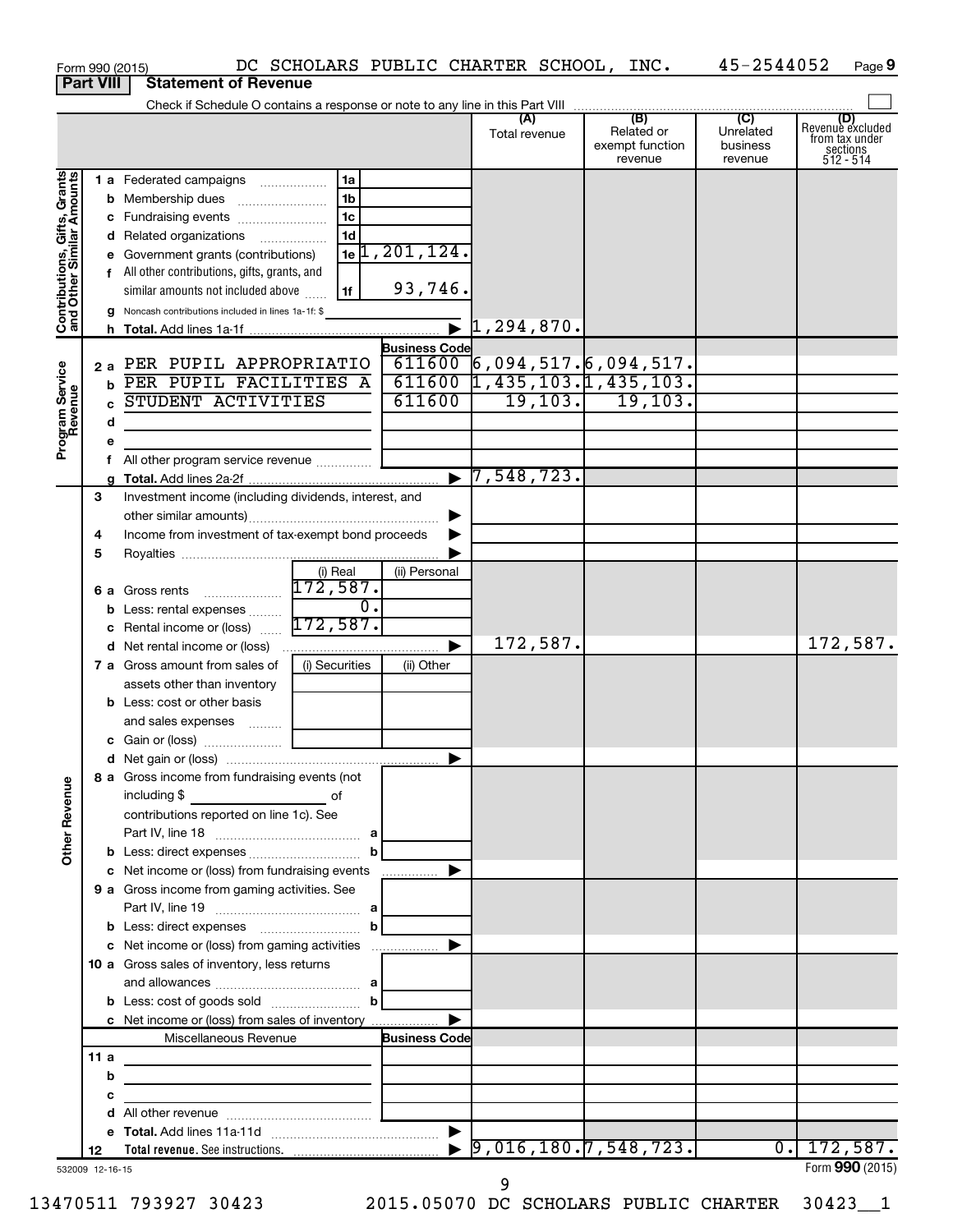#### Form 990 (2015) DC SCHOLARS PUBLIC CHARTER SCHOOL, INC**.** 45-2544052 <sub>Page</sub> 10 **Part IX Statement of Functional Expenses**

|    | Section 501(c)(3) and 501(c)(4) organizations must complete all columns. All other organizations must complete column (A).                                                                                  |                       |                                    |                                    |                                |
|----|-------------------------------------------------------------------------------------------------------------------------------------------------------------------------------------------------------------|-----------------------|------------------------------------|------------------------------------|--------------------------------|
|    | Check if Schedule O contains a response or note to any line in this Part IX                                                                                                                                 |                       |                                    | $\overline{C}$                     |                                |
|    | Do not include amounts reported on lines 6b,<br>7b, 8b, 9b, and 10b of Part VIII.                                                                                                                           | (A)<br>Total expenses | (B)<br>Program service<br>expenses | Management and<br>general expenses | (D)<br>Fundraising<br>expenses |
| 1  | Grants and other assistance to domestic organizations                                                                                                                                                       |                       |                                    |                                    |                                |
|    | and domestic governments. See Part IV, line 21                                                                                                                                                              |                       |                                    |                                    |                                |
| 2  | Grants and other assistance to domestic                                                                                                                                                                     |                       |                                    |                                    |                                |
|    | individuals. See Part IV, line 22                                                                                                                                                                           |                       |                                    |                                    |                                |
| 3  | Grants and other assistance to foreign                                                                                                                                                                      |                       |                                    |                                    |                                |
|    | organizations, foreign governments, and foreign                                                                                                                                                             |                       |                                    |                                    |                                |
|    | individuals. See Part IV, lines 15 and 16                                                                                                                                                                   |                       |                                    |                                    |                                |
| 4  | Benefits paid to or for members                                                                                                                                                                             |                       |                                    |                                    |                                |
| 5  | Compensation of current officers, directors,                                                                                                                                                                |                       |                                    |                                    |                                |
|    | trustees, and key employees                                                                                                                                                                                 | 142, 929.             | 132,146.                           | 10,783.                            |                                |
| 6  | Compensation not included above, to disqualified                                                                                                                                                            |                       |                                    |                                    |                                |
|    | persons (as defined under section 4958(f)(1)) and                                                                                                                                                           |                       |                                    |                                    |                                |
|    | persons described in section 4958(c)(3)(B)                                                                                                                                                                  |                       |                                    |                                    |                                |
| 7  | Other salaries and wages                                                                                                                                                                                    | 3,471,457.            | 3, 210, 656.                       | 260, 801.                          |                                |
| 8  | Pension plan accruals and contributions (include                                                                                                                                                            |                       |                                    |                                    |                                |
|    | section 401(k) and 403(b) employer contributions)                                                                                                                                                           | 66, 445.              | 61,349.                            | 5,096.                             |                                |
| 9  | Other employee benefits                                                                                                                                                                                     | 644, 127.             | $\overline{594,725}$ .             | 49,402.                            |                                |
| 10 |                                                                                                                                                                                                             | 289,611.              | 267,009.                           | 22,602.                            |                                |
| 11 | Fees for services (non-employees):                                                                                                                                                                          |                       |                                    |                                    |                                |
| a  |                                                                                                                                                                                                             | 837,671.              |                                    | 837,671.                           |                                |
| b  |                                                                                                                                                                                                             |                       |                                    |                                    |                                |
| c  |                                                                                                                                                                                                             |                       |                                    |                                    |                                |
| d  |                                                                                                                                                                                                             |                       |                                    |                                    |                                |
| е  | Professional fundraising services. See Part IV, line 17                                                                                                                                                     |                       |                                    |                                    |                                |
| f  | Investment management fees                                                                                                                                                                                  |                       |                                    |                                    |                                |
| g  | Other. (If line 11g amount exceeds 10% of line 25,<br>column (A) amount, list line 11g expenses on Sch O.)                                                                                                  | 83,643.               | 41,288.                            | 42,355.                            |                                |
| 12 |                                                                                                                                                                                                             |                       |                                    |                                    |                                |
| 13 |                                                                                                                                                                                                             | 115, 187.             | 41,695.                            | 73,492.                            |                                |
| 14 |                                                                                                                                                                                                             | 52,805.               | 36,601.                            | 16, 204.                           |                                |
| 15 |                                                                                                                                                                                                             |                       |                                    |                                    |                                |
| 16 |                                                                                                                                                                                                             | 410, 259.             | 363,888.                           | 46,371.                            |                                |
| 17 |                                                                                                                                                                                                             | 8,190.                | 7,551.                             | 639.                               |                                |
| 18 | Payments of travel or entertainment expenses                                                                                                                                                                |                       |                                    |                                    |                                |
|    | for any federal, state, or local public officials                                                                                                                                                           |                       |                                    |                                    |                                |
| 19 | Conferences, conventions, and meetings                                                                                                                                                                      |                       |                                    |                                    |                                |
| 20 | Interest                                                                                                                                                                                                    | 459,714.              | 363,034.                           | 96,680.                            |                                |
| 21 |                                                                                                                                                                                                             |                       |                                    |                                    |                                |
| 22 | Depreciation, depletion, and amortization                                                                                                                                                                   | 903,543.              | 808, 198.                          | 95,345.                            |                                |
| 23 | Insurance                                                                                                                                                                                                   | 28, 282.              | 26,075.                            | 2,207.                             |                                |
| 24 | Other expenses. Itemize expenses not covered<br>above. (List miscellaneous expenses in line 24e. If line<br>24e amount exceeds 10% of line 25, column (A)<br>amount, list line 24e expenses on Schedule O.) |                       |                                    |                                    |                                |
| a  | DIRECT STUDENT COSTS                                                                                                                                                                                        | 992,882.              | 992,882.                           |                                    |                                |
| b  | STAFF RECRUITMENT, DEVE                                                                                                                                                                                     | 26, 332.              | 13,509.                            | 1,126.                             | 11,697.                        |
|    | PREFESSIONAL DEVELOPMEN                                                                                                                                                                                     | 25,650.               | 25,650.                            |                                    |                                |
| d  | STUDENT RECRUITMENT                                                                                                                                                                                         | 1,894.                | 1,894.                             |                                    |                                |
|    | e All other expenses                                                                                                                                                                                        |                       |                                    |                                    |                                |
| 25 | Total functional expenses. Add lines 1 through 24e                                                                                                                                                          | 8,560,621.            | 6,988,150.                         | 1,560,774.                         | 11,697.                        |
| 26 | Joint costs. Complete this line only if the organization                                                                                                                                                    |                       |                                    |                                    |                                |
|    | reported in column (B) joint costs from a combined                                                                                                                                                          |                       |                                    |                                    |                                |
|    | educational campaign and fundraising solicitation.                                                                                                                                                          |                       |                                    |                                    |                                |
|    | Check here $\blacktriangleright$<br>if following SOP 98-2 (ASC 958-720)                                                                                                                                     |                       |                                    |                                    |                                |

532010 12-16-15

10

Form (2015) **990**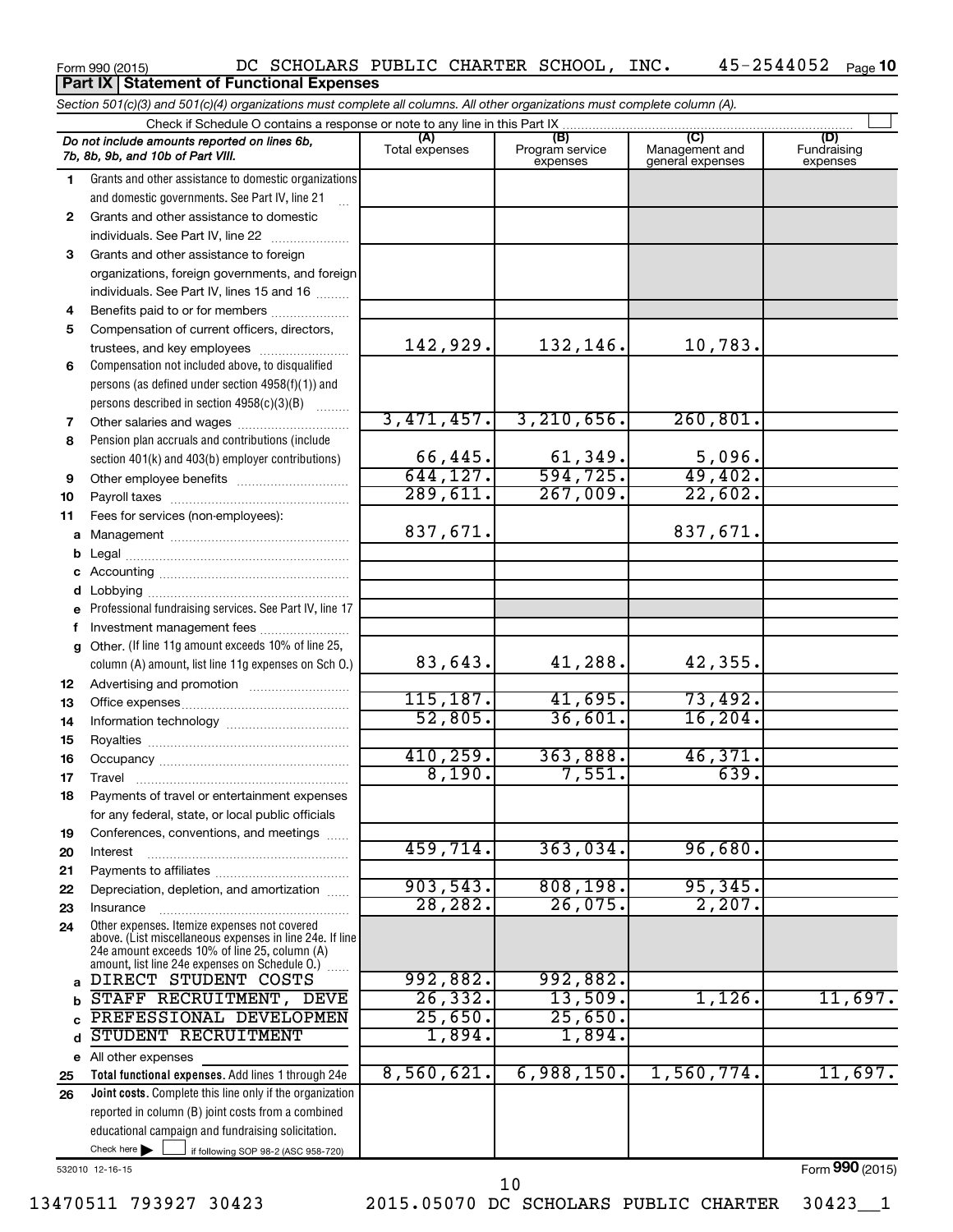**Net Assets or Fund Balances**

**Vet Assets or Fund Balances** 

**1 2**

**Assets**

**Liabilities**

**Part X** | **Balance Sheet** 

**3** Pledges and grants receivable, net ~~~~~~~~~~~~~~~~~~~~~

Cash - non-interest-bearing ~~~~~~~~~~~~~~~~~~~~~~~~~ Savings and temporary cash investments ~~~~~~~~~~~~~~~~~~

Check if Schedule O contains a response or note to any line in this Part X

 $45 - 2544052$  Page 11

 $\perp$ 

**(A) (B)**

Beginning of year  $\vert$   $\vert$  End of year

**1 2 3**

2,375,465. 2,856,816.

## Form 990 (2015)  $DC$  SCHOLARS PUBLIC CHARTER SCHOOL, INC.  $45-2544052$  Page

**4** Accounts receivable, net ~~~~~~~~~~~~~~~~~~~~~~~~~~ **5** Loans and other receivables from current and former officers, directors, **6** Loans and other receivables from other disqualified persons (as defined under **7 8 9 10 a** Land, buildings, and equipment: cost or other **11** Investments - publicly traded securities ~~~~~~~~~~~~~~~~~~~ **12** Investments - other securities. See Part IV, line 11 ~~~~~~~~~~~~~~ **13 14 15 16 17 18 19 20 21 22 23 24 25 26 27 28 29 30 31 32 33 34 4 5 6 7 8 9 10c 11 12 13 14 15 16 17 18 19 20 21 22 23 24 25 26 b** Less: accumulated depreciation  $\ldots$  [10b basis. Complete Part VI of Schedule D  $\frac{1}{10}$  10a **Total assets.**  Add lines 1 through 15 (must equal line 34) **Total liabilities.**  Add lines 17 through 25 Organizations that follow SFAS 117 (ASC 958), check here  $\blacktriangleright$   $\boxed{X}$  and **complete lines 27 through 29, and lines 33 and 34. 27 28 29 Organizations that do not follow SFAS 117 (ASC 958), check here** | † **and complete lines 30 through 34. 30 31 32 33 34** trustees, key employees, and highest compensated employees. Complete Part II of Schedule L ~~~~~~~~~~~~~~~~~~~~~~~~~~~~ section 4958(f)(1)), persons described in section 4958(c)(3)(B), and contributing employers and sponsoring organizations of section 501(c)(9) voluntary employees' beneficiary organizations (see instr). Complete Part II of Sch L ...... Notes and loans receivable, net ~~~~~~~~~~~~~~~~~~~~~~~ Inventories for sale or use ~~~~~~~~~~~~~~~~~~~~~~~~~~ Prepaid expenses and deferred charges ~~~~~~~~~~~~~~~~~~ Investments - program-related. See Part IV, line 11 ~~~~~~~~~~~~~ Intangible assets ~~~~~~~~~~~~~~~~~~~~~~~~~~~~~~ Other assets. See Part IV, line 11 ~~~~~~~~~~~~~~~~~~~~~~ Accounts payable and accrued expenses ~~~~~~~~~~~~~~~~~~ Grants payable ~~~~~~~~~~~~~~~~~~~~~~~~~~~~~~~ Deferred revenue ~~~~~~~~~~~~~~~~~~~~~~~~~~~~~~ Tax-exempt bond liabilities ~~~~~~~~~~~~~~~~~~~~~~~~~ Escrow or custodial account liability. Complete Part IV of Schedule D ........... Loans and other payables to current and former officers, directors, trustees, key employees, highest compensated employees, and disqualified persons. Complete Part II of Schedule L ~~~~~~~~~~~~~~~~~~~~~~~ Secured mortgages and notes payable to unrelated third parties  $\ldots$  ................. Unsecured notes and loans payable to unrelated third parties ~~~~~~~~ Other liabilities (including federal income tax, payables to related third parties, and other liabilities not included on lines 17-24). Complete Part X of Schedule D ~~~~~~~~~~~~~~~~~~~~~~~~~~~~~~~~ Unrestricted net assets ~~~~~~~~~~~~~~~~~~~~~~~~~~~ Temporarily restricted net assets ~~~~~~~~~~~~~~~~~~~~~~ Permanently restricted net assets ~~~~~~~~~~~~~~~~~~~~~ Capital stock or trust principal, or current funds ~~~~~~~~~~~~~~~ Paid-in or capital surplus, or land, building, or equipment fund ....................... Retained earnings, endowment, accumulated income, or other funds ............ Total net assets or fund balances ~~~~~~~~~~~~~~~~~~~~~~ Total liabilities and net assets/fund balances  $215,220. | 4 | 264,296.$  $5,951.$  9  $13,913.$ 16,406,369.  $1,522,023.$  1,124,492.  $|10c|$  14,884,346.  $2,917.$   $|15|$  331,886. 3,724,045. 18,351,257.  $385,656.$   $17$  557,117. 57,713. 13,838,585.  $0. |25|$  85,617. 385,656. 14,539,032.  $3,338,389$ .  $\boxed{27}$  3,812,225.  $3,338,389.$   $33$   $3,812,225.$ 3,724,045. 18,351,257.

Form (2015) **990**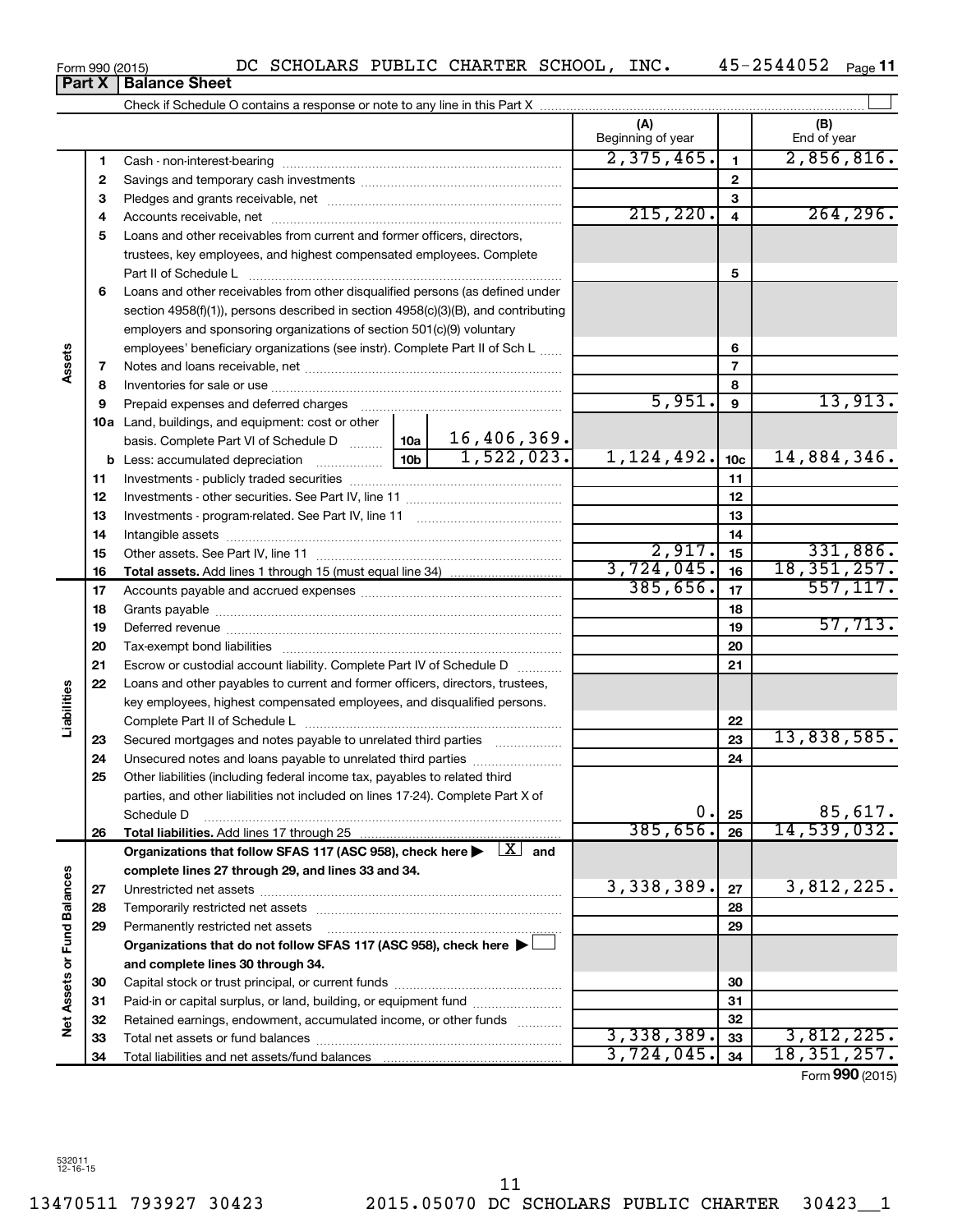|    | DC SCHOLARS PUBLIC CHARTER SCHOOL, INC.<br>Form 990 (2015)                                                                      |                | 45-2544052     |     | Page 12   |  |  |  |
|----|---------------------------------------------------------------------------------------------------------------------------------|----------------|----------------|-----|-----------|--|--|--|
|    | Part XI<br><b>Reconciliation of Net Assets</b>                                                                                  |                |                |     |           |  |  |  |
|    | Check if Schedule O contains a response or note to any line in this Part XI                                                     |                |                |     | X         |  |  |  |
|    |                                                                                                                                 |                |                |     |           |  |  |  |
| 1  |                                                                                                                                 | $\mathbf{1}$   | 9,016,180.     |     |           |  |  |  |
| 2  |                                                                                                                                 | $\mathfrak{p}$ | 8,560,621.     |     |           |  |  |  |
| 3  | Revenue less expenses. Subtract line 2 from line 1                                                                              | 3              |                |     | 455,559.  |  |  |  |
| 4  |                                                                                                                                 | $\overline{4}$ | 3,338,389.     |     |           |  |  |  |
| 5  |                                                                                                                                 | 5              |                |     |           |  |  |  |
| 6  | Donated services and use of facilities                                                                                          | 6              |                |     |           |  |  |  |
| 7  | Investment expenses                                                                                                             | $\overline{7}$ |                |     |           |  |  |  |
| 8  | Prior period adjustments                                                                                                        | 8              |                |     |           |  |  |  |
| 9  |                                                                                                                                 | $\mathbf{Q}$   |                |     | 18, 277.  |  |  |  |
| 10 | Net assets or fund balances at end of year. Combine lines 3 through 9 (must equal Part X, line 33,                              |                |                |     |           |  |  |  |
|    | column (B))                                                                                                                     | 10             | 3,812,225.     |     |           |  |  |  |
|    | Part XII Financial Statements and Reporting                                                                                     |                |                |     | X         |  |  |  |
|    |                                                                                                                                 |                |                |     |           |  |  |  |
|    |                                                                                                                                 |                |                | Yes | <b>No</b> |  |  |  |
| 1  | $\overline{X}$ Accrual<br>Accounting method used to prepare the Form 990: $\Box$ Cash<br>Other                                  |                |                |     |           |  |  |  |
|    | If the organization changed its method of accounting from a prior year or checked "Other," explain in Schedule O.               |                |                |     |           |  |  |  |
|    | 2a Were the organization's financial statements compiled or reviewed by an independent accountant?                              |                | 2a             |     | х         |  |  |  |
|    | If "Yes," check a box below to indicate whether the financial statements for the year were compiled or reviewed on a            |                |                |     |           |  |  |  |
|    | separate basis, consolidated basis, or both:                                                                                    |                |                |     |           |  |  |  |
|    | Consolidated basis<br>Both consolidated and separate basis<br>Separate basis                                                    |                |                |     |           |  |  |  |
|    |                                                                                                                                 |                |                |     |           |  |  |  |
|    | If "Yes," check a box below to indicate whether the financial statements for the year were audited on a separate basis,         |                |                |     |           |  |  |  |
|    | consolidated basis, or both:                                                                                                    |                |                |     |           |  |  |  |
|    | $\lfloor x \rfloor$ Separate basis<br>Consolidated basis<br>Both consolidated and separate basis                                |                |                |     |           |  |  |  |
|    | c If "Yes" to line 2a or 2b, does the organization have a committee that assumes responsibility for oversight of the audit,     |                |                | х   |           |  |  |  |
|    | review, or compilation of its financial statements and selection of an independent accountant?                                  |                | 2c             |     |           |  |  |  |
|    | If the organization changed either its oversight process or selection process during the tax year, explain in Schedule O.       |                |                |     |           |  |  |  |
|    | 3a As a result of a federal award, was the organization required to undergo an audit or audits as set forth in the Single Audit |                |                | X   |           |  |  |  |
|    |                                                                                                                                 |                | За             |     |           |  |  |  |
|    | b If "Yes," did the organization undergo the required audit or audits? If the organization did not undergo the required audit   |                |                |     |           |  |  |  |
|    |                                                                                                                                 |                | 3 <sub>b</sub> | х   |           |  |  |  |

Form (2015) **990**

532012 12-16-15

12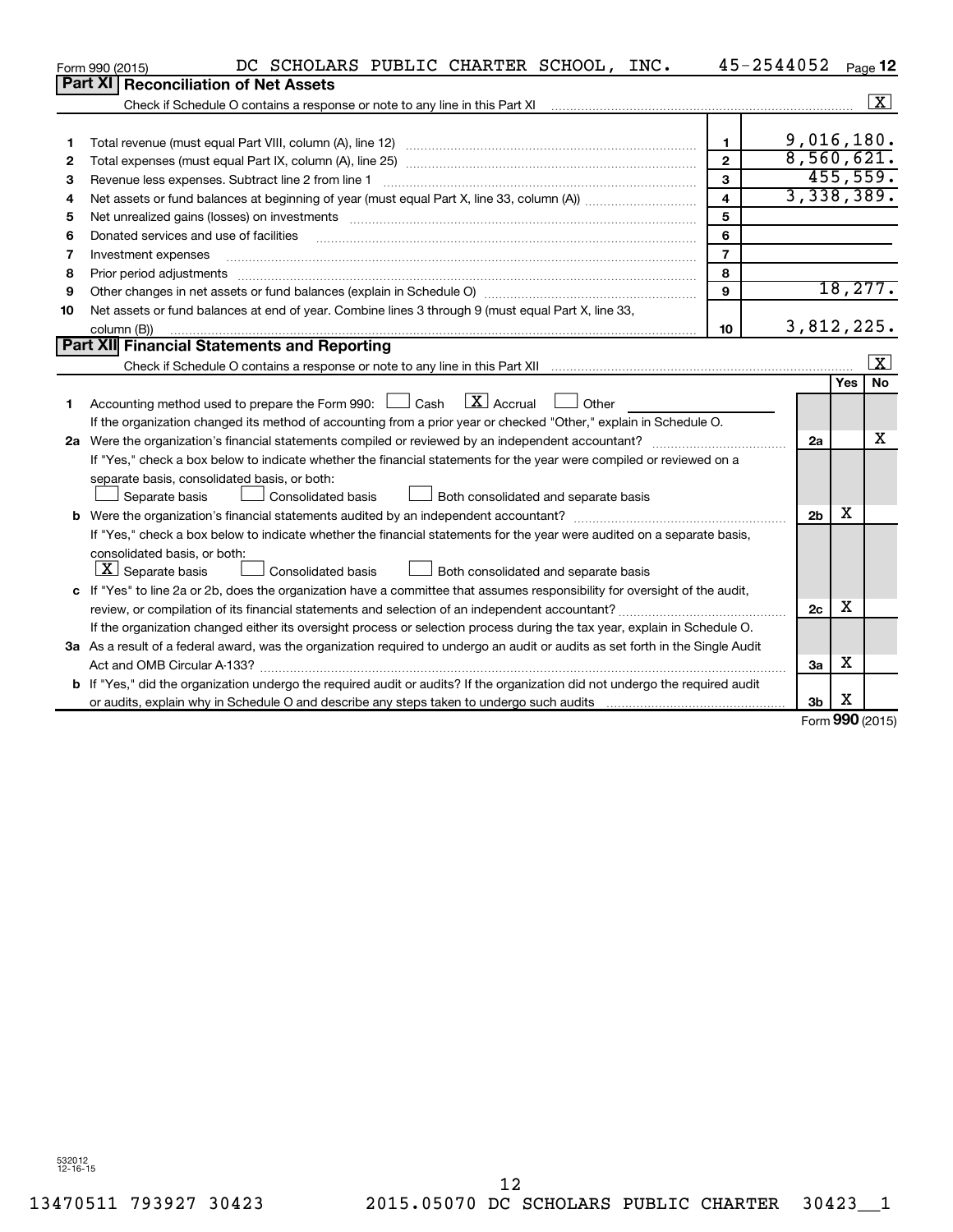Department of the Treasury

| (Form 990 or 990-EZ) |  |  |  |  |
|----------------------|--|--|--|--|
|----------------------|--|--|--|--|

# Form 990 or 990-EZ) **Public Charity Status and Public Support**<br>
Complete if the organization is a section 501(c)(3) organization or a section<br> **2015**

**4947(a)(1) nonexempt charitable trust. | Attach to Form 990 or Form 990-EZ.** 

| OMB No 1545-0047                    |
|-------------------------------------|
| $\mathbf{U}$                        |
| <b>Open to Public</b><br>Inspection |

|                                                                                                   | $= 0.000$ and $= 0.0000$ and $= 0.0000$ and $= 0.0000$ and $= 0.0000$ and $= 0.0000$ and $= 0.0000$ and $= 0.0000$ and $= 0.0000$ and $= 0.0000$ and $= 0.0000$ and $= 0.0000$ and $= 0.0000$ and $= 0.0000$ and $= 0.0000$ a<br>Internal Revenue Service |
|---------------------------------------------------------------------------------------------------|-----------------------------------------------------------------------------------------------------------------------------------------------------------------------------------------------------------------------------------------------------------|
| Information about Schedule A (Form 990 or 990-EZ) and its instructions is at WWW.irs.gov/form990. |                                                                                                                                                                                                                                                           |

|        |                                                                                                                                    | Name of the organization                                                                                                                      |                                         |  |                                                       |                                            |    |                                        |  | <b>Employer identification number</b> |
|--------|------------------------------------------------------------------------------------------------------------------------------------|-----------------------------------------------------------------------------------------------------------------------------------------------|-----------------------------------------|--|-------------------------------------------------------|--------------------------------------------|----|----------------------------------------|--|---------------------------------------|
|        |                                                                                                                                    |                                                                                                                                               | DC SCHOLARS PUBLIC CHARTER SCHOOL, INC. |  |                                                       |                                            |    |                                        |  | 45-2544052                            |
| Part I |                                                                                                                                    | Reason for Public Charity Status (All organizations must complete this part.) See instructions.                                               |                                         |  |                                                       |                                            |    |                                        |  |                                       |
|        |                                                                                                                                    | The organization is not a private foundation because it is: (For lines 1 through 11, check only one box.)                                     |                                         |  |                                                       |                                            |    |                                        |  |                                       |
| 1      |                                                                                                                                    | A church, convention of churches, or association of churches described in section 170(b)(1)(A)(i).                                            |                                         |  |                                                       |                                            |    |                                        |  |                                       |
| 2      | X                                                                                                                                  | A school described in section 170(b)(1)(A)(ii). (Attach Schedule E (Form 990 or 990-EZ).)                                                     |                                         |  |                                                       |                                            |    |                                        |  |                                       |
| з      |                                                                                                                                    | A hospital or a cooperative hospital service organization described in section 170(b)(1)(A)(iii).                                             |                                         |  |                                                       |                                            |    |                                        |  |                                       |
| 4      |                                                                                                                                    | A medical research organization operated in conjunction with a hospital described in section 170(b)(1)(A)(iii). Enter the hospital's name,    |                                         |  |                                                       |                                            |    |                                        |  |                                       |
|        |                                                                                                                                    | city, and state:                                                                                                                              |                                         |  |                                                       |                                            |    |                                        |  |                                       |
| 5.     |                                                                                                                                    | An organization operated for the benefit of a college or university owned or operated by a governmental unit described in                     |                                         |  |                                                       |                                            |    |                                        |  |                                       |
|        |                                                                                                                                    | section 170(b)(1)(A)(iv). (Complete Part II.)                                                                                                 |                                         |  |                                                       |                                            |    |                                        |  |                                       |
| 6      |                                                                                                                                    | A federal, state, or local government or governmental unit described in section 170(b)(1)(A)(v).                                              |                                         |  |                                                       |                                            |    |                                        |  |                                       |
| 7      |                                                                                                                                    | An organization that normally receives a substantial part of its support from a governmental unit or from the general public described in     |                                         |  |                                                       |                                            |    |                                        |  |                                       |
|        |                                                                                                                                    | section 170(b)(1)(A)(vi). (Complete Part II.)                                                                                                 |                                         |  |                                                       |                                            |    |                                        |  |                                       |
| 8      |                                                                                                                                    | A community trust described in section 170(b)(1)(A)(vi). (Complete Part II.)                                                                  |                                         |  |                                                       |                                            |    |                                        |  |                                       |
| 9      |                                                                                                                                    | An organization that normally receives: (1) more than 33 1/3% of its support from contributions, membership fees, and gross receipts from     |                                         |  |                                                       |                                            |    |                                        |  |                                       |
|        |                                                                                                                                    | activities related to its exempt functions - subject to certain exceptions, and (2) no more than 33 1/3% of its support from gross investment |                                         |  |                                                       |                                            |    |                                        |  |                                       |
|        |                                                                                                                                    | income and unrelated business taxable income (less section 511 tax) from businesses acquired by the organization after June 30, 1975.         |                                         |  |                                                       |                                            |    |                                        |  |                                       |
|        |                                                                                                                                    | See section 509(a)(2). (Complete Part III.)                                                                                                   |                                         |  |                                                       |                                            |    |                                        |  |                                       |
| 10     |                                                                                                                                    | An organization organized and operated exclusively to test for public safety. See section 509(a)(4).                                          |                                         |  |                                                       |                                            |    |                                        |  |                                       |
| 11     |                                                                                                                                    | An organization organized and operated exclusively for the benefit of, to perform the functions of, or to carry out the purposes of one or    |                                         |  |                                                       |                                            |    |                                        |  |                                       |
|        | more publicly supported organizations described in section 509(a)(1) or section 509(a)(2). See section 509(a)(3). Check the box in |                                                                                                                                               |                                         |  |                                                       |                                            |    |                                        |  |                                       |
|        | lines 11a through 11d that describes the type of supporting organization and complete lines 11e, 11f, and 11g.                     |                                                                                                                                               |                                         |  |                                                       |                                            |    |                                        |  |                                       |
| а      | Type I. A supporting organization operated, supervised, or controlled by its supported organization(s), typically by giving        |                                                                                                                                               |                                         |  |                                                       |                                            |    |                                        |  |                                       |
|        |                                                                                                                                    | the supported organization(s) the power to regularly appoint or elect a majority of the directors or trustees of the supporting               |                                         |  |                                                       |                                            |    |                                        |  |                                       |
|        |                                                                                                                                    | organization. You must complete Part IV, Sections A and B.                                                                                    |                                         |  |                                                       |                                            |    |                                        |  |                                       |
| b      |                                                                                                                                    | Type II. A supporting organization supervised or controlled in connection with its supported organization(s), by having                       |                                         |  |                                                       |                                            |    |                                        |  |                                       |
|        |                                                                                                                                    | control or management of the supporting organization vested in the same persons that control or manage the supported                          |                                         |  |                                                       |                                            |    |                                        |  |                                       |
|        |                                                                                                                                    | organization(s). You must complete Part IV, Sections A and C.                                                                                 |                                         |  |                                                       |                                            |    |                                        |  |                                       |
| с      |                                                                                                                                    | Type III functionally integrated. A supporting organization operated in connection with, and functionally integrated with,                    |                                         |  |                                                       |                                            |    |                                        |  |                                       |
|        |                                                                                                                                    | its supported organization(s) (see instructions). You must complete Part IV, Sections A, D, and E.                                            |                                         |  |                                                       |                                            |    |                                        |  |                                       |
| d      |                                                                                                                                    | Type III non-functionally integrated. A supporting organization operated in connection with its supported organization(s)                     |                                         |  |                                                       |                                            |    |                                        |  |                                       |
|        | that is not functionally integrated. The organization generally must satisfy a distribution requirement and an attentiveness       |                                                                                                                                               |                                         |  |                                                       |                                            |    |                                        |  |                                       |
|        | requirement (see instructions). You must complete Part IV, Sections A and D, and Part V.                                           |                                                                                                                                               |                                         |  |                                                       |                                            |    |                                        |  |                                       |
| e      | Check this box if the organization received a written determination from the IRS that it is a Type I, Type II, Type III            |                                                                                                                                               |                                         |  |                                                       |                                            |    |                                        |  |                                       |
|        | functionally integrated, or Type III non-functionally integrated supporting organization.                                          |                                                                                                                                               |                                         |  |                                                       |                                            |    |                                        |  |                                       |
|        |                                                                                                                                    | f Enter the number of supported organizations                                                                                                 |                                         |  |                                                       |                                            |    |                                        |  |                                       |
|        |                                                                                                                                    | g Provide the following information about the supported organization(s)                                                                       |                                         |  |                                                       |                                            |    |                                        |  |                                       |
|        |                                                                                                                                    | (i) Name of supported<br>organization                                                                                                         | (ii) EIN                                |  | (iii) Type of organization<br>(described on lines 1-9 | (iv) Is the organization<br>listed in your |    | (v) Amount of monetary<br>support (see |  | (vi) Amount of<br>other support (see  |
|        |                                                                                                                                    |                                                                                                                                               |                                         |  | above (see instructions))                             | governing document?                        |    | instructions)                          |  | instructions)                         |
|        |                                                                                                                                    |                                                                                                                                               |                                         |  |                                                       | Yes                                        | No |                                        |  |                                       |
|        |                                                                                                                                    |                                                                                                                                               |                                         |  |                                                       |                                            |    |                                        |  |                                       |
|        |                                                                                                                                    |                                                                                                                                               |                                         |  |                                                       |                                            |    |                                        |  |                                       |
|        |                                                                                                                                    |                                                                                                                                               |                                         |  |                                                       |                                            |    |                                        |  |                                       |
|        |                                                                                                                                    |                                                                                                                                               |                                         |  |                                                       |                                            |    |                                        |  |                                       |
|        |                                                                                                                                    |                                                                                                                                               |                                         |  |                                                       |                                            |    |                                        |  |                                       |
|        |                                                                                                                                    |                                                                                                                                               |                                         |  |                                                       |                                            |    |                                        |  |                                       |

**Total**

Form 990 or 990-EZ. 532021 09-23-15

LHA **For Paperwork Reduction Act Notice, see the Instructions for** 

**Schedule A (Form 990 or 990-EZ) 2015**

13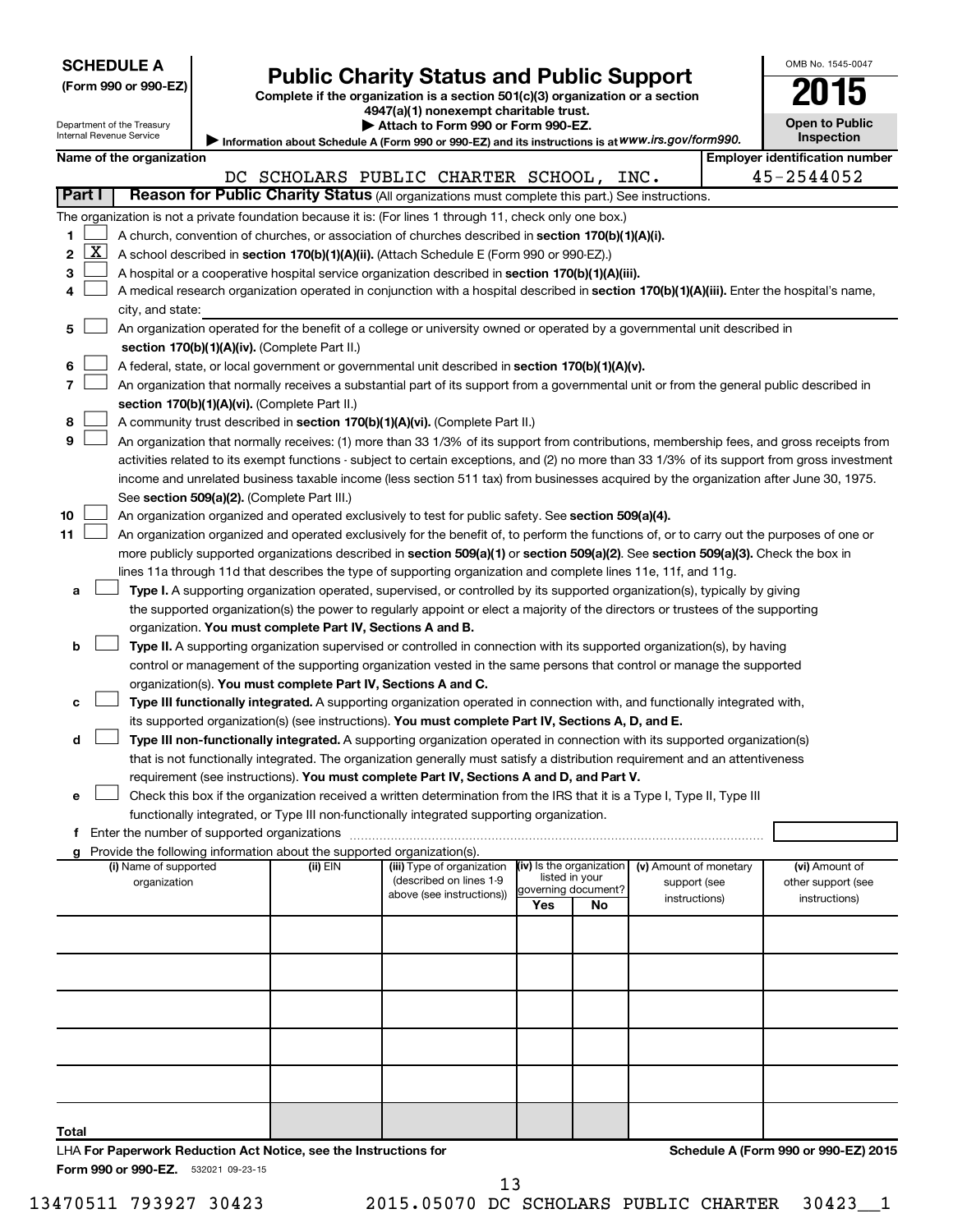#### Schedule A (Form 990 or 990-EZ) 2015 DC SCHOLARS PUBLIC CHARTER SCHOOL, INC.  $45$  –  $2544052$  Page 2 **Part II Support Schedule for Organizations Described in Sections 170(b)(1)(A)(iv) and 170(b)(1)(A)(vi)**

(Complete only if you checked the box on line 5, 7, or 8 of Part I or if the organization failed to qualify under Part III. If the organization fails to qualify under the tests listed below, please complete Part III.)

|    | <b>Section A. Public Support</b>                                                                                                                                                                                               |          |          |            |            |          |                                      |
|----|--------------------------------------------------------------------------------------------------------------------------------------------------------------------------------------------------------------------------------|----------|----------|------------|------------|----------|--------------------------------------|
|    | Calendar year (or fiscal year beginning in)                                                                                                                                                                                    | (a) 2011 | (b) 2012 | $(c)$ 2013 | $(d)$ 2014 | (e) 2015 | (f) Total                            |
|    | 1 Gifts, grants, contributions, and                                                                                                                                                                                            |          |          |            |            |          |                                      |
|    | membership fees received. (Do not                                                                                                                                                                                              |          |          |            |            |          |                                      |
|    | include any "unusual grants.")                                                                                                                                                                                                 |          |          |            |            |          |                                      |
|    | 2 Tax revenues levied for the organ-                                                                                                                                                                                           |          |          |            |            |          |                                      |
|    | ization's benefit and either paid to                                                                                                                                                                                           |          |          |            |            |          |                                      |
|    | or expended on its behalf                                                                                                                                                                                                      |          |          |            |            |          |                                      |
|    | 3 The value of services or facilities                                                                                                                                                                                          |          |          |            |            |          |                                      |
|    | furnished by a governmental unit to                                                                                                                                                                                            |          |          |            |            |          |                                      |
|    | the organization without charge                                                                                                                                                                                                |          |          |            |            |          |                                      |
|    | 4 Total. Add lines 1 through 3                                                                                                                                                                                                 |          |          |            |            |          |                                      |
| 5. | The portion of total contributions                                                                                                                                                                                             |          |          |            |            |          |                                      |
|    | by each person (other than a                                                                                                                                                                                                   |          |          |            |            |          |                                      |
|    | governmental unit or publicly                                                                                                                                                                                                  |          |          |            |            |          |                                      |
|    | supported organization) included                                                                                                                                                                                               |          |          |            |            |          |                                      |
|    | on line 1 that exceeds 2% of the                                                                                                                                                                                               |          |          |            |            |          |                                      |
|    | amount shown on line 11,                                                                                                                                                                                                       |          |          |            |            |          |                                      |
|    | column (f)                                                                                                                                                                                                                     |          |          |            |            |          |                                      |
|    | 6 Public support. Subtract line 5 from line 4.                                                                                                                                                                                 |          |          |            |            |          |                                      |
|    | <b>Section B. Total Support</b>                                                                                                                                                                                                |          |          |            |            |          |                                      |
|    | Calendar year (or fiscal year beginning in)                                                                                                                                                                                    | (a) 2011 | (b) 2012 | $(c)$ 2013 | $(d)$ 2014 | (e) 2015 | (f) Total                            |
|    | 7 Amounts from line 4                                                                                                                                                                                                          |          |          |            |            |          |                                      |
| 8  | Gross income from interest,                                                                                                                                                                                                    |          |          |            |            |          |                                      |
|    | dividends, payments received on                                                                                                                                                                                                |          |          |            |            |          |                                      |
|    | securities loans, rents, royalties                                                                                                                                                                                             |          |          |            |            |          |                                      |
|    | and income from similar sources                                                                                                                                                                                                |          |          |            |            |          |                                      |
| 9. | Net income from unrelated business                                                                                                                                                                                             |          |          |            |            |          |                                      |
|    | activities, whether or not the                                                                                                                                                                                                 |          |          |            |            |          |                                      |
|    | business is regularly carried on                                                                                                                                                                                               |          |          |            |            |          |                                      |
|    | 10 Other income. Do not include gain                                                                                                                                                                                           |          |          |            |            |          |                                      |
|    | or loss from the sale of capital                                                                                                                                                                                               |          |          |            |            |          |                                      |
|    | assets (Explain in Part VI.)                                                                                                                                                                                                   |          |          |            |            |          |                                      |
|    | 11 Total support. Add lines 7 through 10                                                                                                                                                                                       |          |          |            |            |          |                                      |
|    | <b>12</b> Gross receipts from related activities, etc. (see instructions)                                                                                                                                                      |          |          |            |            | 12       |                                      |
|    | 13 First five years. If the Form 990 is for the organization's first, second, third, fourth, or fifth tax year as a section 501(c)(3)<br>organization, check this box and stop here                                            |          |          |            |            |          |                                      |
|    | Section C. Computation of Public Support Percentage                                                                                                                                                                            |          |          |            |            |          |                                      |
|    |                                                                                                                                                                                                                                |          |          |            |            | 14       | %                                    |
|    |                                                                                                                                                                                                                                |          |          |            |            | 15       | %                                    |
|    | 16a 33 1/3% support test - 2015. If the organization did not check the box on line 13, and line 14 is 33 1/3% or more, check this box and                                                                                      |          |          |            |            |          |                                      |
|    | stop here. The organization qualifies as a publicly supported organization manufaction manufacture content and the support of the state of the state of the state of the state of the state of the state of the state of the s |          |          |            |            |          |                                      |
|    | b 33 1/3% support test - 2014. If the organization did not check a box on line 13 or 16a, and line 15 is 33 1/3% or more, check this box                                                                                       |          |          |            |            |          |                                      |
|    |                                                                                                                                                                                                                                |          |          |            |            |          |                                      |
|    | 17a 10% -facts-and-circumstances test - 2015. If the organization did not check a box on line 13, 16a, or 16b, and line 14 is 10% or more,                                                                                     |          |          |            |            |          |                                      |
|    | and if the organization meets the "facts-and-circumstances" test, check this box and stop here. Explain in Part VI how the organization                                                                                        |          |          |            |            |          |                                      |
|    |                                                                                                                                                                                                                                |          |          |            |            |          |                                      |
|    | b 10% -facts-and-circumstances test - 2014. If the organization did not check a box on line 13, 16a, 16b, or 17a, and line 15 is 10% or                                                                                        |          |          |            |            |          |                                      |
|    | more, and if the organization meets the "facts-and-circumstances" test, check this box and stop here. Explain in Part VI how the                                                                                               |          |          |            |            |          |                                      |
|    | organization meets the "facts-and-circumstances" test. The organization qualifies as a publicly supported organization                                                                                                         |          |          |            |            |          |                                      |
|    | 18 Private foundation. If the organization did not check a box on line 13, 16a, 16b, 17a, or 17b, check this box and see instructions                                                                                          |          |          |            |            |          |                                      |
|    |                                                                                                                                                                                                                                |          |          |            |            |          | Schedule A (Form 990 or 990-EZ) 2015 |

532022 09-23-15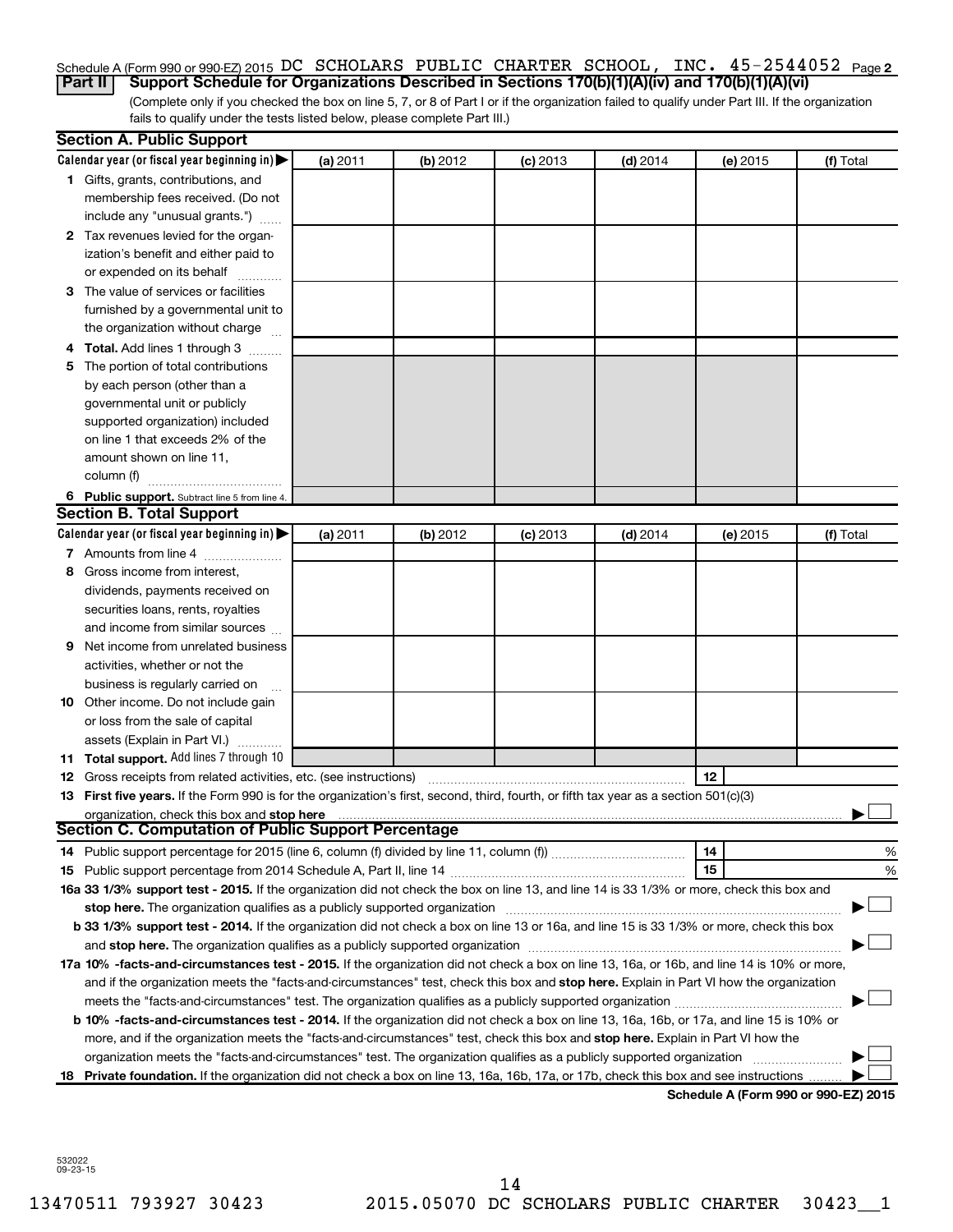#### Schedule A (Form 990 or 990-EZ) 2015 DC SCHOLARS PUBLIC CHARTER SCHOOL, INC.  $45$  –  $2544052$  Page 3 **Part III Support Schedule for Organizations Described in Section 509(a)(2)**

(Complete only if you checked the box on line 9 of Part I or if the organization failed to qualify under Part II. If the organization fails to qualify under the tests listed below, please complete Part II.)

| <b>Section A. Public Support</b>                                                                                                                                                 |          |          |            |            |          |                                      |
|----------------------------------------------------------------------------------------------------------------------------------------------------------------------------------|----------|----------|------------|------------|----------|--------------------------------------|
| Calendar year (or fiscal year beginning in)                                                                                                                                      | (a) 2011 | (b) 2012 | $(c)$ 2013 | $(d)$ 2014 | (e) 2015 | (f) Total                            |
| 1 Gifts, grants, contributions, and                                                                                                                                              |          |          |            |            |          |                                      |
| membership fees received. (Do not                                                                                                                                                |          |          |            |            |          |                                      |
| include any "unusual grants.")                                                                                                                                                   |          |          |            |            |          |                                      |
| 2 Gross receipts from admissions,<br>merchandise sold or services per-<br>formed, or facilities furnished in                                                                     |          |          |            |            |          |                                      |
| any activity that is related to the<br>organization's tax-exempt purpose                                                                                                         |          |          |            |            |          |                                      |
| <b>3</b> Gross receipts from activities that                                                                                                                                     |          |          |            |            |          |                                      |
| are not an unrelated trade or bus-                                                                                                                                               |          |          |            |            |          |                                      |
| iness under section 513                                                                                                                                                          |          |          |            |            |          |                                      |
| 4 Tax revenues levied for the organ-                                                                                                                                             |          |          |            |            |          |                                      |
| ization's benefit and either paid to<br>or expended on its behalf                                                                                                                |          |          |            |            |          |                                      |
| 5 The value of services or facilities                                                                                                                                            |          |          |            |            |          |                                      |
| furnished by a governmental unit to                                                                                                                                              |          |          |            |            |          |                                      |
| the organization without charge                                                                                                                                                  |          |          |            |            |          |                                      |
| <b>6 Total.</b> Add lines 1 through 5                                                                                                                                            |          |          |            |            |          |                                      |
| 7a Amounts included on lines 1, 2, and                                                                                                                                           |          |          |            |            |          |                                      |
| 3 received from disqualified persons                                                                                                                                             |          |          |            |            |          |                                      |
| <b>b</b> Amounts included on lines 2 and 3 received<br>from other than disqualified persons that<br>exceed the greater of \$5,000 or 1% of the<br>amount on line 13 for the year |          |          |            |            |          |                                      |
| c Add lines 7a and 7b                                                                                                                                                            |          |          |            |            |          |                                      |
| 8 Public support. (Subtract line 7c from line 6.)                                                                                                                                |          |          |            |            |          |                                      |
| <b>Section B. Total Support</b>                                                                                                                                                  |          |          |            |            |          |                                      |
| Calendar year (or fiscal year beginning in) $\blacktriangleright$                                                                                                                | (a) 2011 | (b) 2012 | $(c)$ 2013 | $(d)$ 2014 | (e) 2015 | (f) Total                            |
| 9 Amounts from line 6                                                                                                                                                            |          |          |            |            |          |                                      |
| <b>10a</b> Gross income from interest,<br>dividends, payments received on<br>securities loans, rents, royalties<br>and income from similar sources                               |          |          |            |            |          |                                      |
| <b>b</b> Unrelated business taxable income                                                                                                                                       |          |          |            |            |          |                                      |
| (less section 511 taxes) from businesses                                                                                                                                         |          |          |            |            |          |                                      |
| acquired after June 30, 1975<br>$\overline{\phantom{a}}$                                                                                                                         |          |          |            |            |          |                                      |
| c Add lines 10a and 10b                                                                                                                                                          |          |          |            |            |          |                                      |
| <b>11</b> Net income from unrelated business<br>activities not included in line 10b.<br>whether or not the business is<br>regularly carried on                                   |          |          |            |            |          |                                      |
| <b>12</b> Other income. Do not include gain<br>or loss from the sale of capital                                                                                                  |          |          |            |            |          |                                      |
| assets (Explain in Part VI.)<br><b>13</b> Total support. (Add lines 9, 10c, 11, and 12.)                                                                                         |          |          |            |            |          |                                      |
| 14 First five years. If the Form 990 is for the organization's first, second, third, fourth, or fifth tax year as a section 501(c)(3) organization,                              |          |          |            |            |          |                                      |
| check this box and stop here <i>macuum macuum macuum macuum macuum macuum macuum macuum macuum</i>                                                                               |          |          |            |            |          |                                      |
| Section C. Computation of Public Support Percentage                                                                                                                              |          |          |            |            |          |                                      |
|                                                                                                                                                                                  |          |          |            |            | 15       | %                                    |
| 16 Public support percentage from 2014 Schedule A, Part III, line 15                                                                                                             |          |          |            |            | 16       | %                                    |
| Section D. Computation of Investment Income Percentage                                                                                                                           |          |          |            |            |          |                                      |
|                                                                                                                                                                                  |          |          |            |            | 17       | %                                    |
| 18 Investment income percentage from 2014 Schedule A, Part III, line 17                                                                                                          |          |          |            |            | 18       | %                                    |
| 19a 33 1/3% support tests - 2015. If the organization did not check the box on line 14, and line 15 is more than 33 1/3%, and line 17 is not                                     |          |          |            |            |          |                                      |
| more than 33 1/3%, check this box and stop here. The organization qualifies as a publicly supported organization                                                                 |          |          |            |            |          |                                      |
| b 33 1/3% support tests - 2014. If the organization did not check a box on line 14 or line 19a, and line 16 is more than 33 1/3%, and                                            |          |          |            |            |          |                                      |
| line 18 is not more than 33 1/3%, check this box and stop here. The organization qualifies as a publicly supported organization                                                  |          |          |            |            |          |                                      |
|                                                                                                                                                                                  |          |          |            |            |          |                                      |
| 532023 09-23-15                                                                                                                                                                  |          |          |            |            |          | Schedule A (Form 990 or 990-EZ) 2015 |
|                                                                                                                                                                                  |          |          | 15         |            |          |                                      |

13470511 793927 30423 2015.05070 DC SCHOLARS PUBLIC CHARTER 30423\_\_1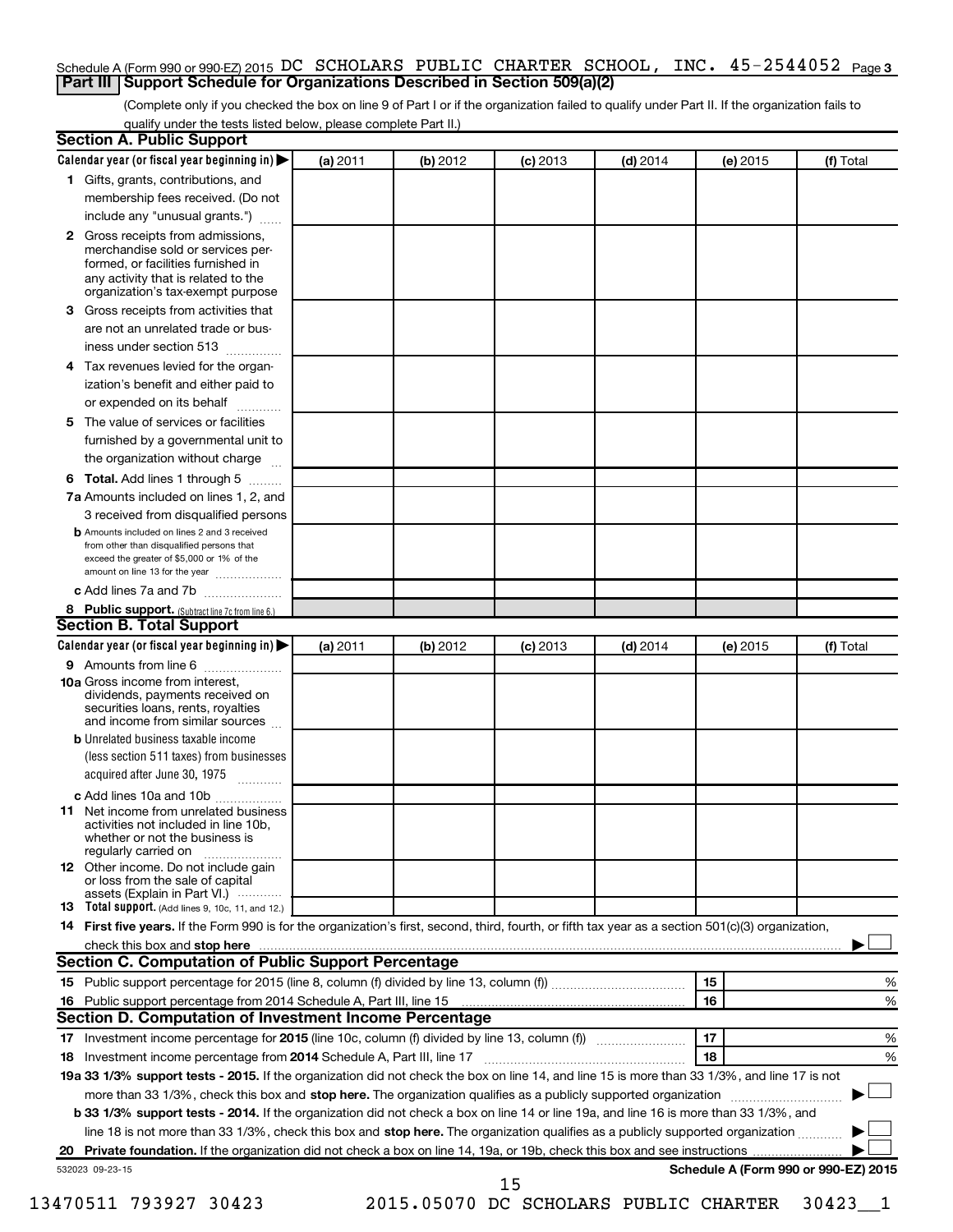### Schedule A (Form 990 or 990-EZ) 2015 DC SCHOLARS PUBLIC CHARTER SCHOOL, INC.  $45$  –  $2544052$  Page 4

## **Part IV Supporting Organizations**

(Complete only if you checked a box in line 11 on Part I. If you checked 11a of Part I, complete Sections A and B. If you checked 11b of Part I, complete Sections A and C. If you checked 11c of Part I, complete Sections A, D, and E. If you checked 11d of Part I, complete Sections A and D, and complete Part V.)

#### **Section A. All Supporting Organizations**

- **1** Are all of the organization's supported organizations listed by name in the organization's governing documents? If "No" describe in Part VI how the supported organizations are designated. If designated by *class or purpose, describe the designation. If historic and continuing relationship, explain.*
- **2** Did the organization have any supported organization that does not have an IRS determination of status under section 509(a)(1) or (2)? If "Yes," explain in Part VI how the organization determined that the supported *organization was described in section 509(a)(1) or (2).*
- **3a** Did the organization have a supported organization described in section 501(c)(4), (5), or (6)? If "Yes," answer *(b) and (c) below.*
- **b** Did the organization confirm that each supported organization qualified under section 501(c)(4), (5), or (6) and satisfied the public support tests under section 509(a)(2)? If "Yes," describe in Part VI when and how the *organization made the determination.*
- **c** Did the organization ensure that all support to such organizations was used exclusively for section 170(c)(2)(B) purposes? If "Yes," explain in Part VI what controls the organization put in place to ensure such use.
- **4 a** *If* Was any supported organization not organized in the United States ("foreign supported organization")? *"Yes," and if you checked 11a or 11b in Part I, answer (b) and (c) below.*
- **b** Did the organization have ultimate control and discretion in deciding whether to make grants to the foreign supported organization? If "Yes," describe in Part VI how the organization had such control and discretion *despite being controlled or supervised by or in connection with its supported organizations.*
- **c** Did the organization support any foreign supported organization that does not have an IRS determination under sections 501(c)(3) and 509(a)(1) or (2)? If "Yes," explain in Part VI what controls the organization used *to ensure that all support to the foreign supported organization was used exclusively for section 170(c)(2)(B) purposes.*
- **5a** Did the organization add, substitute, or remove any supported organizations during the tax year? If "Yes," answer (b) and (c) below (if applicable). Also, provide detail in Part VI, including (i) the names and EIN *numbers of the supported organizations added, substituted, or removed; (ii) the reasons for each such action; (iii) the authority under the organization's organizing document authorizing such action; and (iv) how the action was accomplished (such as by amendment to the organizing document).*
- **b Type I or Type II only.** Was any added or substituted supported organization part of a class already designated in the organization's organizing document?
- **c Substitutions only.**  Was the substitution the result of an event beyond the organization's control?
- **6** Did the organization provide support (whether in the form of grants or the provision of services or facilities) to support or benefit one or more of the filing organization's supported organizations? If "Yes," provide detail in anyone other than (i) its supported organizations, (ii) individuals that are part of the charitable class benefited by one or more of its supported organizations, or (iii) other supporting organizations that also *Part VI.*
- **7** Did the organization provide a grant, loan, compensation, or other similar payment to a substantial contributor regard to a substantial contributor? If "Yes," complete Part I of Schedule L (Form 990 or 990-EZ). (defined in section 4958(c)(3)(C)), a family member of a substantial contributor, or a 35% controlled entity with
- **8** Did the organization make a loan to a disqualified person (as defined in section 4958) not described in line 7? *If "Yes," complete Part I of Schedule L (Form 990 or 990-EZ).*
- **9 a** Was the organization controlled directly or indirectly at any time during the tax year by one or more in section 509(a)(1) or (2))? If "Yes," provide detail in Part VI. disqualified persons as defined in section 4946 (other than foundation managers and organizations described
- **b** Did one or more disqualified persons (as defined in line 9a) hold a controlling interest in any entity in which the supporting organization had an interest? If "Yes," provide detail in Part VI.
- **c** Did a disqualified person (as defined in line 9a) have an ownership interest in, or derive any personal benefit from, assets in which the supporting organization also had an interest? If "Yes," provide detail in Part VI.
- **10 a** Was the organization subject to the excess business holdings rules of section 4943 because of section supporting organizations)? If "Yes," answer 10b below. 4943(f) (regarding certain Type II supporting organizations, and all Type III non-functionally integrated
	- **b** Did the organization have any excess business holdings in the tax year? (Use Schedule C, Form 4720, to *determine whether the organization had excess business holdings.)*

532024 09-23-15

**Schedule A (Form 990 or 990-EZ) 2015**

**Yes No**

**1**

**2**

**3a**

**3b**

**3c**

**4a**

**4b**

**4c**

**5a**

**5b 5c**

**6**

**7**

**8**

**9a**

**9b**

**9c**

**10a**

**10b**

16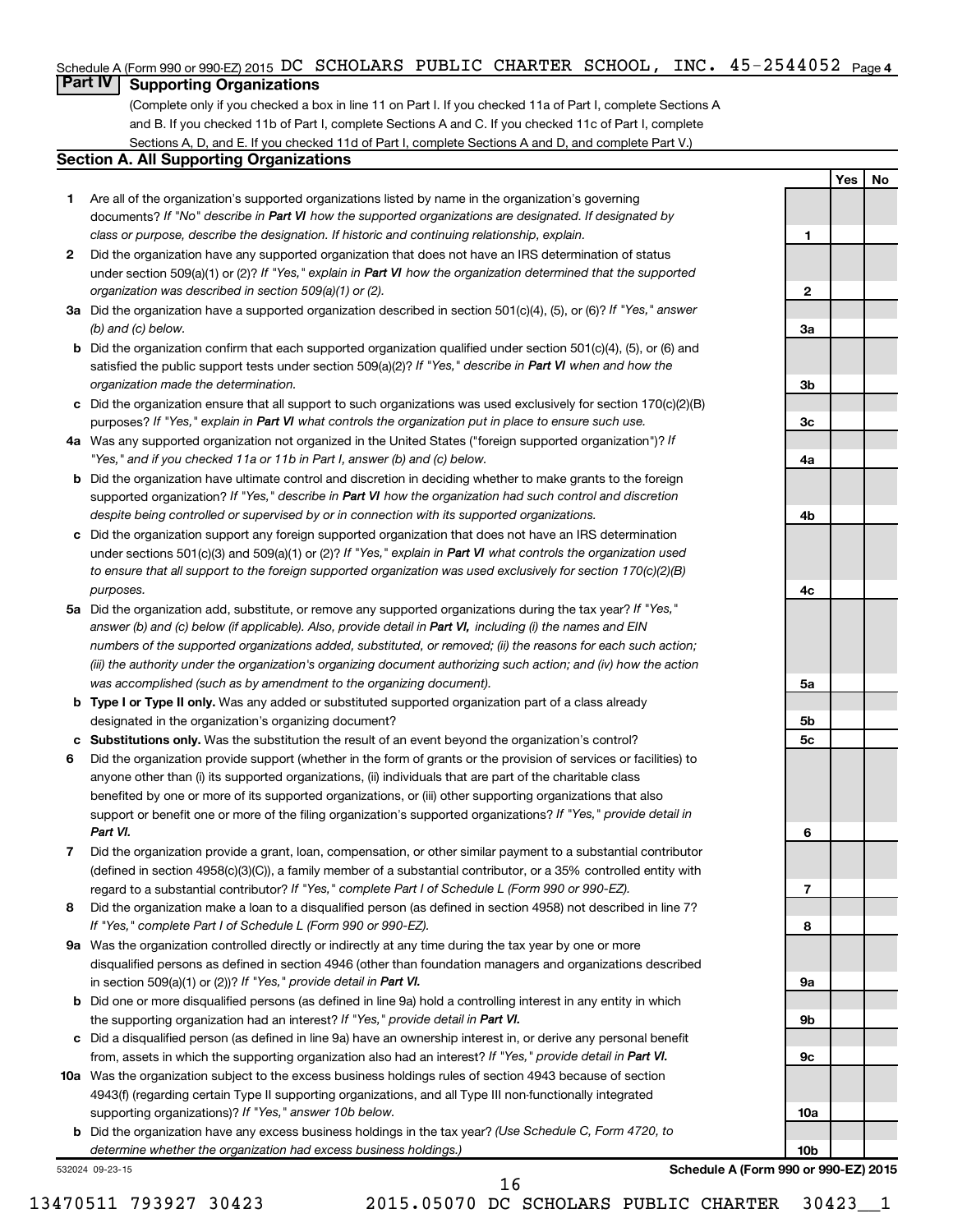#### Schedule A (Form 990 or 990-EZ) 2015 DC SCHOLARS PUBLIC CHARTER SCHOOL, INC。 45-Z544U5Z Page 5 **Part IV Supporting Organizations** *(continued)* DC SCHOLARS PUBLIC CHARTER SCHOOL, INC. 45-2544052

|              | continued of same and recontinued.                                                                                                                                                                      |              |     |    |
|--------------|---------------------------------------------------------------------------------------------------------------------------------------------------------------------------------------------------------|--------------|-----|----|
|              |                                                                                                                                                                                                         |              | Yes | No |
| 11           | Has the organization accepted a gift or contribution from any of the following persons?                                                                                                                 |              |     |    |
| а            | A person who directly or indirectly controls, either alone or together with persons described in (b) and (c)                                                                                            |              |     |    |
|              | below, the governing body of a supported organization?                                                                                                                                                  | 11a          |     |    |
| b            | A family member of a person described in (a) above?                                                                                                                                                     | 11b          |     |    |
|              | c A 35% controlled entity of a person described in (a) or (b) above? If "Yes" to a, b, or c, provide detail in Part VI.                                                                                 | 11c          |     |    |
|              | <b>Section B. Type I Supporting Organizations</b>                                                                                                                                                       |              |     |    |
|              |                                                                                                                                                                                                         |              | Yes | No |
| 1.           | Did the directors, trustees, or membership of one or more supported organizations have the power to                                                                                                     |              |     |    |
|              | regularly appoint or elect at least a majority of the organization's directors or trustees at all times during the                                                                                      |              |     |    |
|              | tax year? If "No," describe in Part VI how the supported organization(s) effectively operated, supervised, or                                                                                           |              |     |    |
|              | controlled the organization's activities. If the organization had more than one supported organization,                                                                                                 |              |     |    |
|              | describe how the powers to appoint and/or remove directors or trustees were allocated among the supported                                                                                               |              |     |    |
|              | organizations and what conditions or restrictions, if any, applied to such powers during the tax year.                                                                                                  | 1            |     |    |
| $\mathbf{2}$ | Did the organization operate for the benefit of any supported organization other than the supported                                                                                                     |              |     |    |
|              | organization(s) that operated, supervised, or controlled the supporting organization? If "Yes," explain in                                                                                              |              |     |    |
|              | Part VI how providing such benefit carried out the purposes of the supported organization(s) that operated,                                                                                             |              |     |    |
|              | supervised, or controlled the supporting organization.                                                                                                                                                  | 2            |     |    |
|              | <b>Section C. Type II Supporting Organizations</b>                                                                                                                                                      |              |     |    |
|              |                                                                                                                                                                                                         |              | Yes | No |
| 1.           | Were a majority of the organization's directors or trustees during the tax year also a majority of the directors                                                                                        |              |     |    |
|              | or trustees of each of the organization's supported organization(s)? If "No," describe in Part VI how control                                                                                           |              |     |    |
|              | or management of the supporting organization was vested in the same persons that controlled or managed                                                                                                  |              |     |    |
|              | the supported organization(s).                                                                                                                                                                          | 1            |     |    |
|              | <b>Section D. All Type III Supporting Organizations</b>                                                                                                                                                 |              |     |    |
|              |                                                                                                                                                                                                         |              | Yes | No |
| 1.           | Did the organization provide to each of its supported organizations, by the last day of the fifth month of the                                                                                          |              |     |    |
|              | organization's tax year, (i) a written notice describing the type and amount of support provided during the prior tax                                                                                   |              |     |    |
|              | year, (ii) a copy of the Form 990 that was most recently filed as of the date of notification, and (iii) copies of the                                                                                  |              |     |    |
|              | organization's governing documents in effect on the date of notification, to the extent not previously provided?                                                                                        | 1            |     |    |
| $\mathbf{2}$ | Were any of the organization's officers, directors, or trustees either (i) appointed or elected by the supported                                                                                        |              |     |    |
|              | organization(s) or (ii) serving on the governing body of a supported organization? If "No," explain in Part VI how                                                                                      |              |     |    |
|              |                                                                                                                                                                                                         | $\mathbf{2}$ |     |    |
|              | the organization maintained a close and continuous working relationship with the supported organization(s).                                                                                             |              |     |    |
| З            | By reason of the relationship described in (2), did the organization's supported organizations have a                                                                                                   |              |     |    |
|              | significant voice in the organization's investment policies and in directing the use of the organization's                                                                                              |              |     |    |
|              | income or assets at all times during the tax year? If "Yes," describe in Part VI the role the organization's                                                                                            |              |     |    |
|              | supported organizations played in this regard.                                                                                                                                                          | з            |     |    |
|              | Section E. Type III Functionally-Integrated Supporting Organizations<br>Check the box next to the method that the organization used to satisfy the Integral Part Test during the yeafsee instructions): |              |     |    |
| 1            |                                                                                                                                                                                                         |              |     |    |
| a            | The organization satisfied the Activities Test. Complete line 2 below.                                                                                                                                  |              |     |    |
| b            | The organization is the parent of each of its supported organizations. Complete line 3 below.                                                                                                           |              |     |    |
| c            | The organization supported a governmental entity. Describe in Part VI how you supported a government entity (see instructions).                                                                         |              |     |    |
| 2            | Activities Test. Answer (a) and (b) below.                                                                                                                                                              |              | Yes | No |
| а            | Did substantially all of the organization's activities during the tax year directly further the exempt purposes of                                                                                      |              |     |    |
|              | the supported organization(s) to which the organization was responsive? If "Yes," then in Part VI identify                                                                                              |              |     |    |
|              | those supported organizations and explain<br>how these activities directly furthered their exempt purposes,                                                                                             |              |     |    |
|              | how the organization was responsive to those supported organizations, and how the organization determined                                                                                               |              |     |    |
|              | that these activities constituted substantially all of its activities.                                                                                                                                  | 2a           |     |    |
| b            | Did the activities described in (a) constitute activities that, but for the organization's involvement, one or more                                                                                     |              |     |    |
|              | of the organization's supported organization(s) would have been engaged in? If "Yes," explain in Part VI the                                                                                            |              |     |    |
|              | reasons for the organization's position that its supported organization(s) would have engaged in these                                                                                                  |              |     |    |
|              | activities but for the organization's involvement.                                                                                                                                                      | 2b           |     |    |
| 3            | Parent of Supported Organizations. Answer (a) and (b) below.                                                                                                                                            |              |     |    |
| a            | Did the organization have the power to regularly appoint or elect a majority of the officers, directors, or                                                                                             |              |     |    |
|              | trustees of each of the supported organizations? Provide details in Part VI.                                                                                                                            | За           |     |    |
| b            | Did the organization exercise a substantial degree of direction over the policies, programs, and activities of each                                                                                     |              |     |    |
|              | of its supported organizations? If "Yes," describe in Part VI the role played by the organization in this regard.                                                                                       | 3b           |     |    |
|              | Schedule A (Form 990 or 990-EZ) 2015<br>532025 09-23-15                                                                                                                                                 |              |     |    |
|              | 17                                                                                                                                                                                                      |              |     |    |

13470511 793927 30423 2015.05070 DC SCHOLARS PUBLIC CHARTER 30423\_\_1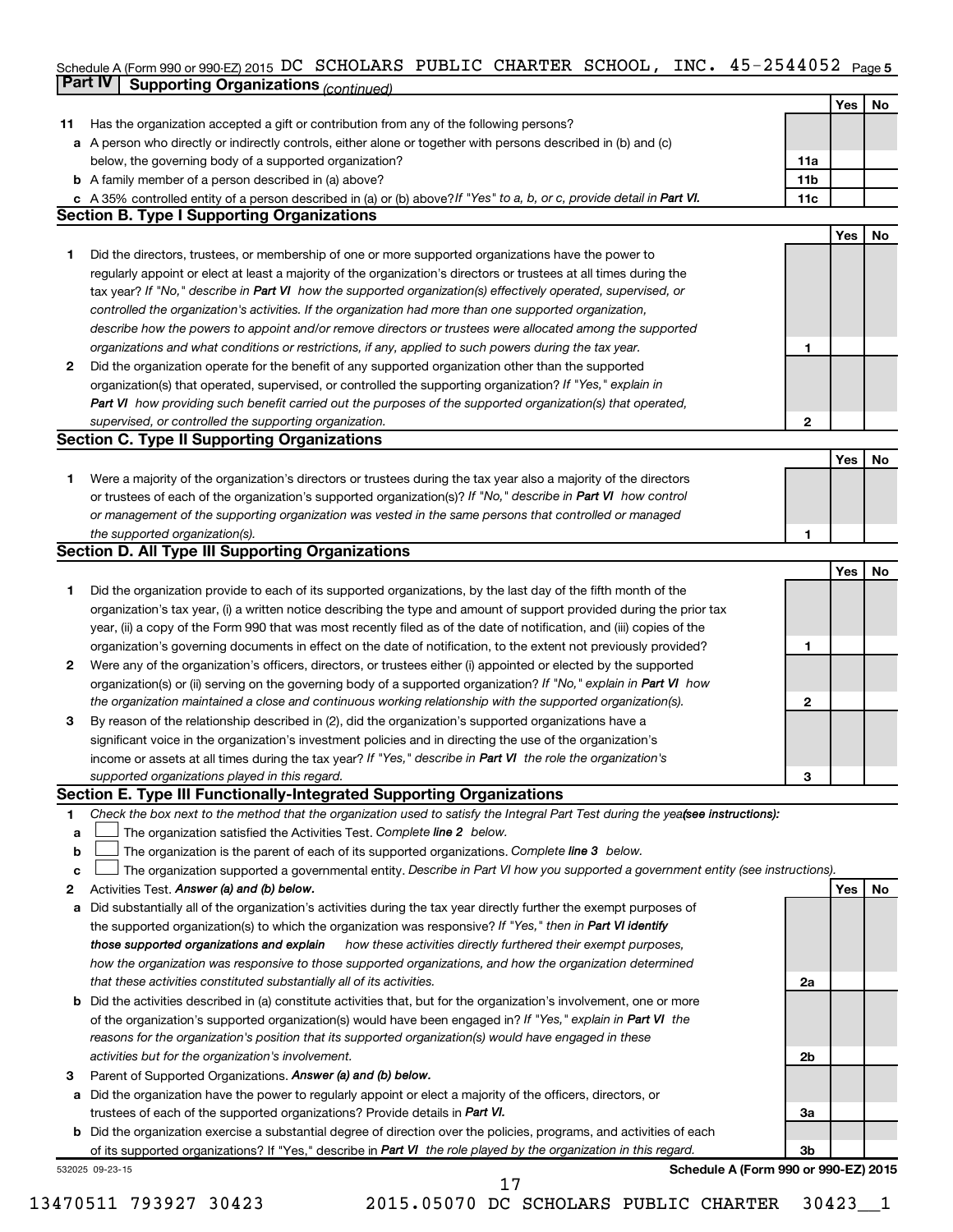### Schedule A (Form 990 or 990-EZ) 2015 DC SCHOLARS PUBLIC CHARTER SCHOOL, INC.  $45$  –  $2544052$  Page 6 **Part V Type III Non-Functionally Integrated 509(a)(3) Supporting Organizations**

1 **Letter on Reck here if the organization satisfied the Integral Part Test as a qualifying trust on Nov. 20, 1970. See instructions. All** other Type III non-functionally integrated supporting organizations must complete Sections A through E.

|             | Section A - Adjusted Net Income                                                                                                   |                | (A) Prior Year | (B) Current Year<br>(optional) |
|-------------|-----------------------------------------------------------------------------------------------------------------------------------|----------------|----------------|--------------------------------|
| $\mathbf 1$ | Net short-term capital gain                                                                                                       | 1              |                |                                |
| 2           | Recoveries of prior-year distributions                                                                                            | $\mathbf{2}$   |                |                                |
| 3           | Other gross income (see instructions)                                                                                             | 3              |                |                                |
| 4           | Add lines 1 through 3                                                                                                             | 4              |                |                                |
| 5           | Depreciation and depletion                                                                                                        | 5              |                |                                |
| 6           | Portion of operating expenses paid or incurred for production or                                                                  |                |                |                                |
|             | collection of gross income or for management, conservation, or                                                                    |                |                |                                |
|             | maintenance of property held for production of income (see instructions)                                                          | 6              |                |                                |
| 7           | Other expenses (see instructions)                                                                                                 | 7              |                |                                |
| 8           | Adjusted Net Income (subtract lines 5, 6 and 7 from line 4)                                                                       | 8              |                |                                |
|             | <b>Section B - Minimum Asset Amount</b>                                                                                           |                | (A) Prior Year | (B) Current Year<br>(optional) |
| 1.          | Aggregate fair market value of all non-exempt-use assets (see                                                                     |                |                |                                |
|             | instructions for short tax year or assets held for part of year):                                                                 |                |                |                                |
|             | <b>a</b> Average monthly value of securities                                                                                      | 1a             |                |                                |
|             | <b>b</b> Average monthly cash balances                                                                                            | 1b             |                |                                |
|             | c Fair market value of other non-exempt-use assets                                                                                | 1 <sub>c</sub> |                |                                |
|             | d Total (add lines 1a, 1b, and 1c)                                                                                                | 1d             |                |                                |
|             | e Discount claimed for blockage or other                                                                                          |                |                |                                |
|             | factors (explain in detail in Part VI):                                                                                           |                |                |                                |
| 2           | Acquisition indebtedness applicable to non-exempt-use assets                                                                      | $\mathbf{2}$   |                |                                |
| 3           | Subtract line 2 from line 1d                                                                                                      | 3              |                |                                |
| 4           | Cash deemed held for exempt use. Enter 1-1/2% of line 3 (for greater amount,                                                      |                |                |                                |
|             | see instructions).                                                                                                                | 4              |                |                                |
| 5           | Net value of non-exempt-use assets (subtract line 4 from line 3)                                                                  | 5              |                |                                |
| 6           | Multiply line 5 by .035                                                                                                           | 6              |                |                                |
| 7           | Recoveries of prior-year distributions                                                                                            | 7              |                |                                |
| 8           | Minimum Asset Amount (add line 7 to line 6)                                                                                       | 8              |                |                                |
|             | <b>Section C - Distributable Amount</b>                                                                                           |                |                | <b>Current Year</b>            |
| 1           | Adjusted net income for prior year (from Section A, line 8, Column A)                                                             | 1              |                |                                |
| 2           | Enter 85% of line 1                                                                                                               | $\mathbf{2}$   |                |                                |
| 3           | Minimum asset amount for prior year (from Section B, line 8, Column A)                                                            | 3              |                |                                |
| 4           | Enter greater of line 2 or line 3                                                                                                 | 4              |                |                                |
| 5           | Income tax imposed in prior year                                                                                                  | 5              |                |                                |
| 6           | <b>Distributable Amount.</b> Subtract line 5 from line 4, unless subject to                                                       |                |                |                                |
|             | emergency temporary reduction (see instructions)                                                                                  | 6              |                |                                |
| 7           | Check here if the current year is the organization's first as a non-functionally-integrated Type III supporting organization (see |                |                |                                |

instructions).

**Schedule A (Form 990 or 990-EZ) 2015**

532026 09-23-15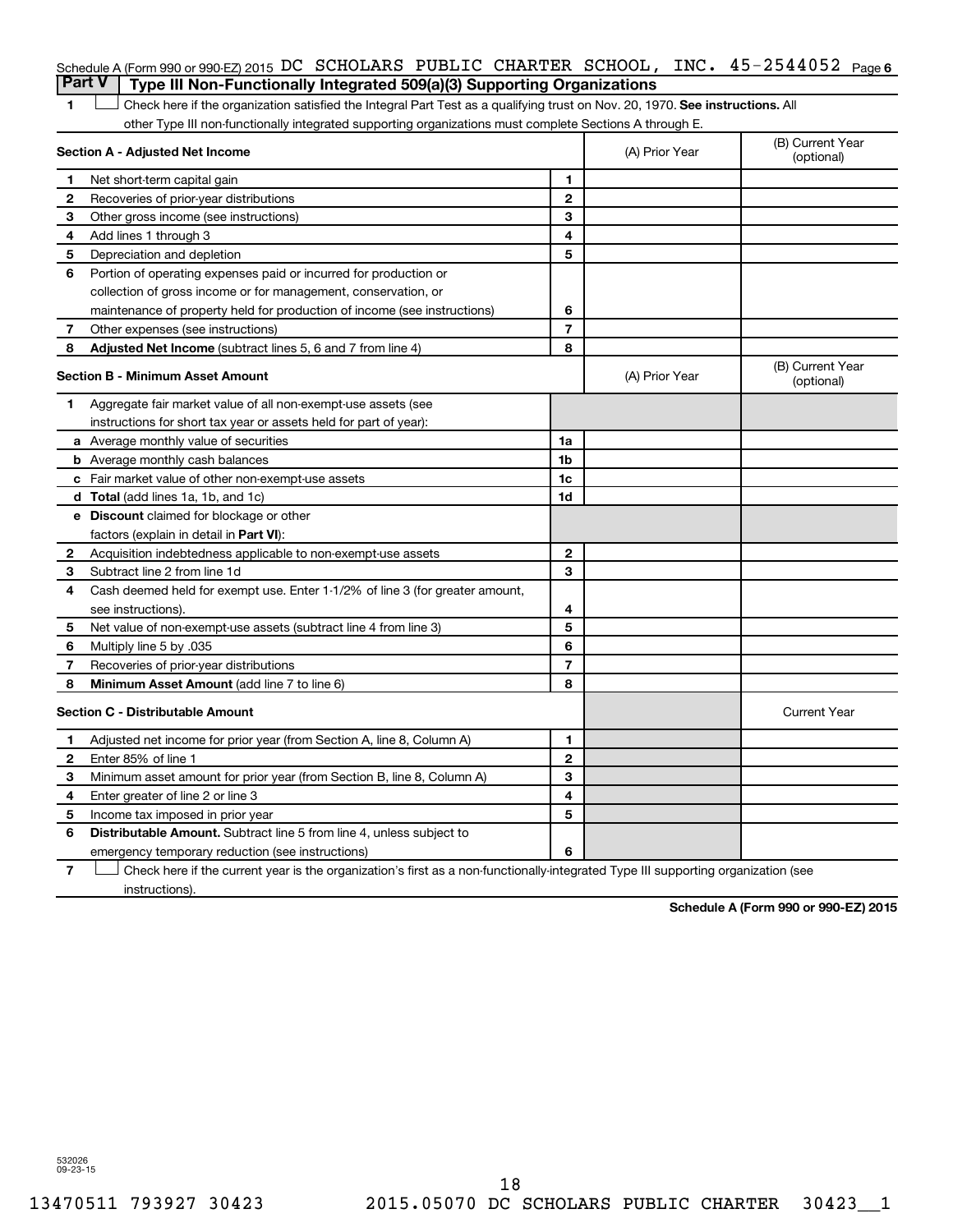#### INC. 45-2544052 Page 7 Schedule A (Form 990 or 990-EZ) 2015 DC SCHOLLARS PUBLIC CHARTER SCHOOL, INC。 45~Z544U5Z Page DC SCHOLARS PUBLIC CHARTER SCHOOL, INC. 45-2544052

| <b>Part V</b>  | Type III Non-Functionally Integrated 509(a)(3) Supporting Organizations (continued)                     |                             |                                       |                                         |  |  |  |  |  |
|----------------|---------------------------------------------------------------------------------------------------------|-----------------------------|---------------------------------------|-----------------------------------------|--|--|--|--|--|
|                | <b>Section D - Distributions</b>                                                                        |                             |                                       | <b>Current Year</b>                     |  |  |  |  |  |
| 1              | Amounts paid to supported organizations to accomplish exempt purposes                                   |                             |                                       |                                         |  |  |  |  |  |
| 2              | Amounts paid to perform activity that directly furthers exempt purposes of supported                    |                             |                                       |                                         |  |  |  |  |  |
|                | organizations, in excess of income from activity                                                        |                             |                                       |                                         |  |  |  |  |  |
| 3              | Administrative expenses paid to accomplish exempt purposes of supported organizations                   |                             |                                       |                                         |  |  |  |  |  |
| 4              | Amounts paid to acquire exempt-use assets                                                               |                             |                                       |                                         |  |  |  |  |  |
| 5              | Qualified set-aside amounts (prior IRS approval required)                                               |                             |                                       |                                         |  |  |  |  |  |
| 6              | Other distributions (describe in Part VI). See instructions.                                            |                             |                                       |                                         |  |  |  |  |  |
| 7              | <b>Total annual distributions.</b> Add lines 1 through 6.                                               |                             |                                       |                                         |  |  |  |  |  |
| 8              | Distributions to attentive supported organizations to which the organization is responsive              |                             |                                       |                                         |  |  |  |  |  |
|                | (provide details in Part VI). See instructions.                                                         |                             |                                       |                                         |  |  |  |  |  |
| 9              | Distributable amount for 2015 from Section C, line 6                                                    |                             |                                       |                                         |  |  |  |  |  |
| 10             | Line 8 amount divided by Line 9 amount                                                                  |                             |                                       |                                         |  |  |  |  |  |
|                |                                                                                                         | (i)                         | (ii)                                  | (iii)                                   |  |  |  |  |  |
|                | Section E - Distribution Allocations (see instructions)                                                 | <b>Excess Distributions</b> | <b>Underdistributions</b><br>Pre-2015 | <b>Distributable</b><br>Amount for 2015 |  |  |  |  |  |
|                |                                                                                                         |                             |                                       |                                         |  |  |  |  |  |
| 1              | Distributable amount for 2015 from Section C, line 6                                                    |                             |                                       |                                         |  |  |  |  |  |
| $\mathbf{2}$   | Underdistributions, if any, for years prior to 2015                                                     |                             |                                       |                                         |  |  |  |  |  |
|                | (reasonable cause required-see instructions)                                                            |                             |                                       |                                         |  |  |  |  |  |
| 3              | Excess distributions carryover, if any, to 2015:                                                        |                             |                                       |                                         |  |  |  |  |  |
| a              |                                                                                                         |                             |                                       |                                         |  |  |  |  |  |
| b              |                                                                                                         |                             |                                       |                                         |  |  |  |  |  |
| с              |                                                                                                         |                             |                                       |                                         |  |  |  |  |  |
|                | d From 2013                                                                                             |                             |                                       |                                         |  |  |  |  |  |
|                | e From 2014                                                                                             |                             |                                       |                                         |  |  |  |  |  |
|                | <b>Total</b> of lines 3a through e                                                                      |                             |                                       |                                         |  |  |  |  |  |
|                | <b>g</b> Applied to underdistributions of prior years                                                   |                             |                                       |                                         |  |  |  |  |  |
|                | <b>h</b> Applied to 2015 distributable amount                                                           |                             |                                       |                                         |  |  |  |  |  |
|                | Carryover from 2010 not applied (see instructions)<br>Remainder. Subtract lines 3g, 3h, and 3i from 3f. |                             |                                       |                                         |  |  |  |  |  |
| 4              | Distributions for 2015 from Section D,                                                                  |                             |                                       |                                         |  |  |  |  |  |
|                | $line 7$ :                                                                                              |                             |                                       |                                         |  |  |  |  |  |
|                | a Applied to underdistributions of prior years                                                          |                             |                                       |                                         |  |  |  |  |  |
|                | <b>b</b> Applied to 2015 distributable amount                                                           |                             |                                       |                                         |  |  |  |  |  |
| с              | Remainder. Subtract lines 4a and 4b from 4.                                                             |                             |                                       |                                         |  |  |  |  |  |
| 5              | Remaining underdistributions for years prior to 2015, if                                                |                             |                                       |                                         |  |  |  |  |  |
|                | any. Subtract lines 3g and 4a from line 2 (if amount                                                    |                             |                                       |                                         |  |  |  |  |  |
|                | greater than zero, see instructions).                                                                   |                             |                                       |                                         |  |  |  |  |  |
| 6              | Remaining underdistributions for 2015. Subtract lines 3h                                                |                             |                                       |                                         |  |  |  |  |  |
|                | and 4b from line 1 (if amount greater than zero, see                                                    |                             |                                       |                                         |  |  |  |  |  |
|                | instructions).                                                                                          |                             |                                       |                                         |  |  |  |  |  |
| $\overline{7}$ | Excess distributions carryover to 2016. Add lines 3j                                                    |                             |                                       |                                         |  |  |  |  |  |
|                | and 4c.                                                                                                 |                             |                                       |                                         |  |  |  |  |  |
| 8              | Breakdown of line 7:                                                                                    |                             |                                       |                                         |  |  |  |  |  |
| a              |                                                                                                         |                             |                                       |                                         |  |  |  |  |  |
| b              |                                                                                                         |                             |                                       |                                         |  |  |  |  |  |
|                | c Excess from 2013                                                                                      |                             |                                       |                                         |  |  |  |  |  |
|                | d Excess from 2014                                                                                      |                             |                                       |                                         |  |  |  |  |  |
|                | e Excess from 2015                                                                                      |                             |                                       |                                         |  |  |  |  |  |

**Schedule A (Form 990 or 990-EZ) 2015**

532027 09-23-15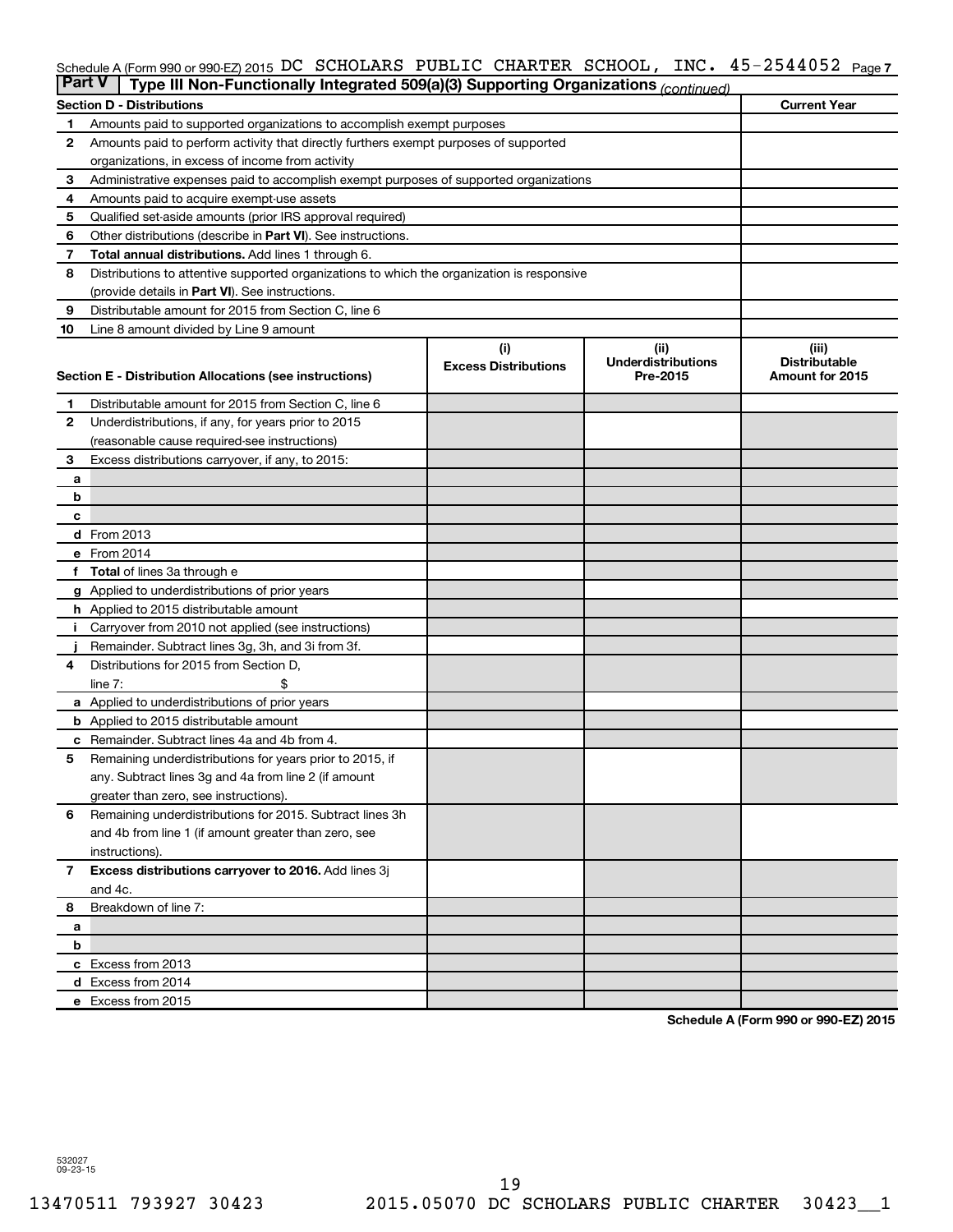| <b>Part VI</b>  | Schedule A (Form 990 or 990-EZ) 2015 DC SCHOLARS PUBLIC CHARTER SCHOOL, INC. 45-2544052 Page 8<br>Supplemental Information. Provide the explanations required by Part II, line 10; Part II, line 17a or 17b; Part III, line 12;                                                                                                                                                                                                                           |  |                                       |  |                                      |                           |
|-----------------|-----------------------------------------------------------------------------------------------------------------------------------------------------------------------------------------------------------------------------------------------------------------------------------------------------------------------------------------------------------------------------------------------------------------------------------------------------------|--|---------------------------------------|--|--------------------------------------|---------------------------|
|                 | Part IV, Section A, lines 1, 2, 3b, 3c, 4b, 4c, 5a, 6, 9a, 9b, 9c, 11a, 11b, and 11c; Part IV, Section B, lines 1 and 2; Part IV, Section C,<br>line 1; Part IV, Section D, lines 2 and 3; Part IV, Section E, lines 1c, 2a, 2b, 3a and 3b; Part V, line 1; Part V, Section B, line 1e; Part V,<br>Section D, lines 5, 6, and 8; and Part V, Section E, lines 2, 5, and 6. Also complete this part for any additional information.<br>(See instructions.) |  |                                       |  |                                      |                           |
|                 |                                                                                                                                                                                                                                                                                                                                                                                                                                                           |  |                                       |  |                                      |                           |
|                 |                                                                                                                                                                                                                                                                                                                                                                                                                                                           |  |                                       |  |                                      |                           |
|                 |                                                                                                                                                                                                                                                                                                                                                                                                                                                           |  |                                       |  |                                      |                           |
|                 |                                                                                                                                                                                                                                                                                                                                                                                                                                                           |  |                                       |  |                                      |                           |
|                 |                                                                                                                                                                                                                                                                                                                                                                                                                                                           |  |                                       |  |                                      |                           |
|                 |                                                                                                                                                                                                                                                                                                                                                                                                                                                           |  |                                       |  |                                      |                           |
|                 |                                                                                                                                                                                                                                                                                                                                                                                                                                                           |  |                                       |  |                                      |                           |
|                 |                                                                                                                                                                                                                                                                                                                                                                                                                                                           |  |                                       |  |                                      |                           |
|                 |                                                                                                                                                                                                                                                                                                                                                                                                                                                           |  |                                       |  |                                      |                           |
|                 |                                                                                                                                                                                                                                                                                                                                                                                                                                                           |  |                                       |  |                                      |                           |
|                 |                                                                                                                                                                                                                                                                                                                                                                                                                                                           |  |                                       |  |                                      |                           |
|                 |                                                                                                                                                                                                                                                                                                                                                                                                                                                           |  |                                       |  |                                      |                           |
|                 |                                                                                                                                                                                                                                                                                                                                                                                                                                                           |  |                                       |  |                                      |                           |
|                 |                                                                                                                                                                                                                                                                                                                                                                                                                                                           |  |                                       |  |                                      |                           |
|                 |                                                                                                                                                                                                                                                                                                                                                                                                                                                           |  |                                       |  |                                      |                           |
|                 |                                                                                                                                                                                                                                                                                                                                                                                                                                                           |  |                                       |  |                                      |                           |
|                 |                                                                                                                                                                                                                                                                                                                                                                                                                                                           |  |                                       |  |                                      |                           |
|                 |                                                                                                                                                                                                                                                                                                                                                                                                                                                           |  |                                       |  |                                      |                           |
|                 |                                                                                                                                                                                                                                                                                                                                                                                                                                                           |  |                                       |  |                                      |                           |
|                 |                                                                                                                                                                                                                                                                                                                                                                                                                                                           |  |                                       |  |                                      |                           |
|                 |                                                                                                                                                                                                                                                                                                                                                                                                                                                           |  |                                       |  |                                      |                           |
|                 |                                                                                                                                                                                                                                                                                                                                                                                                                                                           |  |                                       |  |                                      |                           |
|                 |                                                                                                                                                                                                                                                                                                                                                                                                                                                           |  |                                       |  |                                      |                           |
|                 |                                                                                                                                                                                                                                                                                                                                                                                                                                                           |  |                                       |  |                                      |                           |
|                 |                                                                                                                                                                                                                                                                                                                                                                                                                                                           |  |                                       |  |                                      |                           |
|                 |                                                                                                                                                                                                                                                                                                                                                                                                                                                           |  |                                       |  |                                      |                           |
|                 |                                                                                                                                                                                                                                                                                                                                                                                                                                                           |  |                                       |  |                                      |                           |
|                 |                                                                                                                                                                                                                                                                                                                                                                                                                                                           |  |                                       |  |                                      |                           |
|                 |                                                                                                                                                                                                                                                                                                                                                                                                                                                           |  |                                       |  |                                      |                           |
|                 |                                                                                                                                                                                                                                                                                                                                                                                                                                                           |  |                                       |  |                                      |                           |
|                 |                                                                                                                                                                                                                                                                                                                                                                                                                                                           |  |                                       |  |                                      |                           |
| 532028 09-23-15 |                                                                                                                                                                                                                                                                                                                                                                                                                                                           |  | 20                                    |  | Schedule A (Form 990 or 990-EZ) 2015 |                           |
|                 | 13470511 793927 30423                                                                                                                                                                                                                                                                                                                                                                                                                                     |  | 2015.05070 DC SCHOLARS PUBLIC CHARTER |  |                                      | 30423<br>$\mathbf{\perp}$ |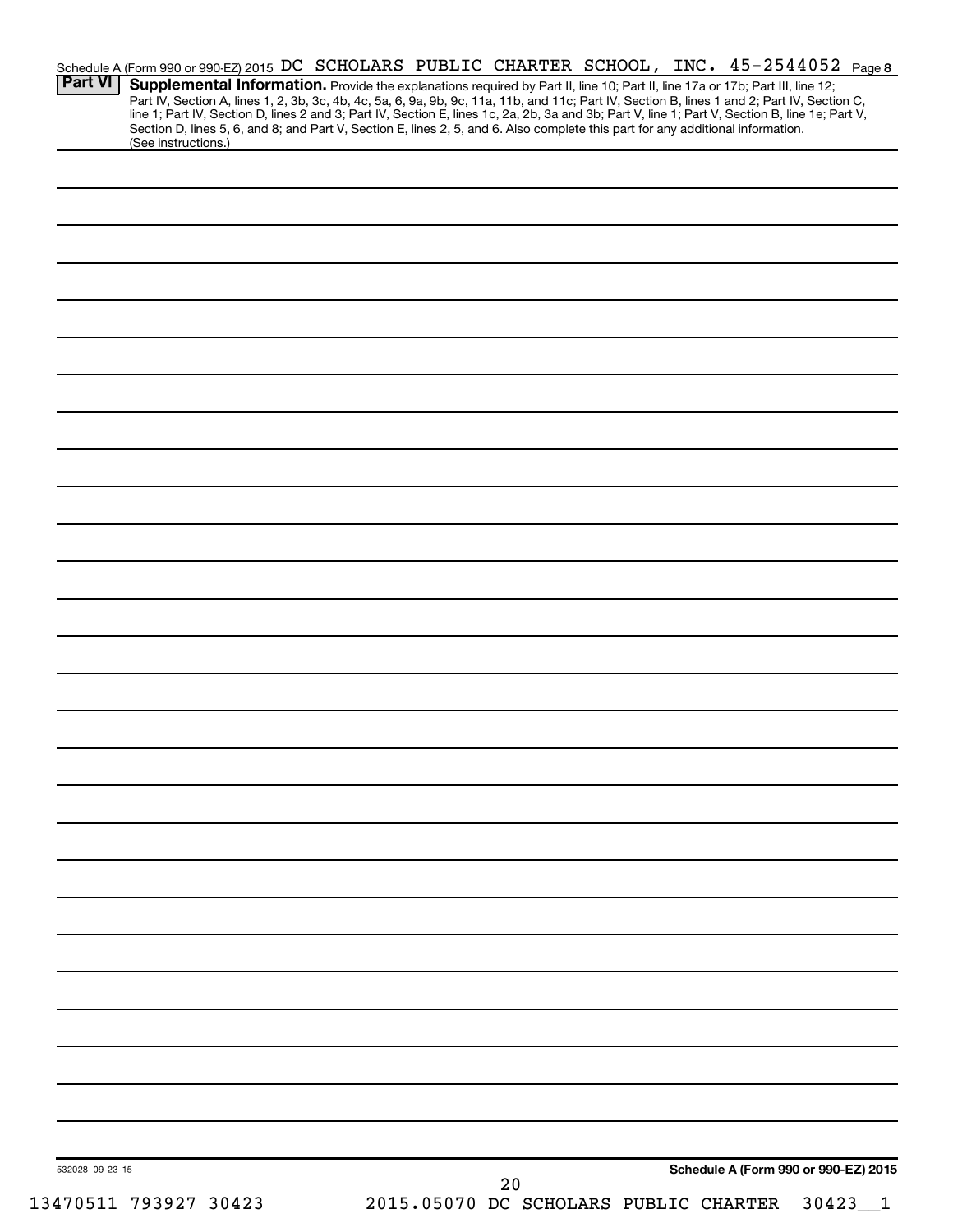\*\* PUBLIC DISCLOSURE COPY \*\*

# **Schedule B Schedule of Contributors**

**or 990-PF) | Attach to Form 990, Form 990-EZ, or Form 990-PF. | Information about Schedule B (Form 990, 990-EZ, or 990-PF) and** its instructions is at www.irs.gov/form990.

OMB No. 1545-0047

# **2015**

| Name of the organization              | <b>Employer identification number</b>                                     |            |
|---------------------------------------|---------------------------------------------------------------------------|------------|
|                                       | DC SCHOLARS PUBLIC CHARTER SCHOOL, INC.                                   | 45-2544052 |
| <b>Organization type (check one):</b> |                                                                           |            |
| Filers of:                            | Section:                                                                  |            |
| Form 990 or 990-EZ                    | $\boxed{\textbf{X}}$ 501(c)( 3) (enter number) organization               |            |
|                                       | 4947(a)(1) nonexempt charitable trust not treated as a private foundation |            |
|                                       | 527 political organization                                                |            |
| Form 990-PF                           | 501(c)(3) exempt private foundation                                       |            |

4947(a)(1) nonexempt charitable trust treated as a private foundation  $\Box$ 

501(c)(3) taxable private foundation  $\Box$ 

Check if your organization is covered by the General Rule or a Special Rule.

**Note.**  Only a section 501(c)(7), (8), or (10) organization can check boxes for both the General Rule and a Special Rule. See instructions.

#### **General Rule**

Department of the Treasury Internal Revenue Service

**(Form 990, 990-EZ,**

**K** For an organization filing Form 990, 990-EZ, or 990-PF that received, during the year, contributions totaling \$5,000 or more (in money or property) from any one contributor. Complete Parts I and II. See instructions for determining a contributor's total contributions.

#### **Special Rules**

 $\Box$ 

any one contributor, during the year, total contributions of the greater of **(1)** \$5,000 or **(2)** 2% of the amount on (i) Form 990, Part VIII, line 1h, For an organization described in section 501(c)(3) filing Form 990 or 990-EZ that met the 33 1/3% support test of the regulations under sections 509(a)(1) and 170(b)(1)(A)(vi), that checked Schedule A (Form 990 or 990-EZ), Part II, line 13, 16a, or 16b, and that received from or (ii) Form 990-EZ, line 1. Complete Parts I and II.  $\Box$ 

year, total contributions of more than \$1,000 *exclusively* for religious, charitable, scientific, literary, or educational purposes, or for For an organization described in section 501(c)(7), (8), or (10) filing Form 990 or 990-EZ that received from any one contributor, during the the prevention of cruelty to children or animals. Complete Parts I, II, and III.  $\Box$ 

purpose. Do not complete any of the parts unless the General Rule applies to this organization because it received nonexclusively year, contributions exclusively for religious, charitable, etc., purposes, but no such contributions totaled more than \$1,000. If this box is checked, enter here the total contributions that were received during the year for an exclusively religious, charitable, etc., For an organization described in section 501(c)(7), (8), or (10) filing Form 990 or 990-EZ that received from any one contributor, during the religious, charitable, etc., contributions totaling \$5,000 or more during the year  $\ldots$  $\ldots$  $\ldots$  $\ldots$  $\ldots$  $\ldots$ 

**Caution.** An organization that is not covered by the General Rule and/or the Special Rules does not file Schedule B (Form 990, 990-EZ, or 990-PF),  **must** but it answer "No" on Part IV, line 2, of its Form 990; or check the box on line H of its Form 990-EZ or on its Form 990-PF, Part I, line 2, to certify that it does not meet the filing requirements of Schedule B (Form 990, 990-EZ, or 990-PF).

LHA For Paperwork Reduction Act Notice, see the Instructions for Form 990, 990-EZ, or 990-PF. Schedule B (Form 990, 990-EZ, or 990-PF) (2015)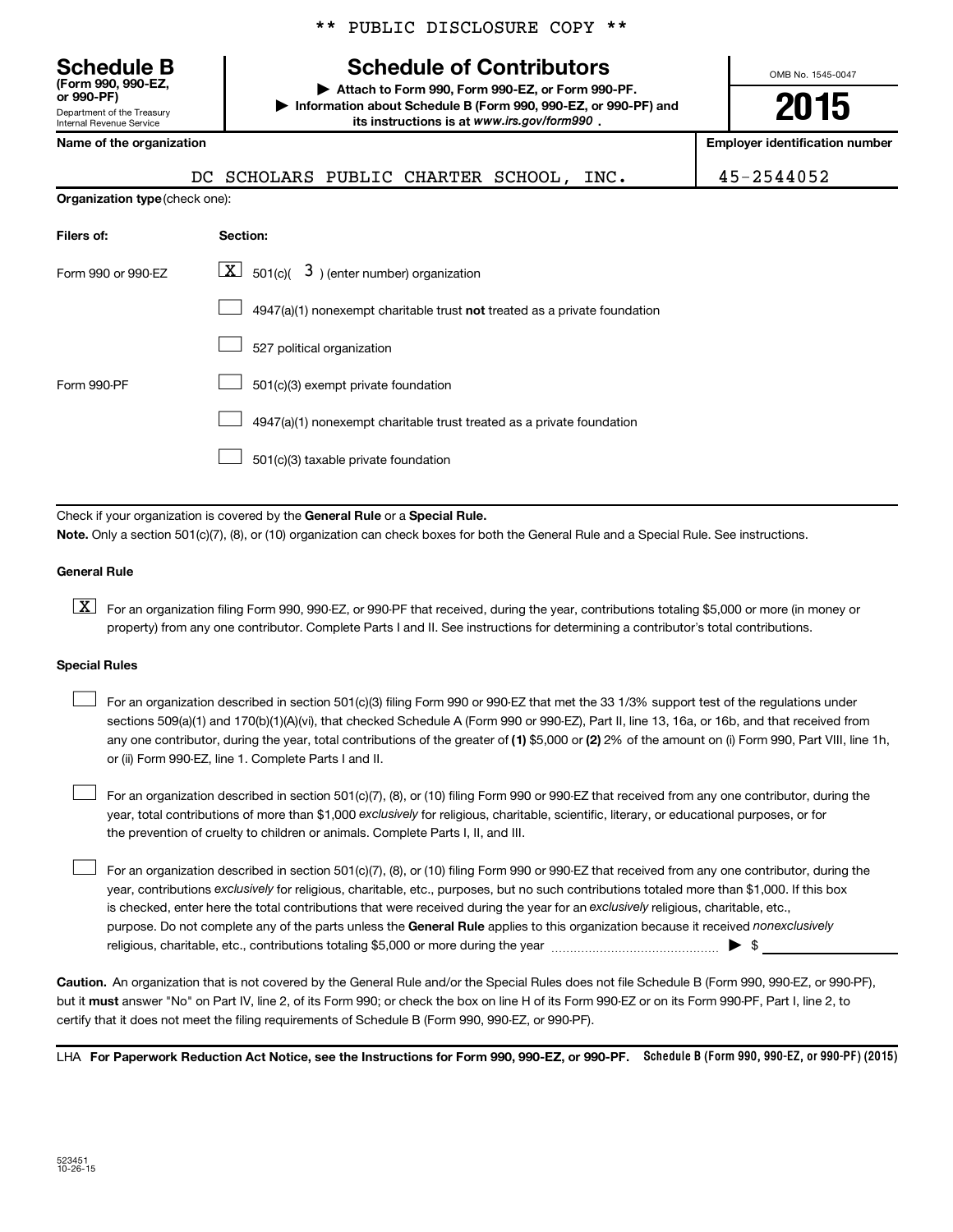| Schedule B (Form 990, 990-EZ, or 990-PF) (2015)<br>$\sqrt{2}$ , $\sqrt{2}$ , $\sqrt{2}$ , $\sqrt{2}$ , $\sqrt{2}$ , $\sqrt{2}$ | Page |
|--------------------------------------------------------------------------------------------------------------------------------|------|
|--------------------------------------------------------------------------------------------------------------------------------|------|

**Name of organization** 

# DC SCHOLARS PUBLIC CHARTER SCHOOL, INC. 45-2544052

**Part I** Contributors (see instructions). Use duplicate copies of Part I if additional space is needed.

| (a)<br>No. | (b)<br>Name, address, and ZIP + 4 | (c)<br><b>Total contributions</b> | (d)<br>Type of contribution                                                                                      |
|------------|-----------------------------------|-----------------------------------|------------------------------------------------------------------------------------------------------------------|
| 1          |                                   | 75,000.<br>\$                     | $\overline{\text{X}}$<br>Person<br>Payroll<br><b>Noncash</b><br>(Complete Part II for<br>noncash contributions.) |
| (a)<br>No. | (b)<br>Name, address, and ZIP + 4 | (c)<br><b>Total contributions</b> | (d)<br>Type of contribution                                                                                      |
|            |                                   | \$                                | Person<br>Payroll<br>Noncash<br>(Complete Part II for<br>noncash contributions.)                                 |
| (a)<br>No. | (b)<br>Name, address, and ZIP + 4 | (c)<br><b>Total contributions</b> | (d)<br>Type of contribution                                                                                      |
|            |                                   | \$                                | Person<br>Payroll<br>Noncash<br>(Complete Part II for<br>noncash contributions.)                                 |
| (a)<br>No. | (b)<br>Name, address, and ZIP + 4 | (c)<br><b>Total contributions</b> | (d)<br>Type of contribution                                                                                      |
|            |                                   | \$                                | Person<br>Payroll<br><b>Noncash</b><br>(Complete Part II for<br>noncash contributions.)                          |
| (a)<br>No. | (b)<br>Name, address, and ZIP + 4 | (c)<br><b>Total contributions</b> | (d)<br>Type of contribution                                                                                      |
|            |                                   | \$                                | Person<br>Payroll<br>Noncash<br>(Complete Part II for<br>noncash contributions.)                                 |
| (a)<br>No. | (b)<br>Name, address, and ZIP + 4 | (c)<br><b>Total contributions</b> | (d)<br>Type of contribution                                                                                      |
|            |                                   | \$                                | Person<br>Payroll<br>Noncash<br>(Complete Part II for<br>noncash contributions.)                                 |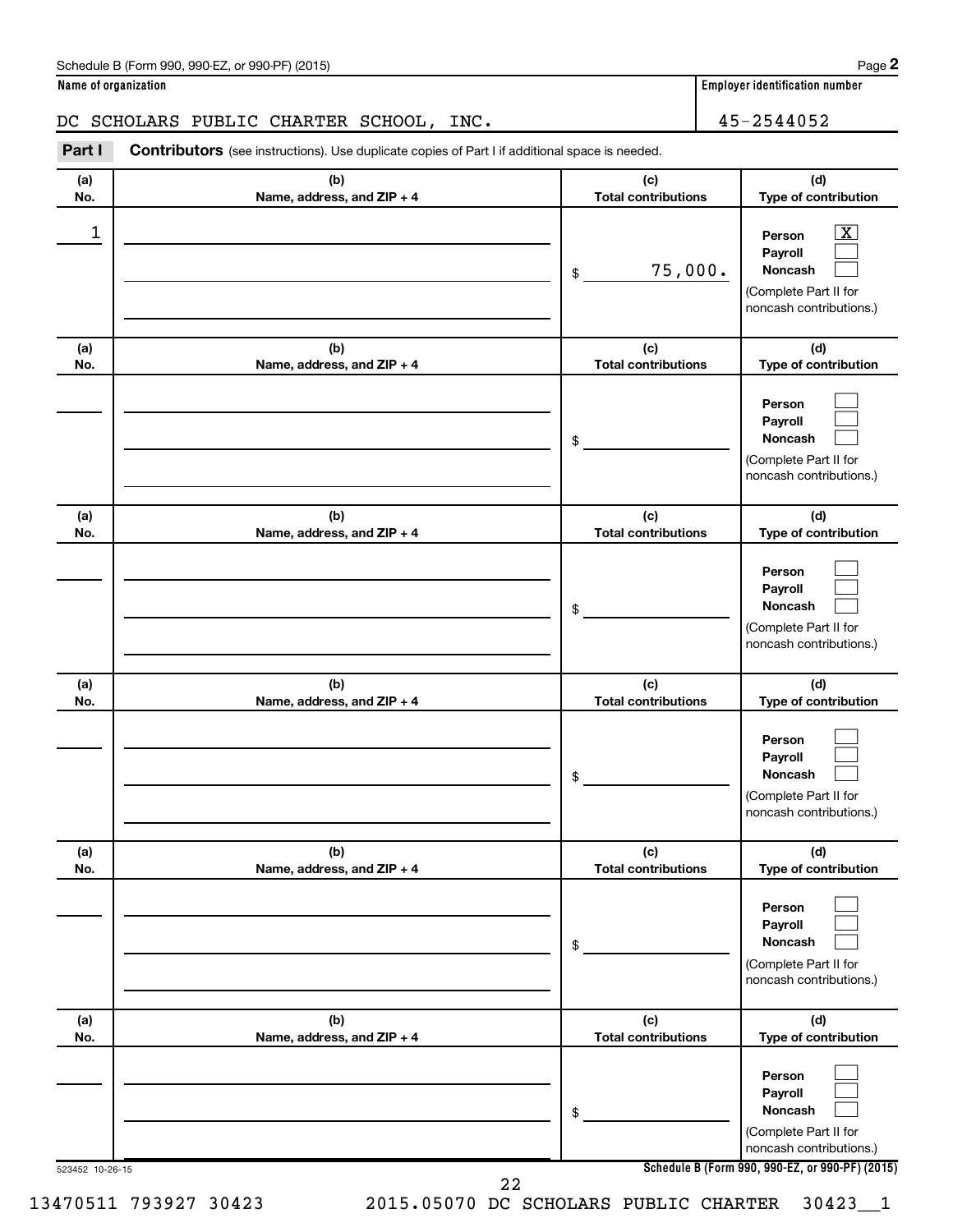### DC SCHOLARS PUBLIC CHARTER SCHOOL, INC. 45-2544052

Part II Noncash Property (see instructions). Use duplicate copies of Part II if additional space is needed.

| (a)<br>No.<br>from           | (b)<br>Description of noncash property given | (c)<br>FMV (or estimate)                       | (d)<br>Date received                            |
|------------------------------|----------------------------------------------|------------------------------------------------|-------------------------------------------------|
| Part I                       |                                              | (see instructions)                             |                                                 |
|                              |                                              | $\frac{1}{2}$                                  |                                                 |
| (a)<br>No.<br>from<br>Part I | (b)<br>Description of noncash property given | (c)<br>FMV (or estimate)<br>(see instructions) | (d)<br>Date received                            |
|                              |                                              | $\frac{1}{2}$                                  |                                                 |
| (a)<br>No.<br>from<br>Part I | (b)<br>Description of noncash property given | (c)<br>FMV (or estimate)<br>(see instructions) | (d)<br>Date received                            |
|                              |                                              | $\frac{1}{2}$                                  |                                                 |
| (a)<br>No.<br>from<br>Part I | (b)<br>Description of noncash property given | (c)<br>FMV (or estimate)<br>(see instructions) | (d)<br>Date received                            |
|                              |                                              | $$^{\circ}$                                    |                                                 |
| (a)<br>No.<br>from<br>Part I | (b)<br>Description of noncash property given | (c)<br>FMV (or estimate)<br>(see instructions) | (d)<br>Date received                            |
|                              |                                              | \$                                             |                                                 |
| (a)<br>No.<br>from<br>Part I | (b)<br>Description of noncash property given | (c)<br>FMV (or estimate)<br>(see instructions) | (d)<br>Date received                            |
|                              |                                              | \$                                             |                                                 |
| 523453 10-26-15              | 23                                           |                                                | Schedule B (Form 990, 990-EZ, or 990-PF) (2015) |

13470511 793927 30423 2015.05070 DC SCHOLARS PUBLIC CHARTER 30423\_\_1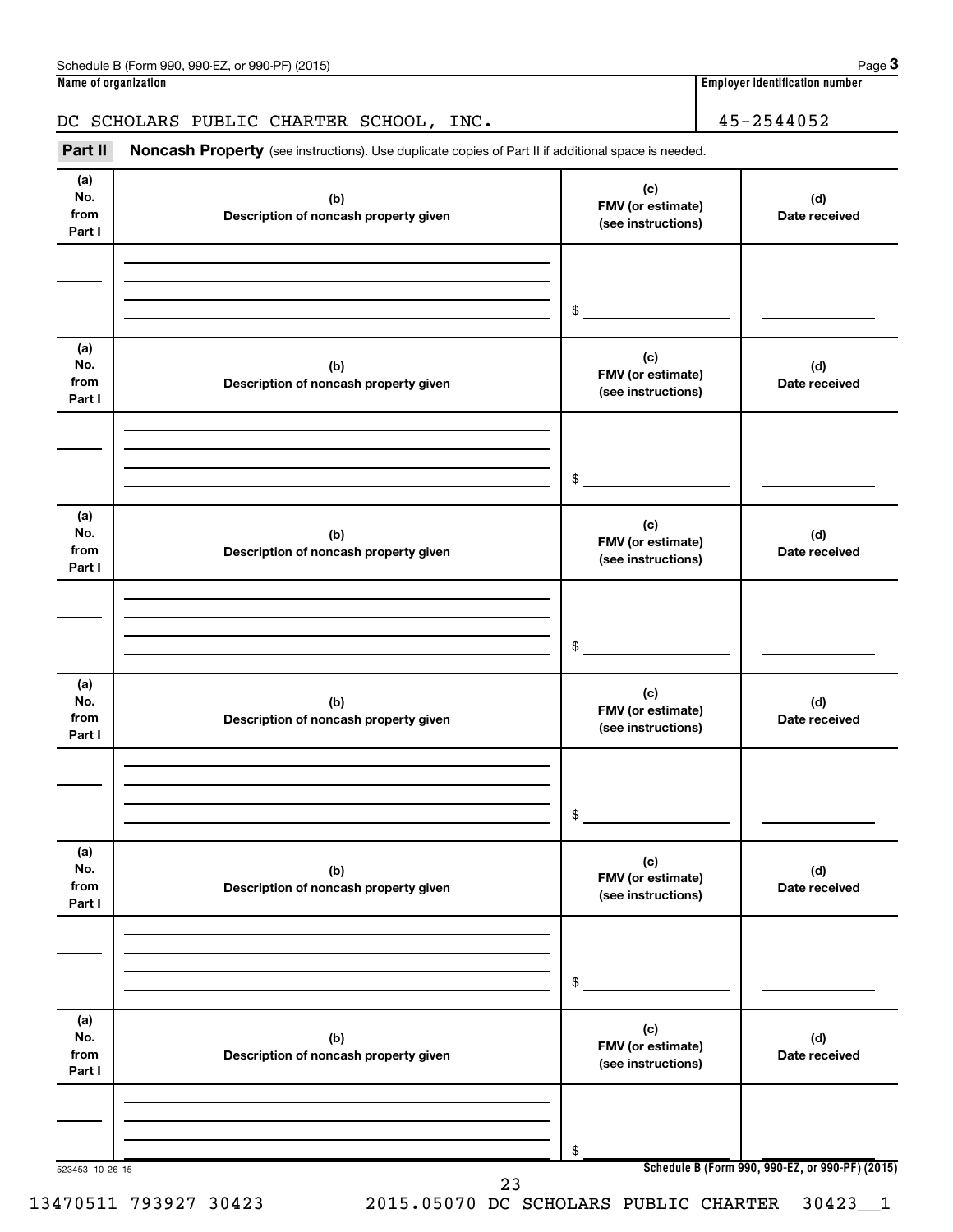| Part III                   | DC SCHOLARS PUBLIC CHARTER SCHOOL, INC.<br>Exclusively religious, charitable, etc., contributions to organizations described in section $501(c)(7)$ , (8), or (10) that total more than \$1,000 for                                                                             |                      |                                          | 45-2544052                                      |  |
|----------------------------|---------------------------------------------------------------------------------------------------------------------------------------------------------------------------------------------------------------------------------------------------------------------------------|----------------------|------------------------------------------|-------------------------------------------------|--|
|                            | the year from any one contributor. Complete columns (a) through (e) and the following line entry. For organizations<br>completing Part III, enter the total of exclusively religious, charitable, etc., contributions of \$1,000 or less for the year. (Enter this info. once.) |                      |                                          | $\blacktriangleright$ \$                        |  |
|                            | Use duplicate copies of Part III if additional space is needed.                                                                                                                                                                                                                 |                      |                                          |                                                 |  |
| (a) No.<br>from            | (b) Purpose of gift                                                                                                                                                                                                                                                             | (c) Use of gift      |                                          | (d) Description of how gift is held             |  |
| Part I                     |                                                                                                                                                                                                                                                                                 |                      |                                          |                                                 |  |
|                            |                                                                                                                                                                                                                                                                                 |                      |                                          |                                                 |  |
|                            |                                                                                                                                                                                                                                                                                 | (e) Transfer of gift |                                          |                                                 |  |
|                            | Transferee's name, address, and ZIP + 4                                                                                                                                                                                                                                         |                      |                                          | Relationship of transferor to transferee        |  |
| (a) No.                    |                                                                                                                                                                                                                                                                                 |                      |                                          |                                                 |  |
| `from<br>Part I            | (b) Purpose of gift                                                                                                                                                                                                                                                             | (c) Use of gift      |                                          | (d) Description of how gift is held             |  |
|                            |                                                                                                                                                                                                                                                                                 |                      |                                          |                                                 |  |
|                            |                                                                                                                                                                                                                                                                                 | (e) Transfer of gift |                                          |                                                 |  |
|                            | Transferee's name, address, and ZIP + 4                                                                                                                                                                                                                                         |                      | Relationship of transferor to transferee |                                                 |  |
|                            |                                                                                                                                                                                                                                                                                 |                      |                                          |                                                 |  |
| (a) No.<br>`from<br>Part I | (b) Purpose of gift                                                                                                                                                                                                                                                             | (c) Use of gift      |                                          | (d) Description of how gift is held             |  |
|                            |                                                                                                                                                                                                                                                                                 |                      |                                          |                                                 |  |
|                            |                                                                                                                                                                                                                                                                                 | (e) Transfer of gift |                                          |                                                 |  |
|                            | Transferee's name, address, and ZIP + 4                                                                                                                                                                                                                                         |                      |                                          | Relationship of transferor to transferee        |  |
|                            |                                                                                                                                                                                                                                                                                 |                      |                                          |                                                 |  |
| (a) No.<br>from<br>Part I  | (b) Purpose of gift                                                                                                                                                                                                                                                             | (c) Use of gift      |                                          | (d) Description of how gift is held             |  |
|                            |                                                                                                                                                                                                                                                                                 | (e) Transfer of gift |                                          |                                                 |  |
|                            | Transferee's name, address, and ZIP + 4                                                                                                                                                                                                                                         |                      |                                          | Relationship of transferor to transferee        |  |
|                            |                                                                                                                                                                                                                                                                                 |                      |                                          |                                                 |  |
|                            |                                                                                                                                                                                                                                                                                 |                      |                                          | Schedule B (Form 990, 990-EZ, or 990-PF) (2015) |  |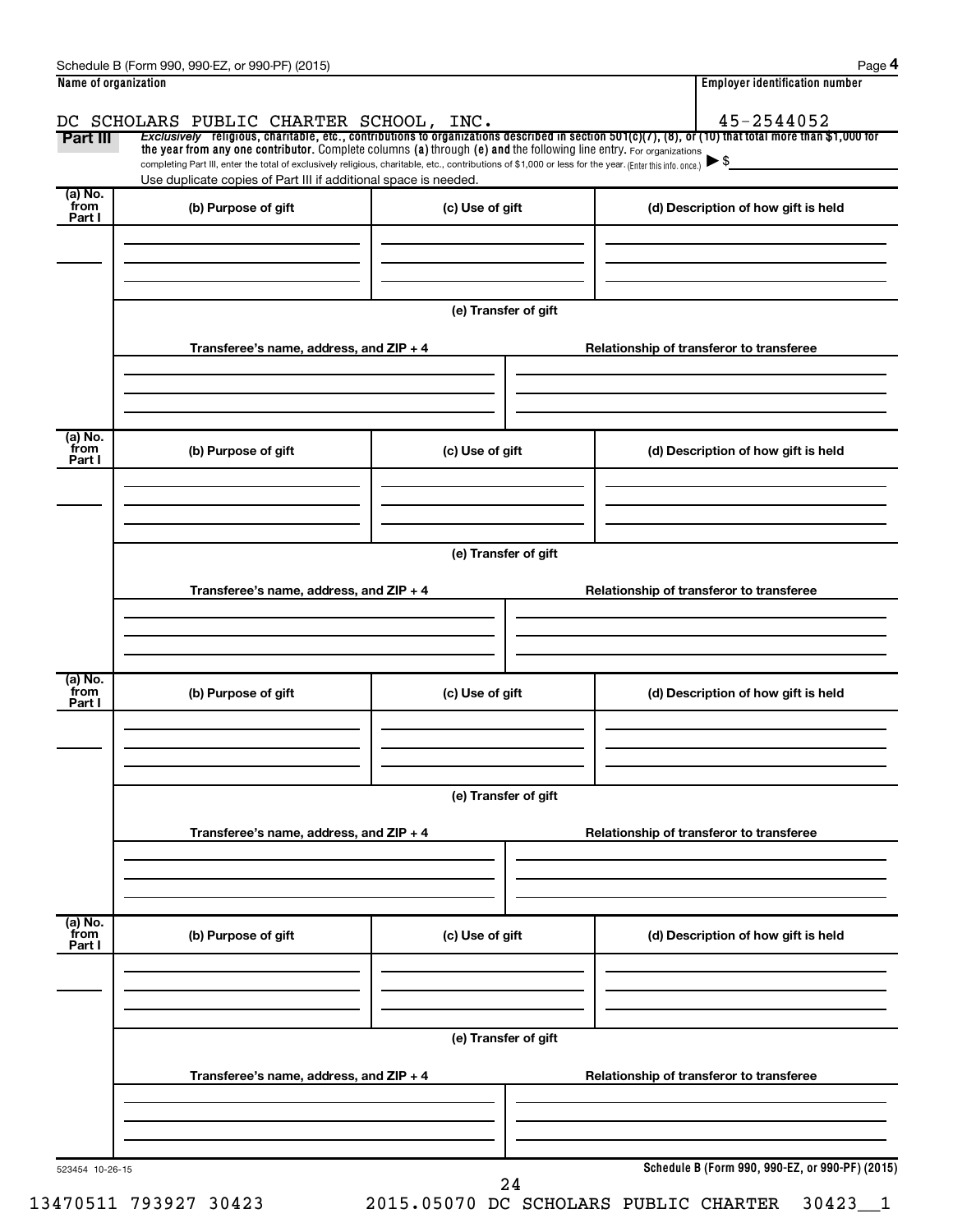| (Form 990) |  |
|------------|--|
|------------|--|

# **SCHEDULE D Supplemental Financial Statements**<br> **Form 990 2015**<br> **Part IV** line 6.7.8.9.10, 11a, 11b, 11d, 11d, 11d, 11d, 11d, 12a, 0r, 12b

**(Form 990) | Complete if the organization answered "Yes" on Form 990, Part IV, line 6, 7, 8, 9, 10, 11a, 11b, 11c, 11d, 11e, 11f, 12a, or 12b.**

**| Attach to Form 990. | Information about Schedule D (Form 990) and its instructions is at**  *www.irs.gov/form990.*



Department of the Treasury Internal Revenue Service

**Name of the organization Employer identification number**

|              | ושטוווט טו נווט טו אַמווובטנוטו<br>DC SCHOLARS PUBLIC CHARTER SCHOOL, INC.                                                                                                                                                                                                                                                                                        | Employer racmemeation num<br>45-2544052         |
|--------------|-------------------------------------------------------------------------------------------------------------------------------------------------------------------------------------------------------------------------------------------------------------------------------------------------------------------------------------------------------------------|-------------------------------------------------|
| Part I       | Organizations Maintaining Donor Advised Funds or Other Similar Funds or Accounts. Complete if the                                                                                                                                                                                                                                                                 |                                                 |
|              | organization answered "Yes" on Form 990, Part IV, line 6.                                                                                                                                                                                                                                                                                                         |                                                 |
|              | (a) Donor advised funds                                                                                                                                                                                                                                                                                                                                           | (b) Funds and other accounts                    |
| 1.           |                                                                                                                                                                                                                                                                                                                                                                   |                                                 |
| 2            | Aggregate value of contributions to (during year)                                                                                                                                                                                                                                                                                                                 |                                                 |
| з            | Aggregate value of grants from (during year)                                                                                                                                                                                                                                                                                                                      |                                                 |
| 4            |                                                                                                                                                                                                                                                                                                                                                                   |                                                 |
| 5            | Did the organization inform all donors and donor advisors in writing that the assets held in donor advised funds                                                                                                                                                                                                                                                  |                                                 |
|              |                                                                                                                                                                                                                                                                                                                                                                   | Yes<br>No                                       |
| 6            | Did the organization inform all grantees, donors, and donor advisors in writing that grant funds can be used only                                                                                                                                                                                                                                                 |                                                 |
|              | for charitable purposes and not for the benefit of the donor or donor advisor, or for any other purpose conferring                                                                                                                                                                                                                                                |                                                 |
|              | impermissible private benefit?                                                                                                                                                                                                                                                                                                                                    | No<br>Yes                                       |
|              | Part II<br>Conservation Easements. Complete if the organization answered "Yes" on Form 990, Part IV, line 7.                                                                                                                                                                                                                                                      |                                                 |
| 1.           | Purpose(s) of conservation easements held by the organization (check all that apply).                                                                                                                                                                                                                                                                             |                                                 |
|              | Preservation of land for public use (e.g., recreation or education)<br>Preservation of a historically important land area                                                                                                                                                                                                                                         |                                                 |
|              | Protection of natural habitat<br>Preservation of a certified historic structure                                                                                                                                                                                                                                                                                   |                                                 |
|              | Preservation of open space                                                                                                                                                                                                                                                                                                                                        |                                                 |
| $\mathbf{2}$ | Complete lines 2a through 2d if the organization held a qualified conservation contribution in the form of a conservation easement on the last                                                                                                                                                                                                                    |                                                 |
|              | day of the tax year.                                                                                                                                                                                                                                                                                                                                              | Held at the End of the Tax Year                 |
| а            |                                                                                                                                                                                                                                                                                                                                                                   | 2a                                              |
| b            | Total acreage restricted by conservation easements                                                                                                                                                                                                                                                                                                                | 2b                                              |
| c            |                                                                                                                                                                                                                                                                                                                                                                   | 2c                                              |
| d            | Number of conservation easements included in (c) acquired after 8/17/06, and not on a historic structure                                                                                                                                                                                                                                                          | 2d                                              |
| 3            | listed in the National Register [111] Marshall Register [11] Marshall Register [11] Marshall Register [11] Marshall Register [11] Marshall Register [11] Marshall Register [11] Marshall Register [11] Marshall Register [11]<br>Number of conservation easements modified, transferred, released, extinguished, or terminated by the organization during the tax |                                                 |
|              | $year \blacktriangleright$                                                                                                                                                                                                                                                                                                                                        |                                                 |
| 4            | Number of states where property subject to conservation easement is located >                                                                                                                                                                                                                                                                                     |                                                 |
| 5            | Does the organization have a written policy regarding the periodic monitoring, inspection, handling of                                                                                                                                                                                                                                                            |                                                 |
|              | violations, and enforcement of the conservation easements it holds?                                                                                                                                                                                                                                                                                               | Yes<br>No                                       |
| 6            | Staff and volunteer hours devoted to monitoring, inspecting, handling of violations, and enforcing conservation easements during the year                                                                                                                                                                                                                         |                                                 |
|              |                                                                                                                                                                                                                                                                                                                                                                   |                                                 |
| 7            | Amount of expenses incurred in monitoring, inspecting, handling of violations, and enforcing conservation easements during the year                                                                                                                                                                                                                               |                                                 |
|              | $\blacktriangleright$ \$                                                                                                                                                                                                                                                                                                                                          |                                                 |
| 8            | Does each conservation easement reported on line 2(d) above satisfy the requirements of section 170(h)(4)(B)(i)                                                                                                                                                                                                                                                   |                                                 |
|              | and section 170(h)(4)(B)(ii)?                                                                                                                                                                                                                                                                                                                                     | No<br>Yes                                       |
| 9            | In Part XIII, describe how the organization reports conservation easements in its revenue and expense statement, and balance sheet, and                                                                                                                                                                                                                           |                                                 |
|              | include, if applicable, the text of the footnote to the organization's financial statements that describes the organization's accounting for                                                                                                                                                                                                                      |                                                 |
|              | conservation easements.                                                                                                                                                                                                                                                                                                                                           |                                                 |
|              | Organizations Maintaining Collections of Art, Historical Treasures, or Other Similar Assets.<br>Part III                                                                                                                                                                                                                                                          |                                                 |
|              | Complete if the organization answered "Yes" on Form 990, Part IV, line 8.                                                                                                                                                                                                                                                                                         |                                                 |
|              | 1a If the organization elected, as permitted under SFAS 116 (ASC 958), not to report in its revenue statement and balance sheet works of art,                                                                                                                                                                                                                     |                                                 |
|              | historical treasures, or other similar assets held for public exhibition, education, or research in furtherance of public service, provide, in Part XIII,                                                                                                                                                                                                         |                                                 |
|              | the text of the footnote to its financial statements that describes these items.                                                                                                                                                                                                                                                                                  |                                                 |
| b            | If the organization elected, as permitted under SFAS 116 (ASC 958), to report in its revenue statement and balance sheet works of art, historical                                                                                                                                                                                                                 |                                                 |
|              | treasures, or other similar assets held for public exhibition, education, or research in furtherance of public service, provide the following amounts                                                                                                                                                                                                             |                                                 |
|              | relating to these items:                                                                                                                                                                                                                                                                                                                                          |                                                 |
|              |                                                                                                                                                                                                                                                                                                                                                                   | $\triangleright$ \$<br>$\blacktriangleright$ \$ |
| 2            | (ii) Assets included in Form 990, Part X<br>If the organization received or held works of art, historical treasures, or other similar assets for financial gain, provide                                                                                                                                                                                          |                                                 |
|              | the following amounts required to be reported under SFAS 116 (ASC 958) relating to these items:                                                                                                                                                                                                                                                                   |                                                 |
|              |                                                                                                                                                                                                                                                                                                                                                                   | - \$<br>▶                                       |
|              |                                                                                                                                                                                                                                                                                                                                                                   | $\blacktriangleright$ \$                        |
|              | LHA For Paperwork Reduction Act Notice, see the Instructions for Form 990.                                                                                                                                                                                                                                                                                        | Schedule D (Form 990) 2015                      |

25

532051 11-02-15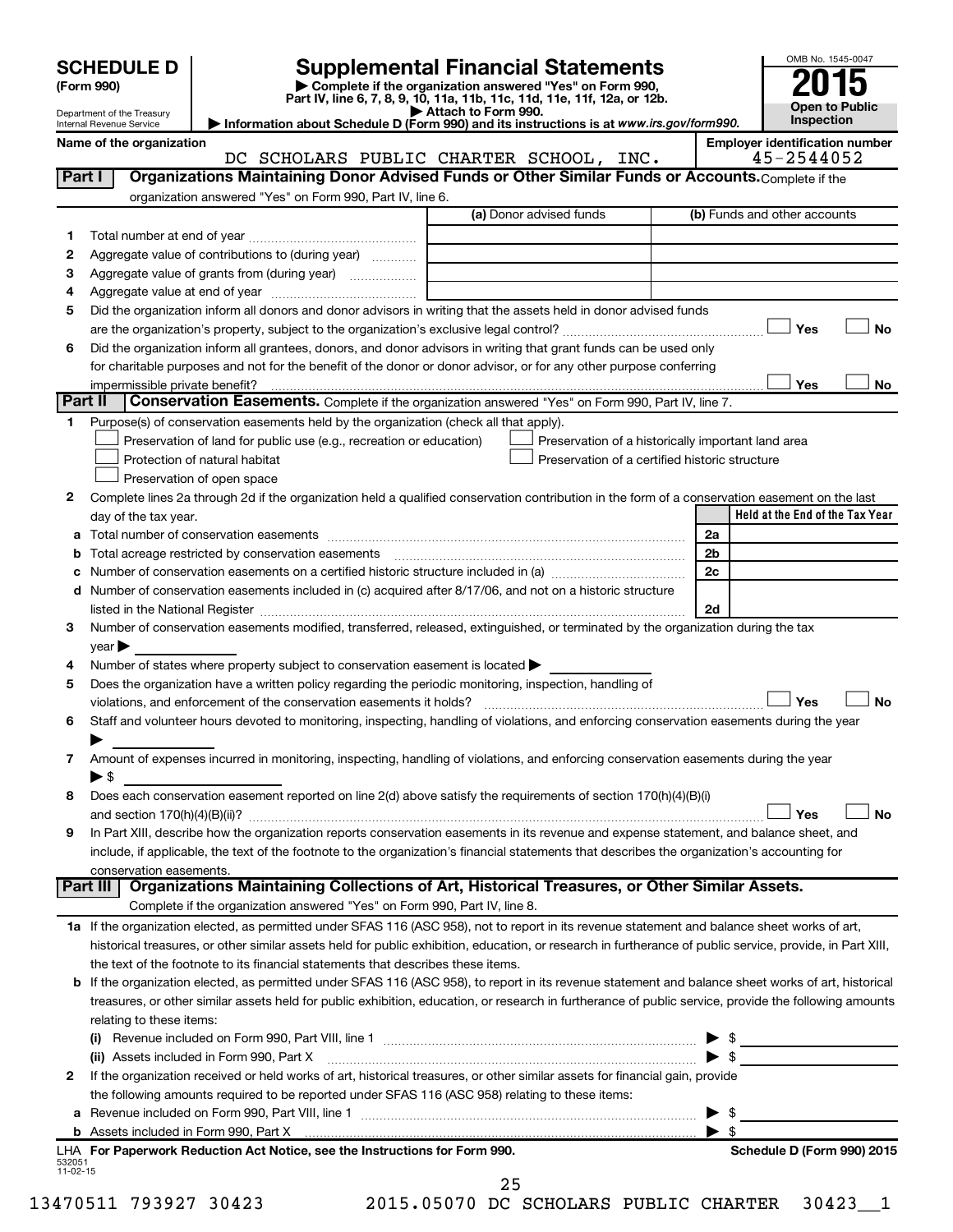|    |                | Schedule D (Form 990) 2015                                                                                                                                                                                                    |  |   |                                         |   |                | DC SCHOLARS PUBLIC CHARTER SCHOOL, INC.                                                                                                                                                                                              |                                 | $45 - 2544052$ Page 2 |                |            |          |
|----|----------------|-------------------------------------------------------------------------------------------------------------------------------------------------------------------------------------------------------------------------------|--|---|-----------------------------------------|---|----------------|--------------------------------------------------------------------------------------------------------------------------------------------------------------------------------------------------------------------------------------|---------------------------------|-----------------------|----------------|------------|----------|
|    | Part III       | Organizations Maintaining Collections of Art, Historical Treasures, or Other Similar Assets (continued)                                                                                                                       |  |   |                                         |   |                |                                                                                                                                                                                                                                      |                                 |                       |                |            |          |
| 3  |                | Using the organization's acquisition, accession, and other records, check any of the following that are a significant use of its collection items                                                                             |  |   |                                         |   |                |                                                                                                                                                                                                                                      |                                 |                       |                |            |          |
|    |                | (check all that apply):                                                                                                                                                                                                       |  |   |                                         |   |                |                                                                                                                                                                                                                                      |                                 |                       |                |            |          |
| a  |                | Public exhibition                                                                                                                                                                                                             |  |   | d                                       |   |                | Loan or exchange programs                                                                                                                                                                                                            |                                 |                       |                |            |          |
| b  |                | Scholarly research                                                                                                                                                                                                            |  |   | е                                       |   |                | Other <u>the contract of the contract of the contract of the contract of the contract of the contract of the contract of the contract of the contract of the contract of the contract of the contract of the contract of the con</u> |                                 |                       |                |            |          |
| c  |                | Preservation for future generations                                                                                                                                                                                           |  |   |                                         |   |                |                                                                                                                                                                                                                                      |                                 |                       |                |            |          |
| 4  |                | Provide a description of the organization's collections and explain how they further the organization's exempt purpose in Part XIII.                                                                                          |  |   |                                         |   |                |                                                                                                                                                                                                                                      |                                 |                       |                |            |          |
| 5  |                | During the year, did the organization solicit or receive donations of art, historical treasures, or other similar assets                                                                                                      |  |   |                                         |   |                |                                                                                                                                                                                                                                      |                                 |                       |                |            |          |
|    |                |                                                                                                                                                                                                                               |  |   |                                         |   |                |                                                                                                                                                                                                                                      |                                 |                       | Yes            |            | No       |
|    | Part IV        | <b>Escrow and Custodial Arrangements.</b> Complete if the organization answered "Yes" on Form 990, Part IV, line 9, or                                                                                                        |  |   |                                         |   |                |                                                                                                                                                                                                                                      |                                 |                       |                |            |          |
|    |                | reported an amount on Form 990, Part X, line 21.                                                                                                                                                                              |  |   |                                         |   |                |                                                                                                                                                                                                                                      |                                 |                       |                |            |          |
|    |                | 1a Is the organization an agent, trustee, custodian or other intermediary for contributions or other assets not included                                                                                                      |  |   |                                         |   |                |                                                                                                                                                                                                                                      |                                 |                       |                |            |          |
|    |                |                                                                                                                                                                                                                               |  |   |                                         |   |                |                                                                                                                                                                                                                                      |                                 |                       | Yes            |            | No       |
|    |                | b If "Yes," explain the arrangement in Part XIII and complete the following table:                                                                                                                                            |  |   |                                         |   |                |                                                                                                                                                                                                                                      |                                 |                       |                |            |          |
|    |                |                                                                                                                                                                                                                               |  |   |                                         |   |                |                                                                                                                                                                                                                                      |                                 |                       | Amount         |            |          |
| c  |                | Beginning balance www.communication.com/multiplication.com/multiplication.com/multiplication.com/multiplicatio                                                                                                                |  |   |                                         |   |                |                                                                                                                                                                                                                                      | 1c                              |                       |                |            |          |
|    |                |                                                                                                                                                                                                                               |  |   |                                         |   |                |                                                                                                                                                                                                                                      | 1d                              |                       |                |            |          |
| е  |                | Distributions during the year manufactured and continuum control of the year manufactured and control of the year manufactured and control of the year manufactured and control of the state of the state of the state of the |  |   |                                         |   |                |                                                                                                                                                                                                                                      | 1e                              |                       |                |            |          |
| f. |                |                                                                                                                                                                                                                               |  |   |                                         |   |                |                                                                                                                                                                                                                                      | 1f                              |                       | Yes            |            |          |
|    |                | 2a Did the organization include an amount on Form 990, Part X, line 21, for escrow or custodial account liability?                                                                                                            |  |   |                                         |   |                |                                                                                                                                                                                                                                      |                                 |                       |                |            | No       |
|    | Part V         | <b>b</b> If "Yes," explain the arrangement in Part XIII. Check here if the explanation has been provided on Part XIII<br><b>Endowment Funds.</b> Complete if the organization answered "Yes" on Form 990, Part IV, line 10.   |  |   |                                         |   |                |                                                                                                                                                                                                                                      |                                 |                       |                |            |          |
|    |                |                                                                                                                                                                                                                               |  |   | (a) Current year                        |   | (b) Prior year | (c) Two years back $\vert$ (d) Three years back $\vert$ (e) Four years back                                                                                                                                                          |                                 |                       |                |            |          |
| 1a |                | Beginning of year balance <i>manumman</i>                                                                                                                                                                                     |  |   |                                         |   |                |                                                                                                                                                                                                                                      |                                 |                       |                |            |          |
| b  |                |                                                                                                                                                                                                                               |  |   |                                         |   |                |                                                                                                                                                                                                                                      |                                 |                       |                |            |          |
|    |                | Net investment earnings, gains, and losses                                                                                                                                                                                    |  |   |                                         |   |                |                                                                                                                                                                                                                                      |                                 |                       |                |            |          |
| d  |                |                                                                                                                                                                                                                               |  |   |                                         |   |                |                                                                                                                                                                                                                                      |                                 |                       |                |            |          |
|    |                | e Other expenditures for facilities                                                                                                                                                                                           |  |   |                                         |   |                |                                                                                                                                                                                                                                      |                                 |                       |                |            |          |
|    | and programs   |                                                                                                                                                                                                                               |  |   |                                         |   |                |                                                                                                                                                                                                                                      |                                 |                       |                |            |          |
| Ť. |                |                                                                                                                                                                                                                               |  |   |                                         |   |                |                                                                                                                                                                                                                                      |                                 |                       |                |            |          |
| g  |                | End of year balance                                                                                                                                                                                                           |  |   |                                         |   |                |                                                                                                                                                                                                                                      |                                 |                       |                |            |          |
| 2  |                | Provide the estimated percentage of the current year end balance (line 1g, column (a)) held as:                                                                                                                               |  |   |                                         |   |                |                                                                                                                                                                                                                                      |                                 |                       |                |            |          |
| а  |                | Board designated or quasi-endowment                                                                                                                                                                                           |  |   |                                         | ℅ |                |                                                                                                                                                                                                                                      |                                 |                       |                |            |          |
|    |                | Permanent endowment                                                                                                                                                                                                           |  | % |                                         |   |                |                                                                                                                                                                                                                                      |                                 |                       |                |            |          |
|    |                | c Temporarily restricted endowment $\blacktriangleright$                                                                                                                                                                      |  |   | %                                       |   |                |                                                                                                                                                                                                                                      |                                 |                       |                |            |          |
|    |                | The percentages on lines 2a, 2b, and 2c should equal 100%.                                                                                                                                                                    |  |   |                                         |   |                |                                                                                                                                                                                                                                      |                                 |                       |                |            |          |
|    |                | 3a Are there endowment funds not in the possession of the organization that are held and administered for the organization                                                                                                    |  |   |                                         |   |                |                                                                                                                                                                                                                                      |                                 |                       |                |            |          |
|    | by:            |                                                                                                                                                                                                                               |  |   |                                         |   |                |                                                                                                                                                                                                                                      |                                 |                       |                | <b>Yes</b> | No       |
|    | (i)            |                                                                                                                                                                                                                               |  |   |                                         |   |                |                                                                                                                                                                                                                                      |                                 |                       | 3a(i)          |            |          |
|    |                |                                                                                                                                                                                                                               |  |   |                                         |   |                |                                                                                                                                                                                                                                      |                                 |                       | 3a(ii)         |            |          |
|    |                |                                                                                                                                                                                                                               |  |   |                                         |   |                |                                                                                                                                                                                                                                      |                                 |                       | 3b             |            |          |
| 4  |                | Describe in Part XIII the intended uses of the organization's endowment funds.                                                                                                                                                |  |   |                                         |   |                |                                                                                                                                                                                                                                      |                                 |                       |                |            |          |
|    | <b>Part VI</b> | Land, Buildings, and Equipment.                                                                                                                                                                                               |  |   |                                         |   |                |                                                                                                                                                                                                                                      |                                 |                       |                |            |          |
|    |                | Complete if the organization answered "Yes" on Form 990, Part IV, line 11a. See Form 990, Part X, line 10.                                                                                                                    |  |   |                                         |   |                |                                                                                                                                                                                                                                      |                                 |                       |                |            |          |
|    |                | Description of property                                                                                                                                                                                                       |  |   | (a) Cost or other<br>basis (investment) |   |                | (b) Cost or other<br>basis (other)                                                                                                                                                                                                   | (c) Accumulated<br>depreciation |                       | (d) Book value |            |          |
|    |                |                                                                                                                                                                                                                               |  |   |                                         |   |                |                                                                                                                                                                                                                                      |                                 |                       |                |            |          |
|    |                |                                                                                                                                                                                                                               |  |   |                                         |   |                |                                                                                                                                                                                                                                      |                                 |                       |                |            |          |
|    |                |                                                                                                                                                                                                                               |  |   |                                         |   |                | 15,590,652.                                                                                                                                                                                                                          | 1,102,662.                      |                       | 14,487,990.    |            |          |
|    |                |                                                                                                                                                                                                                               |  |   |                                         |   |                | 489, 215.                                                                                                                                                                                                                            | 311,742.                        |                       |                |            | 177,473. |
|    |                |                                                                                                                                                                                                                               |  |   |                                         |   |                | 326,502.                                                                                                                                                                                                                             | 107,619.                        |                       |                |            | 218,883. |
|    |                | Total. Add lines 1a through 1e. (Column (d) must equal Form 990, Part X, column (B), line 10c.)                                                                                                                               |  |   |                                         |   |                |                                                                                                                                                                                                                                      |                                 |                       | 14,884,346.    |            |          |

**Schedule D (Form 990) 2015**

532052 09-21-15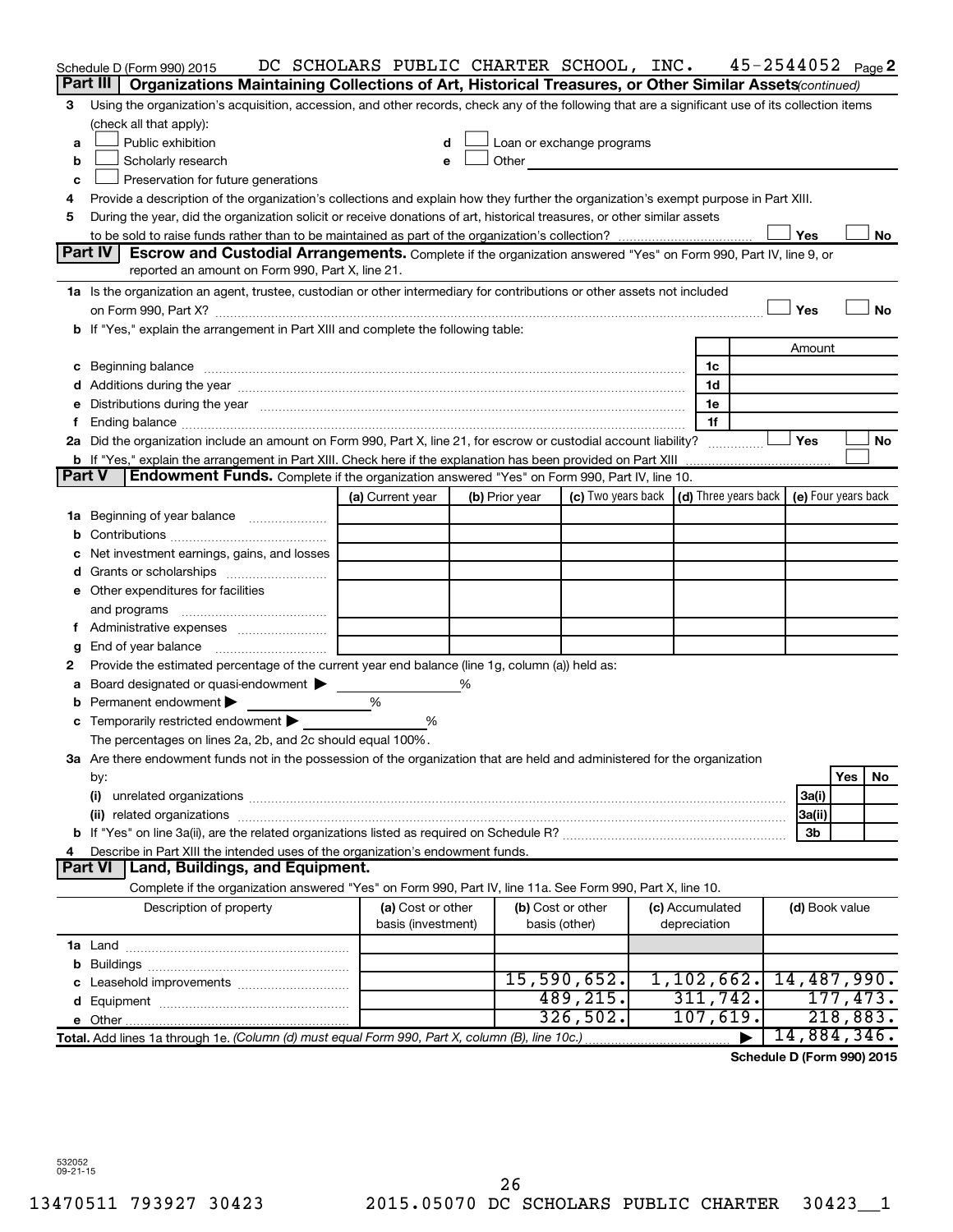|                  | Schedule D (Form 990) 2015        | DC SCHOLARS PUBLIC CHARTER SCHOOL, INC.                                                                                                                                                                                    |                 |                | 45-2544052                                                                                                                                               | Page 3 |
|------------------|-----------------------------------|----------------------------------------------------------------------------------------------------------------------------------------------------------------------------------------------------------------------------|-----------------|----------------|----------------------------------------------------------------------------------------------------------------------------------------------------------|--------|
| <b>Part VIII</b> |                                   | <b>Investments - Other Securities.</b>                                                                                                                                                                                     |                 |                |                                                                                                                                                          |        |
|                  |                                   | Complete if the organization answered "Yes" on Form 990, Part IV, line 11b. See Form 990, Part X, line 12.                                                                                                                 |                 |                |                                                                                                                                                          |        |
|                  |                                   | (a) Description of security or category (including name of security)                                                                                                                                                       | (b) Book value  |                | (c) Method of valuation: Cost or end-of-year market value                                                                                                |        |
|                  | (1) Financial derivatives         |                                                                                                                                                                                                                            |                 |                |                                                                                                                                                          |        |
|                  | (2) Closely-held equity interests |                                                                                                                                                                                                                            |                 |                |                                                                                                                                                          |        |
| $(3)$ Other      |                                   |                                                                                                                                                                                                                            |                 |                |                                                                                                                                                          |        |
| (A)<br>(B)       |                                   |                                                                                                                                                                                                                            |                 |                |                                                                                                                                                          |        |
| (C)              |                                   |                                                                                                                                                                                                                            |                 |                |                                                                                                                                                          |        |
| (D)              |                                   |                                                                                                                                                                                                                            |                 |                |                                                                                                                                                          |        |
| (E)              |                                   |                                                                                                                                                                                                                            |                 |                |                                                                                                                                                          |        |
| (F)              |                                   |                                                                                                                                                                                                                            |                 |                |                                                                                                                                                          |        |
| (G)              |                                   |                                                                                                                                                                                                                            |                 |                |                                                                                                                                                          |        |
| (H)              |                                   |                                                                                                                                                                                                                            |                 |                |                                                                                                                                                          |        |
|                  |                                   | Total. (Col. (b) must equal Form 990, Part X, col. (B) line 12.)                                                                                                                                                           |                 |                |                                                                                                                                                          |        |
|                  |                                   | Part VIII Investments - Program Related.                                                                                                                                                                                   |                 |                |                                                                                                                                                          |        |
|                  |                                   | Complete if the organization answered "Yes" on Form 990, Part IV, line 11c. See Form 990, Part X, line 13.                                                                                                                 |                 |                |                                                                                                                                                          |        |
|                  | (a) Description of investment     |                                                                                                                                                                                                                            | (b) Book value  |                | (c) Method of valuation: Cost or end-of-year market value                                                                                                |        |
| (1)              |                                   |                                                                                                                                                                                                                            |                 |                |                                                                                                                                                          |        |
| (2)              |                                   |                                                                                                                                                                                                                            |                 |                |                                                                                                                                                          |        |
| (3)              |                                   |                                                                                                                                                                                                                            |                 |                |                                                                                                                                                          |        |
| (4)              |                                   |                                                                                                                                                                                                                            |                 |                |                                                                                                                                                          |        |
| (5)              |                                   |                                                                                                                                                                                                                            |                 |                |                                                                                                                                                          |        |
| (6)              |                                   |                                                                                                                                                                                                                            |                 |                |                                                                                                                                                          |        |
| (7)<br>(8)       |                                   |                                                                                                                                                                                                                            |                 |                |                                                                                                                                                          |        |
| (9)              |                                   |                                                                                                                                                                                                                            |                 |                |                                                                                                                                                          |        |
|                  |                                   | Total. (Col. (b) must equal Form 990, Part X, col. (B) line 13.) $\blacktriangleright$                                                                                                                                     |                 |                |                                                                                                                                                          |        |
| Part IX          | <b>Other Assets.</b>              |                                                                                                                                                                                                                            |                 |                |                                                                                                                                                          |        |
|                  |                                   | Complete if the organization answered "Yes" on Form 990, Part IV, line 11d. See Form 990, Part X, line 15.                                                                                                                 |                 |                |                                                                                                                                                          |        |
|                  |                                   |                                                                                                                                                                                                                            | (a) Description |                | (b) Book value                                                                                                                                           |        |
| (1)              |                                   |                                                                                                                                                                                                                            |                 |                |                                                                                                                                                          |        |
| (2)              |                                   |                                                                                                                                                                                                                            |                 |                |                                                                                                                                                          |        |
| (3)              |                                   |                                                                                                                                                                                                                            |                 |                |                                                                                                                                                          |        |
| (4)              |                                   |                                                                                                                                                                                                                            |                 |                |                                                                                                                                                          |        |
| (5)              |                                   |                                                                                                                                                                                                                            |                 |                |                                                                                                                                                          |        |
| (6)              |                                   |                                                                                                                                                                                                                            |                 |                |                                                                                                                                                          |        |
| (7)              |                                   |                                                                                                                                                                                                                            |                 |                |                                                                                                                                                          |        |
| (8)<br>(9)       |                                   |                                                                                                                                                                                                                            |                 |                |                                                                                                                                                          |        |
|                  |                                   | Total. (Column (b) must equal Form 990, Part X, col. (B) line 15.)                                                                                                                                                         |                 |                |                                                                                                                                                          |        |
| Part X           | <b>Other Liabilities.</b>         |                                                                                                                                                                                                                            |                 |                |                                                                                                                                                          |        |
|                  |                                   | Complete if the organization answered "Yes" on Form 990, Part IV, line 11e or 11f. See Form 990, Part X, line 25.                                                                                                          |                 |                |                                                                                                                                                          |        |
| 1.               |                                   | (a) Description of liability                                                                                                                                                                                               |                 | (b) Book value |                                                                                                                                                          |        |
| (1)              | Federal income taxes              |                                                                                                                                                                                                                            |                 |                |                                                                                                                                                          |        |
| (2)              | CAPITAL LEASE PAYABLE             |                                                                                                                                                                                                                            |                 | 85,617.        |                                                                                                                                                          |        |
| (3)              |                                   |                                                                                                                                                                                                                            |                 |                |                                                                                                                                                          |        |
| (4)              |                                   |                                                                                                                                                                                                                            |                 |                |                                                                                                                                                          |        |
| (5)              |                                   |                                                                                                                                                                                                                            |                 |                |                                                                                                                                                          |        |
| (6)              |                                   |                                                                                                                                                                                                                            |                 |                |                                                                                                                                                          |        |
| (7)              |                                   |                                                                                                                                                                                                                            |                 |                |                                                                                                                                                          |        |
| (8)              |                                   |                                                                                                                                                                                                                            |                 |                |                                                                                                                                                          |        |
| (9)              |                                   |                                                                                                                                                                                                                            |                 | 85,617.        |                                                                                                                                                          |        |
|                  |                                   | Total. (Column (b) must equal Form 990, Part X, col. (B) line 25.)<br>2. Liability for uncertain tax positions. In Part XIII, provide the text of the footnote to the organization's financial statements that reports the |                 |                |                                                                                                                                                          |        |
|                  |                                   |                                                                                                                                                                                                                            |                 |                | organization's liability for uncertain tax positions under FIN 48 (ASC 740). Check here if the text of the footnote has been provided in Part XIII $ X $ |        |
|                  |                                   |                                                                                                                                                                                                                            |                 |                |                                                                                                                                                          |        |

532053 09-21-15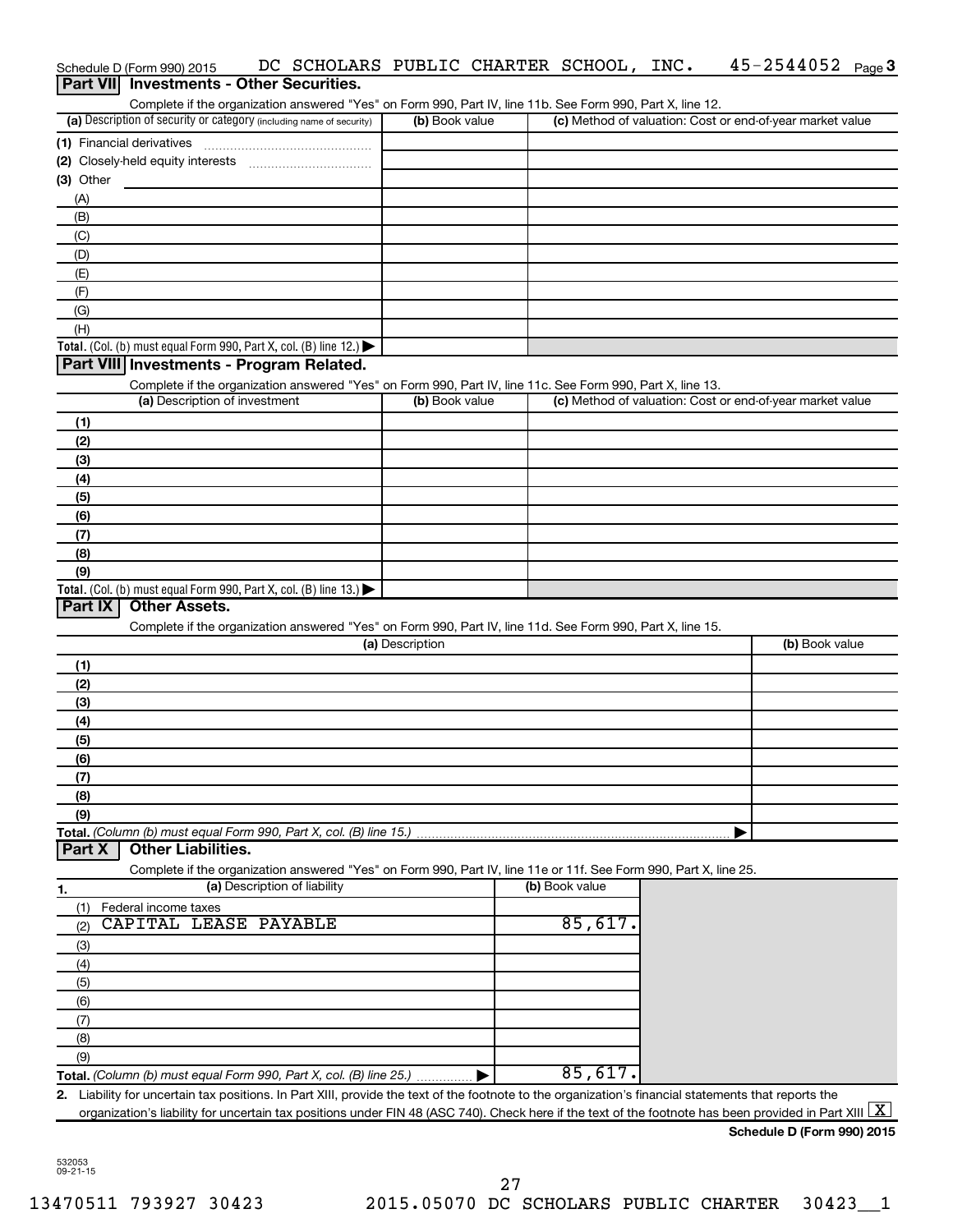|    | DC SCHOLARS PUBLIC CHARTER SCHOOL, INC. 45-2544052 Page 4<br>Schedule D (Form 990) 2015                                                                                                                                                                                      |                |              |            |    |
|----|------------------------------------------------------------------------------------------------------------------------------------------------------------------------------------------------------------------------------------------------------------------------------|----------------|--------------|------------|----|
|    | Reconciliation of Revenue per Audited Financial Statements With Revenue per Return.<br>Part XI                                                                                                                                                                               |                |              |            |    |
|    | Complete if the organization answered "Yes" on Form 990, Part IV, line 12a.                                                                                                                                                                                                  |                |              |            |    |
| 1  | Total revenue, gains, and other support per audited financial statements [11] [11] Total revenue, gains, and other support per audited financial statements                                                                                                                  |                | $\mathbf{1}$ | 9,016,180. |    |
| 2  | Amounts included on line 1 but not on Form 990, Part VIII, line 12:                                                                                                                                                                                                          |                |              |            |    |
| a  |                                                                                                                                                                                                                                                                              | 2a             |              |            |    |
| b  |                                                                                                                                                                                                                                                                              | 2 <sub>b</sub> |              |            |    |
| с  |                                                                                                                                                                                                                                                                              | 2 <sub>c</sub> |              |            |    |
| d  |                                                                                                                                                                                                                                                                              | 2d             |              |            |    |
| е  |                                                                                                                                                                                                                                                                              |                | 2e           |            | Ο. |
| З  |                                                                                                                                                                                                                                                                              |                | $\mathbf{3}$ | 9,016,180. |    |
| 4  | Amounts included on Form 990, Part VIII, line 12, but not on line 1:                                                                                                                                                                                                         |                |              |            |    |
|    |                                                                                                                                                                                                                                                                              | 4a             |              |            |    |
| b  |                                                                                                                                                                                                                                                                              | 4 <sub>h</sub> |              |            |    |
| c. | Add lines 4a and 4b                                                                                                                                                                                                                                                          |                | 4с           |            | υ. |
| 5  |                                                                                                                                                                                                                                                                              |                | 5            | 9,016,180. |    |
|    | Part XII   Reconciliation of Expenses per Audited Financial Statements With Expenses per Return.                                                                                                                                                                             |                |              |            |    |
|    | Complete if the organization answered "Yes" on Form 990, Part IV, line 12a.                                                                                                                                                                                                  |                |              |            |    |
|    |                                                                                                                                                                                                                                                                              |                |              |            |    |
| 1  |                                                                                                                                                                                                                                                                              |                | $\mathbf{1}$ | 8,560,621. |    |
| 2  | Amounts included on line 1 but not on Form 990, Part IX, line 25:                                                                                                                                                                                                            |                |              |            |    |
| a  |                                                                                                                                                                                                                                                                              | 2a             |              |            |    |
| b  |                                                                                                                                                                                                                                                                              | 2 <sub>b</sub> |              |            |    |
| c  |                                                                                                                                                                                                                                                                              | 2 <sub>c</sub> |              |            |    |
| d  |                                                                                                                                                                                                                                                                              | 2d             |              |            |    |
|    | e Add lines 2a through 2d <b>[10]</b> [10] <b>All and Provide 20</b> [10] <b>All and Provide 20</b> [10] <b>All and Provide 20</b> [10] <b>All and Provide 20</b> [10] <b>All and Provide 20</b> [10] <b>All and Provide 20</b> [10] <b>All and Provide 20</b> [10] <b>A</b> |                | 2e           |            | 0. |
| з  |                                                                                                                                                                                                                                                                              |                | 3            | 8,560,621. |    |
| 4  | Amounts included on Form 990, Part IX, line 25, but not on line 1:                                                                                                                                                                                                           |                |              |            |    |
|    | Investment expenses not included on Form 990, Part VIII, line 7b [[[[[[[[[[[[[[[[[[[[[[]]]]]]]]                                                                                                                                                                              | 4a l           |              |            |    |
| b  |                                                                                                                                                                                                                                                                              | 4 <sub>h</sub> |              |            |    |
|    | Add lines 4a and 4b                                                                                                                                                                                                                                                          |                | 4с           |            | о. |
|    | Part XIII Supplemental Information.                                                                                                                                                                                                                                          |                | 5            | 8,560,621. |    |

Provide the descriptions required for Part II, lines 3, 5, and 9; Part III, lines 1a and 4; Part IV, lines 1b and 2b; Part V, line 4; Part X, line 2; Part XI, lines 2d and 4b; and Part XII, lines 2d and 4b. Also complete this part to provide any additional information.

PART X, LINE 2:

| SCHOOL HAS ADOPTED THE ACCOUNTING FOR UNCERTAINTY<br><b>INCOME</b><br>ΙN<br>TAXES AS                       |
|------------------------------------------------------------------------------------------------------------|
| TAXES TOPIC OF THE FASB ASC. THIS TOPIC REOUIRES<br>INCOME<br>REOUIRED<br>BY.<br>THE                       |
| SCHOOL<br>ጥଠ<br>DETERMINE WHETHER A TAX POSITION IS MORE LIKELY<br>THE<br>THAN<br>NOT TO                   |
| SUSTAINED<br>UPON EXAMINATION BY THE APPLICABLE TAXING AUTHORITY,<br>BE.                                   |
| INCLUDING RESOLUTION OF ANY RELATED APPEALS OR LITIGATION PROCESSES, BASED                                 |
| THE POSITION.<br>TECHNICAL MERITS<br>OF<br>THE TAX BENEFITS TO<br>BE.<br>RECOGNIZED<br>THE<br>ON           |
| LARGEST AMOUNT OF<br>IS<br>MEASURED<br>AS<br><b>THE</b><br><b>BENEFIT</b><br>THAT<br>MORE<br>THAN<br>FTFTY |
| BEING REALIZED<br>UPON ULTIMATE<br>SETTLEMENT<br>PERCENT<br>T.TKET.Y<br>OF<br>WHICH COULD                  |
| SCHOOL RECORDING A TAX LIABILITY THAT<br>RESULT<br>WOULD REDUCE<br>ΙN<br>THE<br>ITS<br>NET                 |
| SCHOOL HAS ANALYZED<br>ITS TAX POSITIONS, AND HAS<br>ASSETS.<br>THE<br>CONCLUDED<br>THAT                   |
| TAX BENEFITS<br>RECORDED<br>TО<br>LIABILITY FOR UNRECOGNIZED<br>SHOULD<br>BE.<br>RELATED<br>NO             |
| 532054<br>Schedule D (Form 990) 2015<br>$09 - 21 - 15$                                                     |
| 28<br>13470511<br>793927 30423<br>2015.05070 DC<br>SCHOLARS PUBLIC<br>30423 1<br><b>CHARTER</b>            |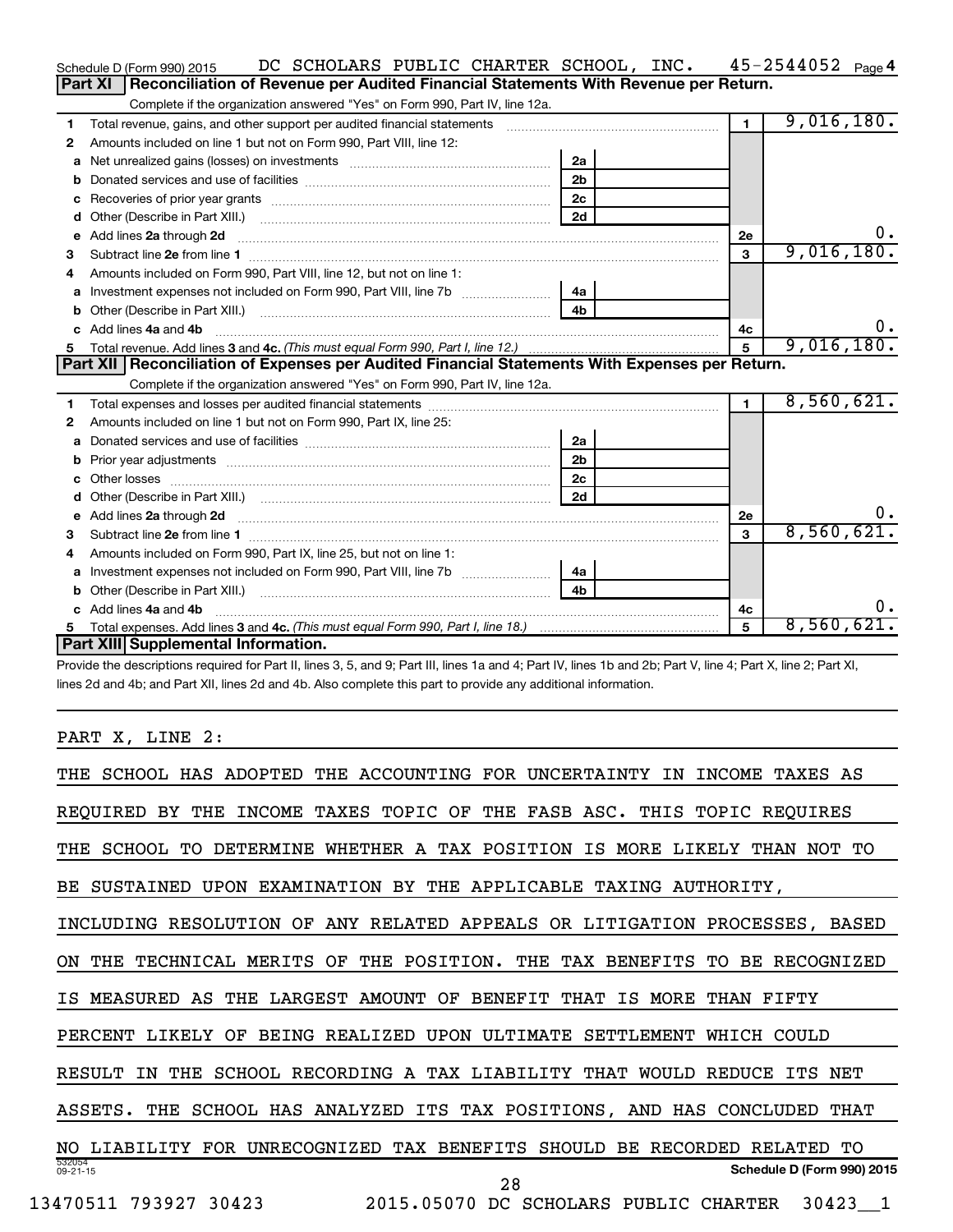Schedule D (Form 990) 2015 DC SCHOLARS PUBLIC CHARTER SCHOOL, INC.  $45$ –25 $44052$   $_{\sf Page\,5}$ *(continued)* **Part XIII Supplemental Information**  ANY UNCERTAIN TAX POSITIONS TAKEN ON RETURNS FILED FOR OPEN TAX YEARS (2012-2014), OR EXPECTED TO BE TAKEN IN ITS 2015 RETURN. THE SCHOOL IS NOT AWARE OF ANY TAX POSITIONS FOR WHICH IT BELIEVES THAT THERE IS A REASONABLE POSSIBILITY THAT THE TOTAL AMOUNTS OF UNRECOGNIZED TAX BENEFITS WILL CHANGE MATERIALLY IN THE NEXT TWELVE MONTHS.

**Schedule D (Form 990) 2015**

532055 09-21-15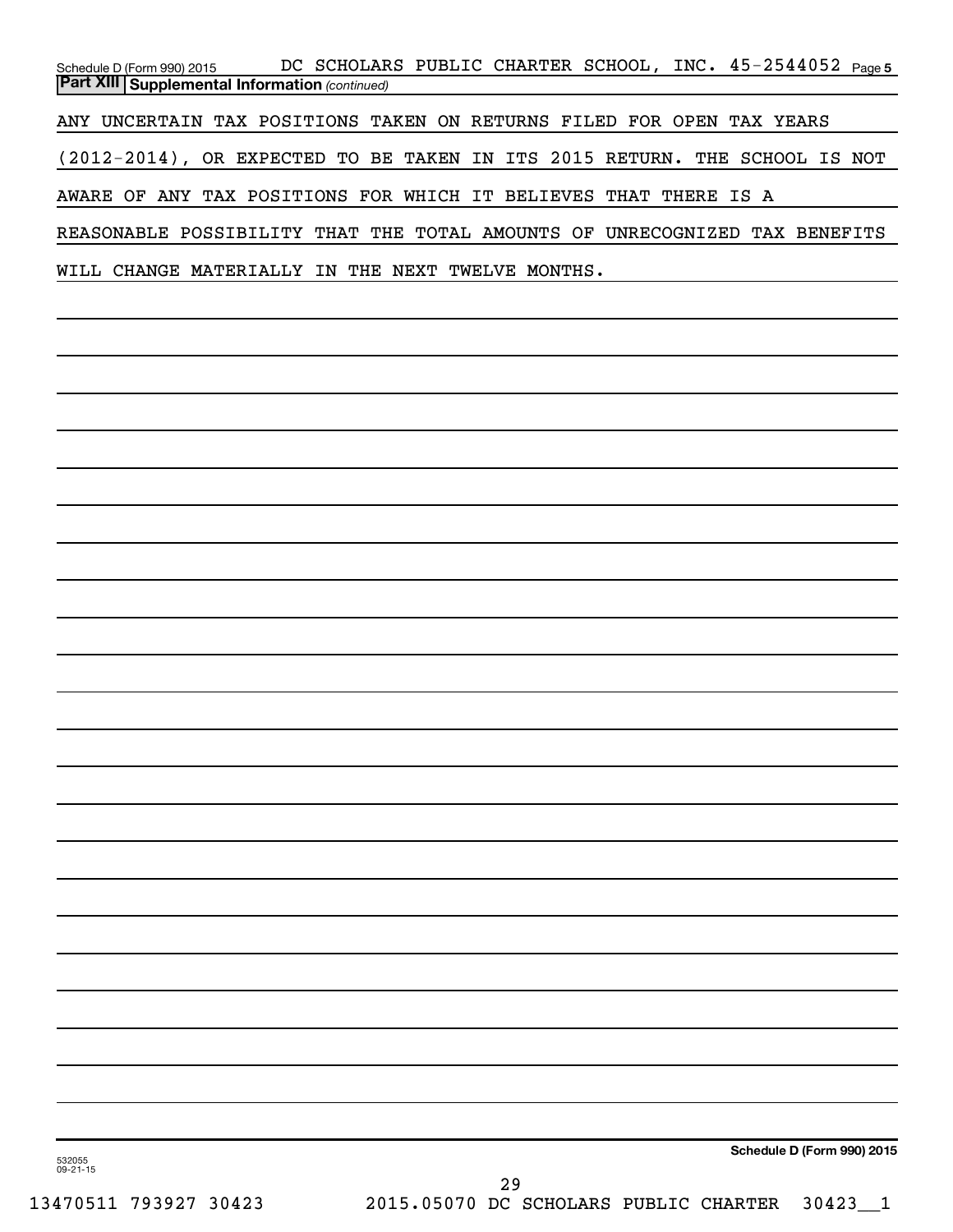|        | <b>SCHEDULE E</b><br>(Form 990 or 990-EZ)<br>Department of the Treasury<br>Internal Revenue Service | <b>Schools</b><br>Complete if the organization answered "Yes" on Form 990,<br>Part IV, line 13, or Form 990-EZ, Part VI, line 48.<br>Attach to Form 990 or Form 990-EZ.<br>Information about Schedule E (Form 990 or 990-EZ) and its instructions is at WWW.irs.gov/form990. | OMB No. 1545-0047<br>2015<br><b>Open to Public</b><br>Inspection |                         |                              |
|--------|-----------------------------------------------------------------------------------------------------|------------------------------------------------------------------------------------------------------------------------------------------------------------------------------------------------------------------------------------------------------------------------------|------------------------------------------------------------------|-------------------------|------------------------------|
|        | Name of the organization                                                                            | <b>Employer identification number</b>                                                                                                                                                                                                                                        |                                                                  |                         |                              |
|        |                                                                                                     | DC SCHOLARS PUBLIC CHARTER SCHOOL, INC.                                                                                                                                                                                                                                      | 45-2544052                                                       |                         |                              |
| Part I |                                                                                                     |                                                                                                                                                                                                                                                                              |                                                                  |                         | <b>YES NO</b>                |
| 1      |                                                                                                     | Does the organization have a racially nondiscriminatory policy toward students by statement in its charter, bylaws,                                                                                                                                                          |                                                                  | х                       |                              |
| 2      |                                                                                                     | Does the organization include a statement of its racially nondiscriminatory policy toward students in all its brochures,                                                                                                                                                     | 1                                                                |                         |                              |
| З      |                                                                                                     | catalogues, and other written communications with the public dealing with student admissions, programs, and scholarships?<br>Has the organization publicized its racially nondiscriminatory policy through newspaper or broadcast media during the                           | $\mathbf{2}$                                                     | х                       |                              |
|        |                                                                                                     | period of solicitation for students, or during the registration period if it has no solicitation program, in a way that makes<br>the policy known to all parts of the general community it serves? If "Yes," please describe. If "No," please explain.                       |                                                                  |                         |                              |
|        |                                                                                                     |                                                                                                                                                                                                                                                                              | 3                                                                | x                       |                              |
|        |                                                                                                     | AS A PUBLIC CHARTER SCHOOL, DC SCHOLARS PUBLIC CHARTER SCHOOL                                                                                                                                                                                                                |                                                                  |                         |                              |
|        |                                                                                                     | IS EXEMPT FROM REV. PROC. 75-50.                                                                                                                                                                                                                                             |                                                                  |                         |                              |
|        |                                                                                                     |                                                                                                                                                                                                                                                                              |                                                                  |                         |                              |
|        |                                                                                                     |                                                                                                                                                                                                                                                                              |                                                                  |                         |                              |
| 4      |                                                                                                     | Does the organization maintain the following?                                                                                                                                                                                                                                |                                                                  |                         |                              |
|        |                                                                                                     |                                                                                                                                                                                                                                                                              | 4a                                                               | х                       |                              |
|        |                                                                                                     | b Records documenting that scholarships and other financial assistance are awarded on a racially nondiscriminatory basis?                                                                                                                                                    | 4 <sub>b</sub>                                                   | $\overline{\textbf{x}}$ |                              |
|        |                                                                                                     | c Copies of all catalogues, brochures, announcements, and other written communications to the public dealing with student                                                                                                                                                    |                                                                  |                         |                              |
|        |                                                                                                     |                                                                                                                                                                                                                                                                              | 4c                                                               | х                       |                              |
|        |                                                                                                     |                                                                                                                                                                                                                                                                              | 4d                                                               | $\overline{\text{x}}$   |                              |
|        |                                                                                                     | If you answered "No" to any of the above, please explain. If you need more space, use Part II.                                                                                                                                                                               |                                                                  |                         |                              |
|        |                                                                                                     |                                                                                                                                                                                                                                                                              |                                                                  |                         |                              |
|        |                                                                                                     |                                                                                                                                                                                                                                                                              |                                                                  |                         |                              |
|        |                                                                                                     |                                                                                                                                                                                                                                                                              |                                                                  |                         |                              |
|        |                                                                                                     |                                                                                                                                                                                                                                                                              |                                                                  |                         |                              |
| 5      |                                                                                                     | Does the organization discriminate by race in any way with respect to:                                                                                                                                                                                                       |                                                                  |                         |                              |
|        |                                                                                                     |                                                                                                                                                                                                                                                                              | 5a                                                               |                         | х                            |
|        |                                                                                                     |                                                                                                                                                                                                                                                                              | 5 <sub>b</sub>                                                   |                         | $\overline{\text{x}}$        |
|        |                                                                                                     |                                                                                                                                                                                                                                                                              | 5c                                                               |                         | x<br>$\overline{\textbf{x}}$ |
|        |                                                                                                     |                                                                                                                                                                                                                                                                              | 5d                                                               |                         | $\overline{\mathbf{x}}$      |
|        |                                                                                                     |                                                                                                                                                                                                                                                                              | <b>5e</b>                                                        |                         | $\overline{\textbf{x}}$      |
|        |                                                                                                     | f Use of facilities? <b>www.communities.</b> We can be a series of the contract of the contract of the contract of the contract of the contract of the contract of the contract of the contract of the contract of the contract of                                           | 5f                                                               |                         | X                            |
|        |                                                                                                     |                                                                                                                                                                                                                                                                              | 5g                                                               |                         | $\overline{\text{X}}$        |
|        |                                                                                                     | If you answered "Yes" to any of the above, please explain. If you need more space, use Part II.                                                                                                                                                                              | <b>5h</b>                                                        |                         |                              |
|        |                                                                                                     |                                                                                                                                                                                                                                                                              |                                                                  |                         |                              |
|        |                                                                                                     |                                                                                                                                                                                                                                                                              |                                                                  |                         |                              |
|        |                                                                                                     |                                                                                                                                                                                                                                                                              | 6a                                                               | х                       |                              |
|        |                                                                                                     |                                                                                                                                                                                                                                                                              | 6b                                                               |                         | x                            |
|        |                                                                                                     | If you answered "Yes" on either line 6a or line 6b, explain on Part II.                                                                                                                                                                                                      |                                                                  |                         |                              |
| 7      |                                                                                                     | Does the organization certify that it has complied with the applicable requirements of sections 4.01 through 4.05 of                                                                                                                                                         |                                                                  |                         |                              |
|        |                                                                                                     |                                                                                                                                                                                                                                                                              | $\overline{7}$                                                   |                         | x                            |
|        |                                                                                                     | Schedule E (Form 990 or 990-EZ) (2015)<br>LHA For Paperwork Reduction Act Notice, see the Instructions for Form 990 or Form 990-EZ.                                                                                                                                          |                                                                  |                         |                              |

532061 10-02-15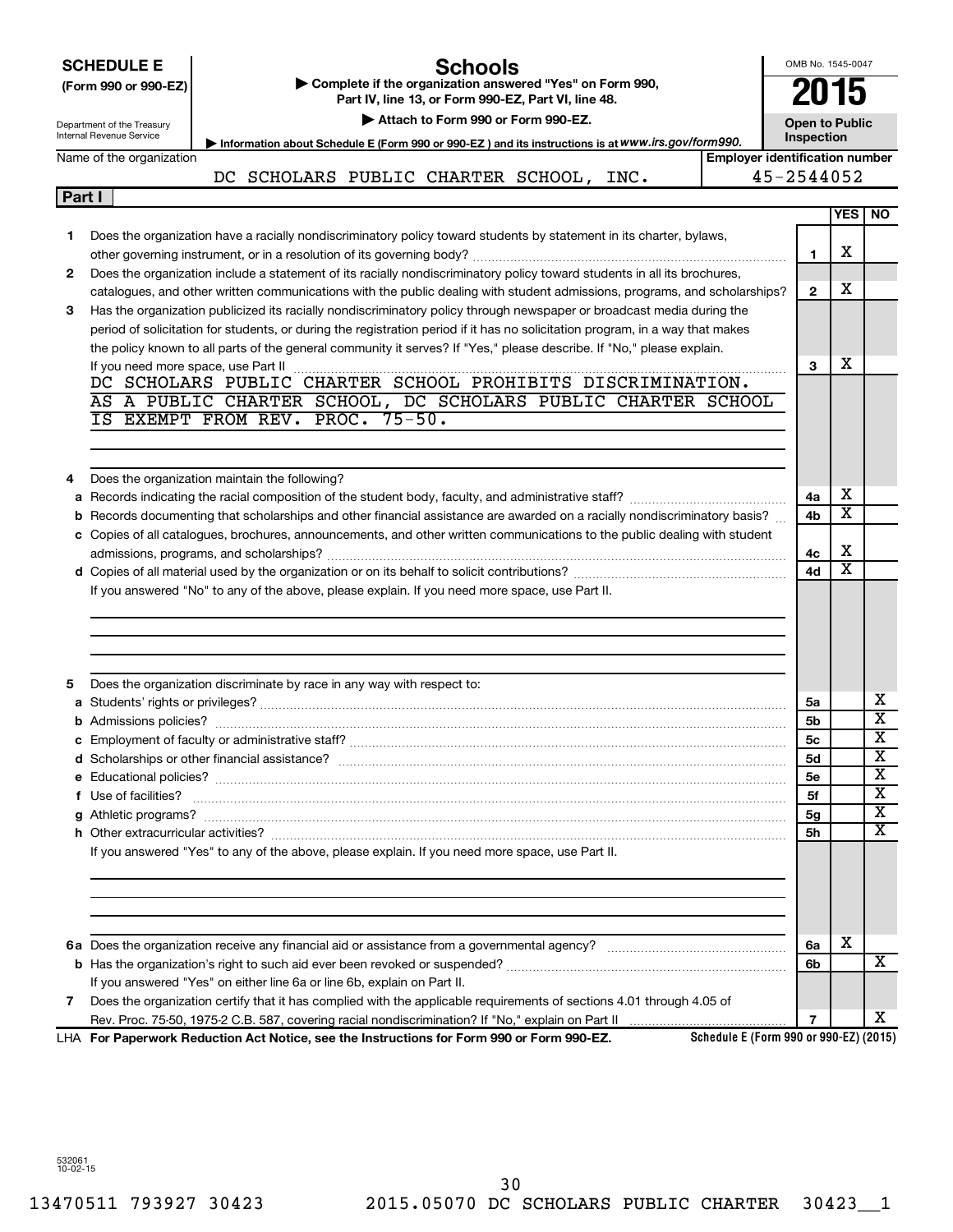Schedule E (Form 990 or 990-EZ) (2015) **DC** SCHOLARS PUBLIC CHARTER SCHOOL, INC.  $45-2544052$  Page 2

Part II | Supplemental Information. Provide the explanations required by Part I, lines 3, 4d, 5h, 6b, and 7, as applicable. Also provide any other additional information.

LINE 6 - EXPLANATION OF GOVERNMENT FINANCIAL AID:

DC SCHOLARS PUBLIC CHARTER SCHOOL RECIEVES GOVERNMENTAL ASSISTANCE FROM

THE DISTRICT OF COLUMBIA DEPARTMENT OF EDUCATION.

LINE 7 - EXPLANATION OF RACIAL NONDISCRIMINATION COMPLIANCE:

AS A PUBLIC CHARTER SCHOOL, DC SCHOLARS PUBLIC CHARTER SCHOOL IS EXEMPT

FROM REV. PROC. 75-50.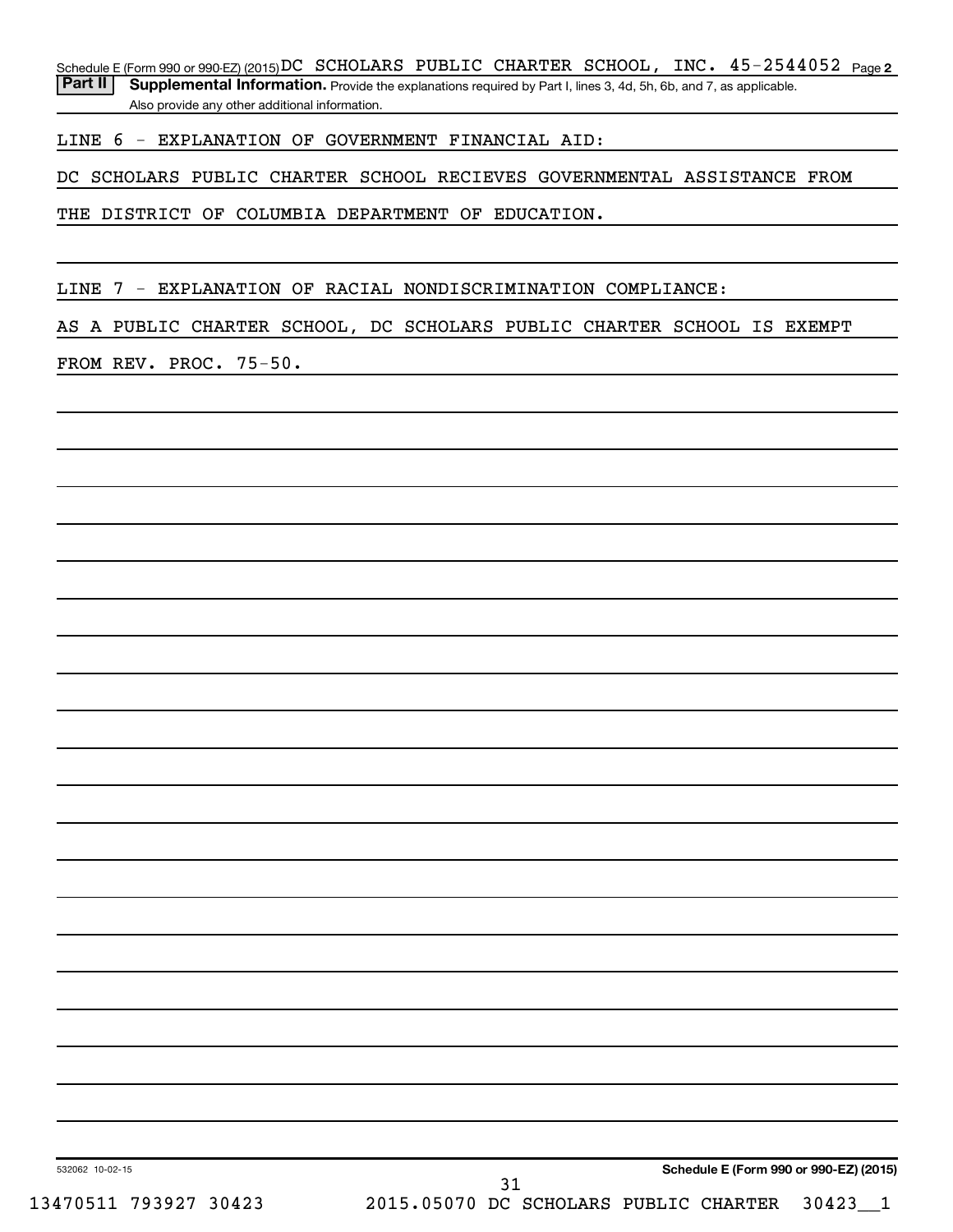| <b>SCHEDULE O</b><br>(Form 990 or 990-EZ)<br>Department of the Treasury<br>Internal Revenue Service | Supplemental Information to Form 990 or 990-EZ<br>Complete to provide information for responses to specific questions on<br>Form 990 or 990-EZ or to provide any additional information.<br>Attach to Form 990 or 990-EZ.<br>Information about Schedule O (Form 990 or 990-EZ) and its instructions is at WWW.irs.gov/form990. | OMB No. 1545-0047<br>Open to Public<br>Inspection   |
|-----------------------------------------------------------------------------------------------------|--------------------------------------------------------------------------------------------------------------------------------------------------------------------------------------------------------------------------------------------------------------------------------------------------------------------------------|-----------------------------------------------------|
| Name of the organization                                                                            | DC SCHOLARS PUBLIC CHARTER SCHOOL, INC.                                                                                                                                                                                                                                                                                        | <b>Employer identification number</b><br>45-2544052 |
|                                                                                                     | FORM 990, PART I, LINE 1, DESCRIPTION OF ORGANIZATION MISSION:                                                                                                                                                                                                                                                                 |                                                     |
|                                                                                                     | PROGRAMS OF ACADEMIC INSTRUCTION TO CHILDREN, AGES 3-19 FROM THE                                                                                                                                                                                                                                                               |                                                     |
|                                                                                                     | DISTRICT OF COLUMBIA'S MOST DISADVANTAGED NEIGHBORHOODS, WITHOUT REGARD                                                                                                                                                                                                                                                        |                                                     |
|                                                                                                     | TO RACE, CREED, COLOR, SEX OR NATIONAL ORIGIN.                                                                                                                                                                                                                                                                                 |                                                     |
|                                                                                                     |                                                                                                                                                                                                                                                                                                                                |                                                     |
|                                                                                                     | FORM 990, PART III, LINE 1, DESCRIPTION OF ORGANIZATION MISSION:                                                                                                                                                                                                                                                               |                                                     |
| ORIGIN.                                                                                             |                                                                                                                                                                                                                                                                                                                                |                                                     |
|                                                                                                     |                                                                                                                                                                                                                                                                                                                                |                                                     |
|                                                                                                     | FORM 990, PART VI, SECTION B, LINE 11:                                                                                                                                                                                                                                                                                         |                                                     |
|                                                                                                     | THE FINANCE AND AUDIT COMMITTEE REVIEWS THE FORM 990 IN DETAIL AND PROVIDES                                                                                                                                                                                                                                                    |                                                     |
|                                                                                                     | COMMENTS AND EDITS. THE COMMITTEE WILL THEN PROVIDE A COPY TO THE ENTIRE                                                                                                                                                                                                                                                       |                                                     |
| BOARD FOR REVIEW AND                                                                                | INPUT BEFORE IT IS FILED WITH THE IRS.                                                                                                                                                                                                                                                                                         |                                                     |
|                                                                                                     |                                                                                                                                                                                                                                                                                                                                |                                                     |
|                                                                                                     | FORM 990, PART VI, SECTION B, LINE 12C:                                                                                                                                                                                                                                                                                        |                                                     |
|                                                                                                     | THE SCHOOL'S CEO FOLLOWS UP AND MAINTAINS THE ANNUAL COMPLIANCE OF CONFLICT                                                                                                                                                                                                                                                    |                                                     |
|                                                                                                     | OF INTEREST POLICY FOR ALL BOARD MEMBERS AND OFFICERS.                                                                                                                                                                                                                                                                         |                                                     |
|                                                                                                     |                                                                                                                                                                                                                                                                                                                                |                                                     |
|                                                                                                     | FORM 990, PART VI, SECTION B, LINE 15:                                                                                                                                                                                                                                                                                         |                                                     |
|                                                                                                     | THE GOVERNANCE COMMITTEE EVALUATES THE PERFORMANCE OF THE CEO, REVIEWS THE                                                                                                                                                                                                                                                     |                                                     |
|                                                                                                     | PERFORMANCE EVALUATION WITH THE BOARD, AND RECOMMENDS CHANGES TO THE CEO'S                                                                                                                                                                                                                                                     |                                                     |
|                                                                                                     | COMPENSATION TO THE BOARD FOR APPROVAL ON AN ANNUAL BASIS. ADDITIONALLY,                                                                                                                                                                                                                                                       |                                                     |
|                                                                                                     | THE GOVERNANCE COMMITTEE AND THE FULL BOARD REVIEW THE CEO'S PERFORMANCE                                                                                                                                                                                                                                                       |                                                     |
|                                                                                                     | EVALUATIONS OF THE SENIOR MANAGEMENT TEAM AND CHANGES IN THOSE TEAM                                                                                                                                                                                                                                                            |                                                     |
|                                                                                                     | MEMBERS' COMPENSATION PRIOR TO THOSE CHANGES TAKING EFFECT.                                                                                                                                                                                                                                                                    |                                                     |
|                                                                                                     |                                                                                                                                                                                                                                                                                                                                |                                                     |
|                                                                                                     | FORM 990, PART VI, SECTION C, LINE 19:                                                                                                                                                                                                                                                                                         |                                                     |
|                                                                                                     | LHA For Paperwork Reduction Act Notice, see the Instructions for Form 990 or 990-EZ.<br>LHA For Paperwork Reduction Act Notice, see the Instructions for Form 990 or 990-EZ.<br>1990-EZ Schedule O (Form 990 or 990-EZ) (2015)                                                                                                 |                                                     |

532211 09-02-15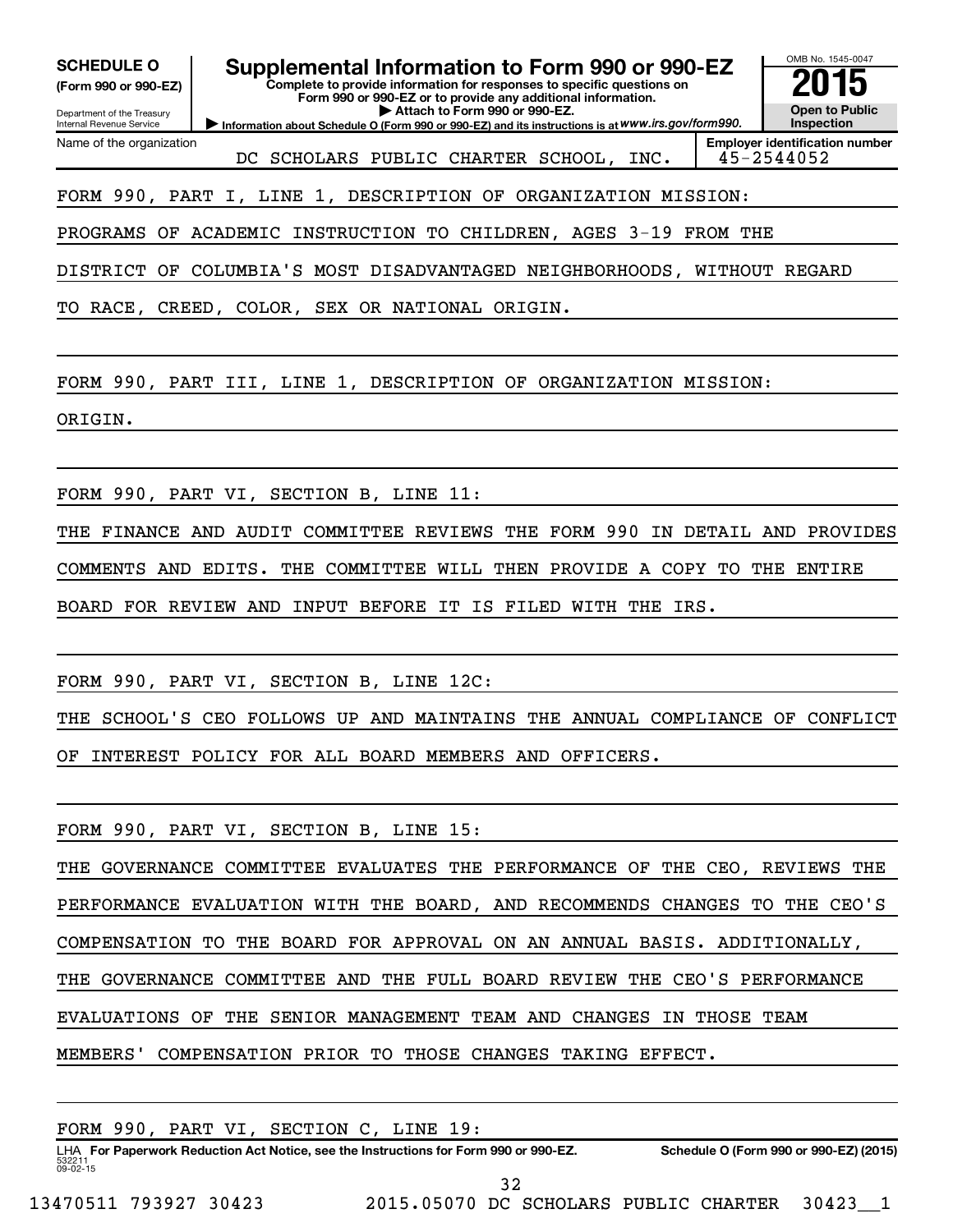|                                                                           | Schedule O (Form 990 or 990-EZ) (2015)<br>Page 2 |  |  |  |  |                                    |  |      |  |  |                                                     |  |
|---------------------------------------------------------------------------|--------------------------------------------------|--|--|--|--|------------------------------------|--|------|--|--|-----------------------------------------------------|--|
| Name of the organization                                                  |                                                  |  |  |  |  | DC SCHOLARS PUBLIC CHARTER SCHOOL, |  | INC. |  |  | <b>Employer identification number</b><br>45-2544052 |  |
| THE SCHOOL MAKES ITS GOVERNING DOCUMENTS, CONFLICT OF INTEREST POLICY AND |                                                  |  |  |  |  |                                    |  |      |  |  |                                                     |  |

FINANCIAL STATEMENTS AVAILABLE TO THE PUBLIC UPON REQUEST.

FORM 990, PART XI, LINE 9, CHANGES IN NET ASSETS:

CAPITAL CONTRIBUTIONS BY NON-CONTROLLING INTEREST MEMBER 18,277.

FORM 990, PART XII, LINE 2C:

THE ORGANIZATION HAS NOT CHANGED ITS AUDIT OVERSIGHT PROCESS OR

SELECTION OF AN INDEPENDENT AUDITOR PROCESS DURING THE YEAR.

**Schedule O (Form 990 or 990-EZ) (2015)**

532212 09-02-15

13470511 793927 30423 2015.05070 DC SCHOLARS PUBLIC CHARTER 30423\_\_1 33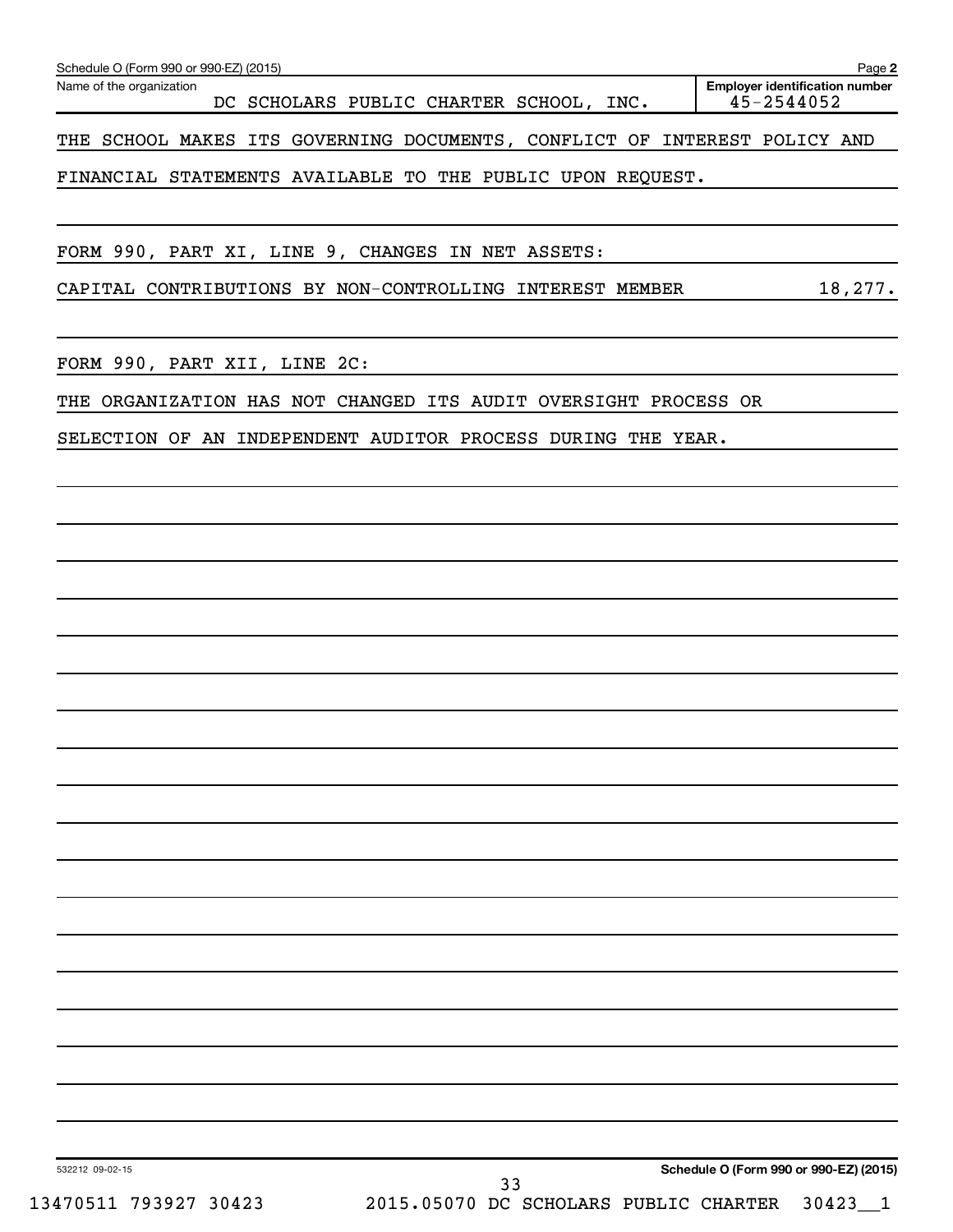| <b>SCHEDULE R</b> |  |
|-------------------|--|
|                   |  |

Department of the Treasury Internal Revenue Service

# **Related Organizations and Unrelated Partnerships**

**(Form 990) Complete if the organization answered "Yes" on Form 990, Part IV, line 33, 34, 35b, 36, or 37.** |

**Attach to Form 990. Contract to Public Contract of Public** 

**Most Information about Schedule R (Form 990) and its instructions is at www.irs.gov/form990.** This pection

Name of the organization

## DC SCHOLARS PUBLIC CHARTER SCHOOL, INC.

**Employer identification number**

Part I ldentification of Disregarded Entities Complete if the organization answered "Yes" on Form 990, Part IV, line 33.

| (a)<br>Name, address, and EIN (if applicable)<br>of disregarded entity | (b)<br>Primary activity | (c)<br>Legal domicile (state or<br>foreign country) | (d)<br>Total income | (e)<br>End-of-year assets | (f)<br>Direct controlling<br>entity |
|------------------------------------------------------------------------|-------------------------|-----------------------------------------------------|---------------------|---------------------------|-------------------------------------|
| 5601 EAST CAPITOL, LLC<br>5601 EAST CAPITOL STREET SE                  |                         |                                                     |                     |                           | DC SCHOLARS PUBLIC                  |
| WASHINGTON, DC 20019                                                   | PROPERTY MANAGEMENT     | DISTRICT OF COLUMBIA                                | 1,516,756.          |                           | 14,381,810. CHARTER SCHOOL, INC.    |
|                                                                        |                         |                                                     |                     |                           |                                     |
|                                                                        |                         |                                                     |                     |                           |                                     |

**Part II** Identification of Related Tax-Exempt Organizations Complete if the organization answered "Yes" on Form 990, Part IV, line 34 because it had one or more related tax-exempt<br>Complete it is a seriest of the two wears organizations during the tax year.

| (a)<br>Name, address, and EIN<br>of related organization | (b)<br>Primary activity   | (c)<br>Legal domicile (state or<br>foreign country) | (d)<br>Exempt Code<br>section | (e)<br>Public charity<br>status (if section | (f)<br>Direct controlling<br>entity |     | $(g)$<br>Section 512(b)(13)<br>controlled<br>entity? |
|----------------------------------------------------------|---------------------------|-----------------------------------------------------|-------------------------------|---------------------------------------------|-------------------------------------|-----|------------------------------------------------------|
|                                                          |                           |                                                     |                               | 501(c)(3))                                  |                                     | Yes | No                                                   |
| YOUNG SCHOLARS CHARTER SCHOOL - 23-2976339               |                           |                                                     |                               |                                             |                                     |     |                                                      |
| 900 NORTH MARSHALL ST.                                   |                           |                                                     |                               |                                             |                                     |     |                                                      |
| PHILADELPHIA, PA 19123                                   | CHARTER SCHOOL            | PENNSYLVANIA                                        | 501(C)(3)                     | LINE 2                                      | N/A                                 |     | х                                                    |
| YOUNG SCHOLARS FREDERICK DOUGLAS CHARTER                 |                           |                                                     |                               |                                             |                                     |     |                                                      |
| SCHOOL - 80-0619248, 2118 W. NORRIS ST.,                 |                           |                                                     |                               |                                             |                                     |     |                                                      |
| PHILADELPHIA, PA 19121                                   | CHARTER SCHOOL            | PENNSYLVANIA                                        | 501(C)(3)                     | LINE 2                                      | N/A                                 |     | x                                                    |
| SCHOLAR ACADEMIES - 37-1582250                           | MANAGEMENT AND SUPPORT OF |                                                     |                               |                                             |                                     |     |                                                      |
| 100 W. OXFORD ST., #E-2000                               | NETWORK OF YOUNG SCHOLAR  |                                                     |                               |                                             |                                     |     |                                                      |
| PHILADELPHIA, PA 19122                                   | CHARTER SCHOOLS           | PENNSYLVANIA                                        | 501(C)(3)                     | LINE 7                                      | N/A                                 |     | x                                                    |
| YOUNG SCHOLARS KENDERTON CHARTER SCHOOL -                |                           |                                                     |                               |                                             |                                     |     |                                                      |
| 46-3188964, 1500 W. ONTARIO ST.                          |                           |                                                     |                               |                                             |                                     |     |                                                      |
| PHILADELPHIA, PA 19140                                   | CHARTER SCHOOL            | DISTRICT OF COLUMBIA 501(C)(3)                      |                               | LINE 2                                      | N/A                                 |     | х                                                    |

**For Paperwork Reduction Act Notice, see the Instructions for Form 990. Schedule R (Form 990) 2015**

OMB No. 1545-0047

**2015**<br>Open to Public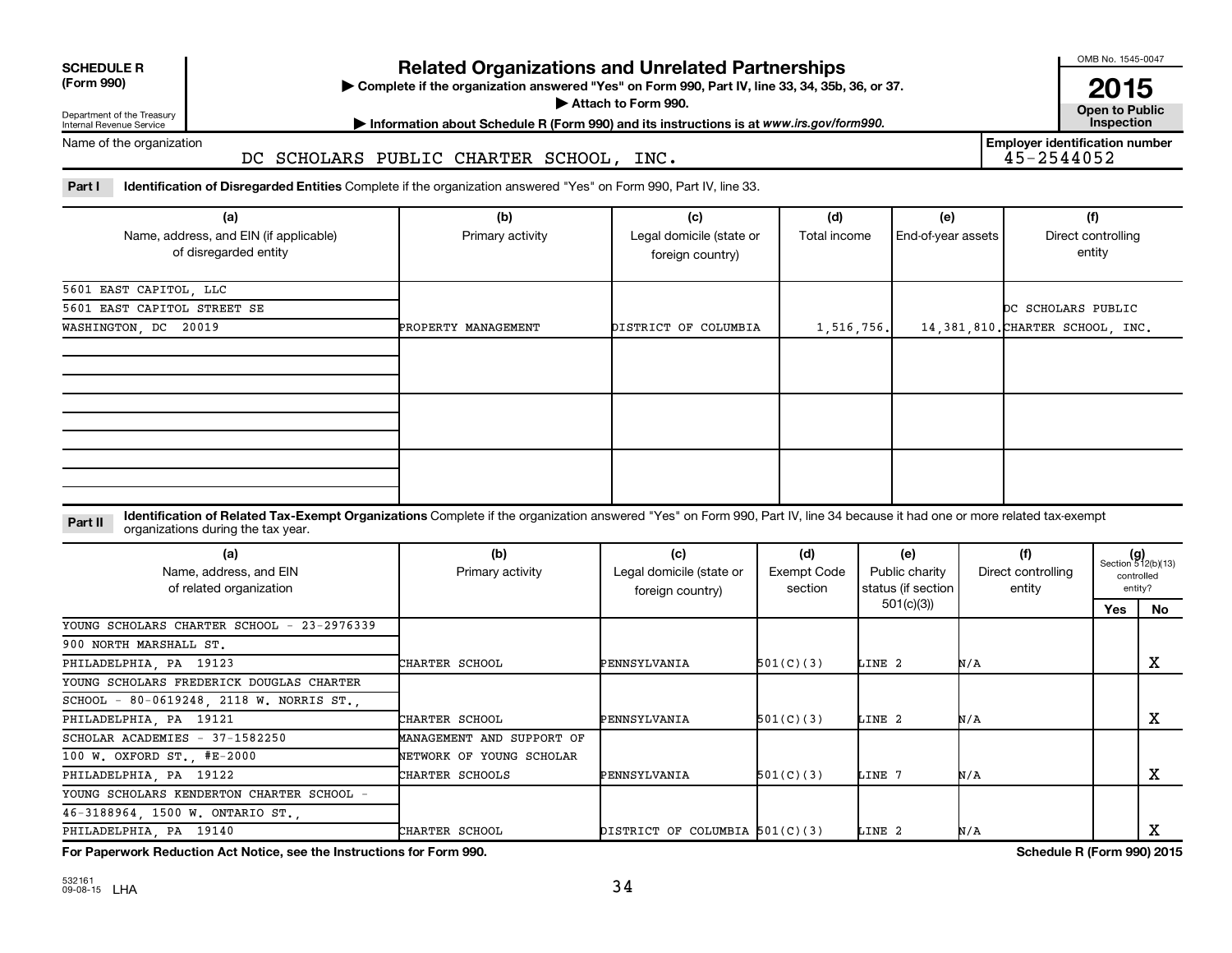**Part II Continuation of Identification of Related Tax-Exempt Organizations**

| (a)<br>Name, address, and EIN            | (b)<br>Primary activity | (c)<br>Legal domicile (state or | (d)<br>Exempt Code | (e)<br>Public charity           | (f)<br>Direct controlling | $(g)$<br>Section 512(b)(13)<br>controlled |             |
|------------------------------------------|-------------------------|---------------------------------|--------------------|---------------------------------|---------------------------|-------------------------------------------|-------------|
| of related organization                  |                         | foreign country)                | section            | status (if section<br>501(c)(3) | entity                    | organization?                             |             |
| PAUL ROBESON CHARTER SCHOOL - 26-1771106 |                         |                                 |                    |                                 |                           | Yes                                       | ${\sf No}$  |
| 643 INDIANA AVE.                         |                         |                                 |                    |                                 |                           |                                           |             |
| TRENTON, NJ 08638                        | CHARTER SCHOOL          | NEW JERSEY                      | 501(C)(3)          | LINE 2                          | N/A                       |                                           | $\mathbf X$ |
|                                          |                         |                                 |                    |                                 |                           |                                           |             |
|                                          |                         |                                 |                    |                                 |                           |                                           |             |
|                                          |                         |                                 |                    |                                 |                           |                                           |             |
|                                          |                         |                                 |                    |                                 |                           |                                           |             |
|                                          |                         |                                 |                    |                                 |                           |                                           |             |
|                                          |                         |                                 |                    |                                 |                           |                                           |             |
|                                          |                         |                                 |                    |                                 |                           |                                           |             |
|                                          |                         |                                 |                    |                                 |                           |                                           |             |
|                                          |                         |                                 |                    |                                 |                           |                                           |             |
|                                          |                         |                                 |                    |                                 |                           |                                           |             |
|                                          |                         |                                 |                    |                                 |                           |                                           |             |
|                                          |                         |                                 |                    |                                 |                           |                                           |             |
|                                          |                         |                                 |                    |                                 |                           |                                           |             |
|                                          |                         |                                 |                    |                                 |                           |                                           |             |
|                                          |                         |                                 |                    |                                 |                           |                                           |             |
|                                          |                         |                                 |                    |                                 |                           |                                           |             |
|                                          |                         |                                 |                    |                                 |                           |                                           |             |
|                                          |                         |                                 |                    |                                 |                           |                                           |             |
|                                          |                         |                                 |                    |                                 |                           |                                           |             |
|                                          |                         |                                 |                    |                                 |                           |                                           |             |
|                                          |                         |                                 |                    |                                 |                           |                                           |             |
|                                          |                         |                                 |                    |                                 |                           |                                           |             |
|                                          |                         |                                 |                    |                                 |                           |                                           |             |
|                                          |                         |                                 |                    |                                 |                           |                                           |             |
|                                          |                         |                                 |                    |                                 |                           |                                           |             |
|                                          |                         |                                 |                    |                                 |                           |                                           |             |
|                                          |                         |                                 |                    |                                 |                           |                                           |             |
|                                          |                         |                                 |                    |                                 |                           |                                           |             |
|                                          |                         |                                 |                    |                                 |                           |                                           |             |
|                                          |                         |                                 |                    |                                 |                           |                                           |             |
|                                          |                         |                                 |                    |                                 |                           |                                           |             |
|                                          |                         |                                 |                    |                                 |                           |                                           |             |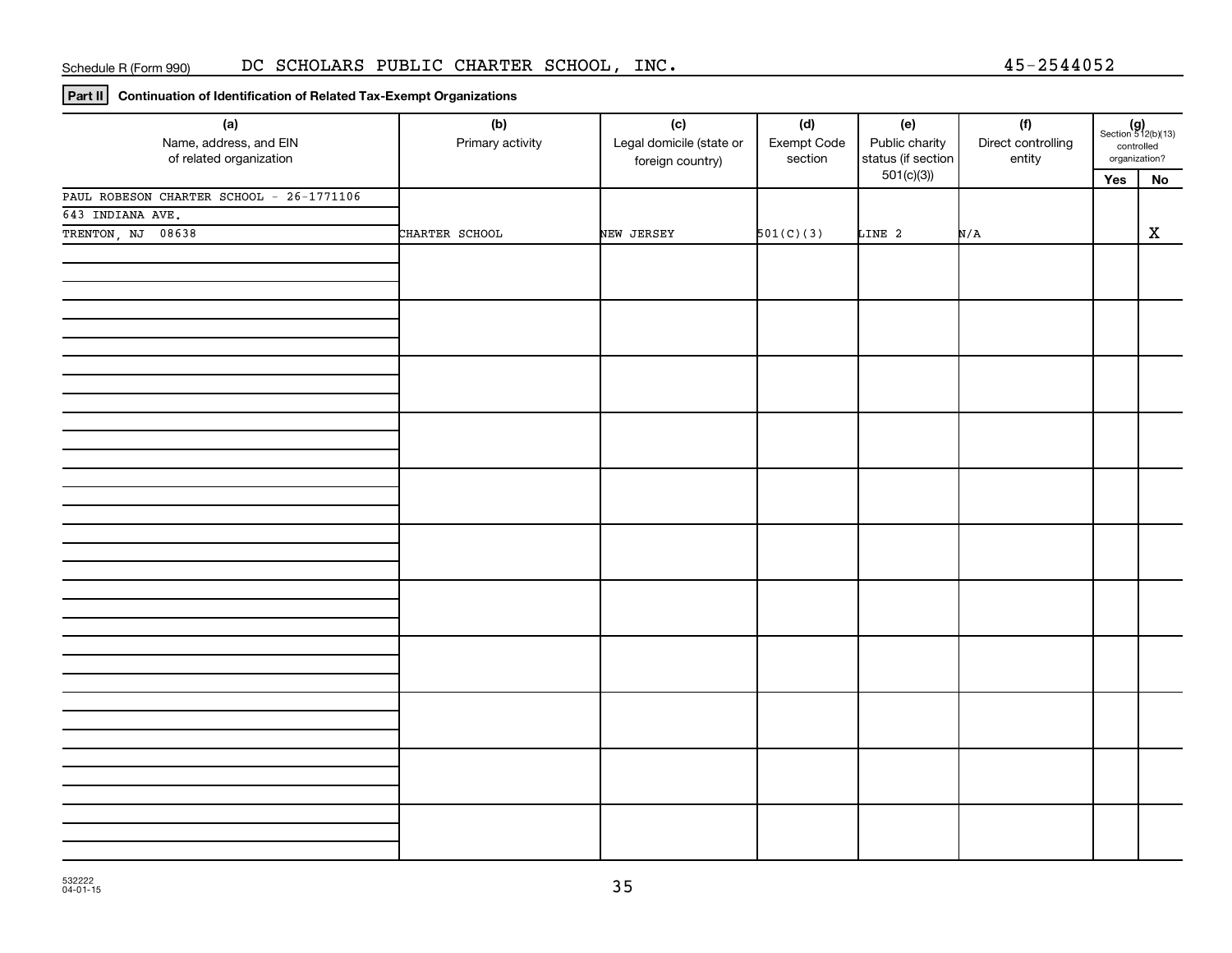**2**

Part III Identification of Related Organizations Taxable as a Partnership Complete if the organization answered "Yes" on Form 990, Part IV, line 34 because it had one or more related<br>Read to the organizations tracted as a organizations treated as a partnership during the tax year.

| (a)                                                                                                                                                                                                                                                                       | (b)              | (c)                                       | (d)                          |              | (e)                                                                   | (f)                      |              | (g)                               |              | (h)                              |    | (i)                                           | (i)          | (k)                                         |
|---------------------------------------------------------------------------------------------------------------------------------------------------------------------------------------------------------------------------------------------------------------------------|------------------|-------------------------------------------|------------------------------|--------------|-----------------------------------------------------------------------|--------------------------|--------------|-----------------------------------|--------------|----------------------------------|----|-----------------------------------------------|--------------|---------------------------------------------|
| Name, address, and EIN<br>of related organization                                                                                                                                                                                                                         | Primary activity | Legal<br>domicile<br>(state or<br>foreign | Direct controlling<br>entity |              | Predominant income<br>(related, unrelated,<br>excluded from tax under | Share of total<br>income |              | Share of<br>end-of-year<br>assets |              | Disproportionate<br>allocations? |    | Code V-UBI<br>amount in box<br>20 of Schedule |              | General or Percentage<br>managing ownership |
|                                                                                                                                                                                                                                                                           |                  | country)                                  |                              |              | sections 512-514)                                                     |                          |              |                                   |              | Yes                              | No | K-1 (Form 1065) Yes No                        |              |                                             |
|                                                                                                                                                                                                                                                                           |                  |                                           |                              |              |                                                                       |                          |              |                                   |              |                                  |    |                                               |              |                                             |
|                                                                                                                                                                                                                                                                           |                  |                                           |                              |              |                                                                       |                          |              |                                   |              |                                  |    |                                               |              |                                             |
|                                                                                                                                                                                                                                                                           |                  |                                           |                              |              |                                                                       |                          |              |                                   |              |                                  |    |                                               |              |                                             |
|                                                                                                                                                                                                                                                                           |                  |                                           |                              |              |                                                                       |                          |              |                                   |              |                                  |    |                                               |              |                                             |
|                                                                                                                                                                                                                                                                           |                  |                                           |                              |              |                                                                       |                          |              |                                   |              |                                  |    |                                               |              |                                             |
|                                                                                                                                                                                                                                                                           |                  |                                           |                              |              |                                                                       |                          |              |                                   |              |                                  |    |                                               |              |                                             |
|                                                                                                                                                                                                                                                                           |                  |                                           |                              |              |                                                                       |                          |              |                                   |              |                                  |    |                                               |              |                                             |
|                                                                                                                                                                                                                                                                           |                  |                                           |                              |              |                                                                       |                          |              |                                   |              |                                  |    |                                               |              |                                             |
|                                                                                                                                                                                                                                                                           |                  |                                           |                              |              |                                                                       |                          |              |                                   |              |                                  |    |                                               |              |                                             |
|                                                                                                                                                                                                                                                                           |                  |                                           |                              |              |                                                                       |                          |              |                                   |              |                                  |    |                                               |              |                                             |
|                                                                                                                                                                                                                                                                           |                  |                                           |                              |              |                                                                       |                          |              |                                   |              |                                  |    |                                               |              |                                             |
|                                                                                                                                                                                                                                                                           |                  |                                           |                              |              |                                                                       |                          |              |                                   |              |                                  |    |                                               |              |                                             |
|                                                                                                                                                                                                                                                                           |                  |                                           |                              |              |                                                                       |                          |              |                                   |              |                                  |    |                                               |              |                                             |
|                                                                                                                                                                                                                                                                           |                  |                                           |                              |              |                                                                       |                          |              |                                   |              |                                  |    |                                               |              |                                             |
|                                                                                                                                                                                                                                                                           |                  |                                           |                              |              |                                                                       |                          |              |                                   |              |                                  |    |                                               |              |                                             |
|                                                                                                                                                                                                                                                                           |                  |                                           |                              |              |                                                                       |                          |              |                                   |              |                                  |    |                                               |              |                                             |
| Identification of Related Organizations Taxable as a Corporation or Trust Complete if the organization answered "Yes" on Form 990, Part IV, line 34 because it had one or more related<br>Part IV<br>organizations treated as a corporation or trust during the tax year. |                  |                                           |                              |              |                                                                       |                          |              |                                   |              |                                  |    |                                               |              |                                             |
| $I - V$                                                                                                                                                                                                                                                                   |                  |                                           | $\mathbf{u}$                 | $\mathbf{I}$ | $\mathbf{L}$                                                          |                          | $\mathbf{I}$ |                                   | $\mathbf{f}$ |                                  |    | $\mathbf{L}$                                  | $\mathbf{u}$ | $\mathbf{r}$                                |

| (a)<br>Name, address, and EIN<br>of related organization | (b)<br>Primary activity | (c)<br>Direct controlling<br>Legal domicile<br>(state or |        | (e)                                             | (f)<br>Share of total | (g)<br>Share of<br>end-of-year | (h)<br>Percentage<br>ownership |          | $\begin{array}{c} \textbf{(i)}\\ \text{Section}\\ 5\,12 \text{(b)} \text{(13)}\\ \text{controlled} \\ \text{entity?} \end{array}$ |
|----------------------------------------------------------|-------------------------|----------------------------------------------------------|--------|-------------------------------------------------|-----------------------|--------------------------------|--------------------------------|----------|-----------------------------------------------------------------------------------------------------------------------------------|
|                                                          |                         | foreign<br>country)                                      | entity | Type of entity<br>(C corp, S corp,<br>or trust) | income                | assets                         |                                | Yes   No |                                                                                                                                   |
|                                                          |                         |                                                          |        |                                                 |                       |                                |                                |          |                                                                                                                                   |
|                                                          |                         |                                                          |        |                                                 |                       |                                |                                |          |                                                                                                                                   |
|                                                          |                         |                                                          |        |                                                 |                       |                                |                                |          |                                                                                                                                   |
|                                                          |                         |                                                          |        |                                                 |                       |                                |                                |          |                                                                                                                                   |
|                                                          |                         |                                                          |        |                                                 |                       |                                |                                |          |                                                                                                                                   |
|                                                          |                         |                                                          |        |                                                 |                       |                                |                                |          |                                                                                                                                   |
|                                                          |                         |                                                          |        |                                                 |                       |                                |                                |          |                                                                                                                                   |
|                                                          |                         |                                                          |        |                                                 |                       |                                |                                |          |                                                                                                                                   |
|                                                          |                         |                                                          |        |                                                 |                       |                                |                                |          |                                                                                                                                   |
|                                                          |                         |                                                          |        |                                                 |                       |                                |                                |          |                                                                                                                                   |
|                                                          |                         |                                                          |        |                                                 |                       |                                |                                |          |                                                                                                                                   |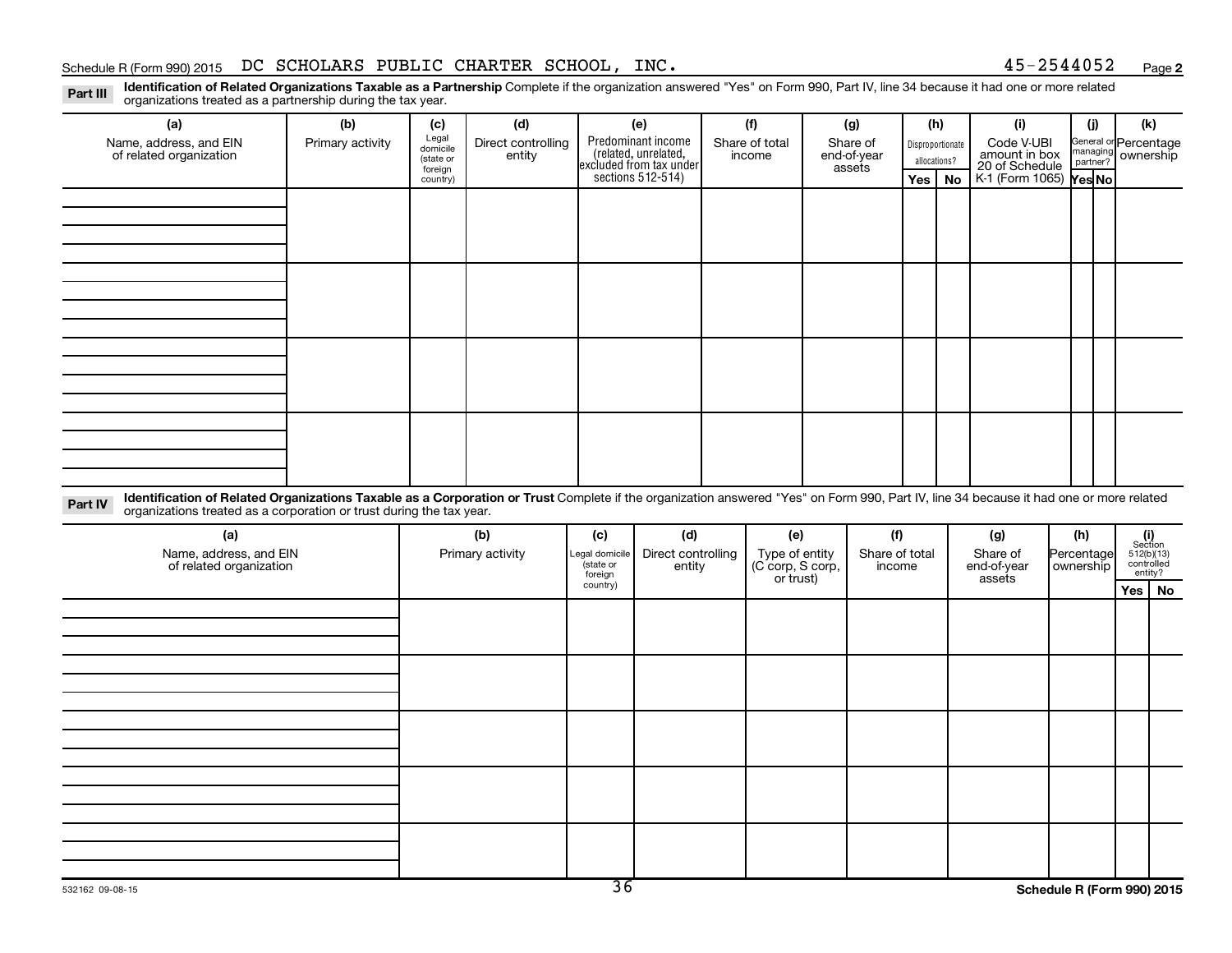#### Schedule R (Form 990) 2015 DC SCHOLARS PUBLIC CHARTER SCHOOL, INC. 45-2544052 Page

#### Part V Transactions With Related Organizations Complete if the organization answered "Yes" on Form 990, Part IV, line 34, 35b, or 36.

| Note. Complete line 1 if any entity is listed in Parts II, III, or IV of this schedule.                                                                                                                                                                                                                                                                                                                                                                          |                    |                        |                                              |                 | Yes                     | No                      |  |  |
|------------------------------------------------------------------------------------------------------------------------------------------------------------------------------------------------------------------------------------------------------------------------------------------------------------------------------------------------------------------------------------------------------------------------------------------------------------------|--------------------|------------------------|----------------------------------------------|-----------------|-------------------------|-------------------------|--|--|
| During the tax year, did the organization engage in any of the following transactions with one or more related organizations listed in Parts II-IV?                                                                                                                                                                                                                                                                                                              |                    |                        |                                              |                 |                         |                         |  |  |
|                                                                                                                                                                                                                                                                                                                                                                                                                                                                  |                    |                        |                                              | 1a              |                         | $\overline{\mathbf{X}}$ |  |  |
| 1 <sub>b</sub>                                                                                                                                                                                                                                                                                                                                                                                                                                                   |                    |                        |                                              |                 |                         |                         |  |  |
|                                                                                                                                                                                                                                                                                                                                                                                                                                                                  |                    |                        |                                              |                 |                         |                         |  |  |
| d Loans or loan guarantees to or for related organization(s) www.communically.com/www.communically.com/www.communically.com/www.communically.com/www.communically.com/www.communically.com/www.communically.com/www.communical                                                                                                                                                                                                                                   |                    |                        |                                              | 1 <sub>d</sub>  |                         | $\overline{\mathtt{x}}$ |  |  |
|                                                                                                                                                                                                                                                                                                                                                                                                                                                                  |                    |                        |                                              | 1e              |                         | $\overline{\mathtt{x}}$ |  |  |
|                                                                                                                                                                                                                                                                                                                                                                                                                                                                  |                    |                        |                                              |                 |                         |                         |  |  |
| Dividends from related organization(s) manufactured and contract and contract or produced and contract and contract or produced and contract or produced and contract or produced and contract or produced and contract or pro                                                                                                                                                                                                                                   |                    |                        |                                              | 1f              |                         | х                       |  |  |
| g Sale of assets to related organization(s) manufactured assemblance contract to the contract of the contract or contract or contract or contract or contract or contract or contract or contract or contract or contract or c                                                                                                                                                                                                                                   |                    |                        |                                              | 1g              |                         | $\overline{\texttt{x}}$ |  |  |
|                                                                                                                                                                                                                                                                                                                                                                                                                                                                  |                    |                        |                                              | 1 <sub>h</sub>  |                         | $\overline{\mathbf{X}}$ |  |  |
|                                                                                                                                                                                                                                                                                                                                                                                                                                                                  |                    |                        |                                              | 11              |                         | $\overline{\texttt{x}}$ |  |  |
| Exchange of assets with related organization(s) manufactured and content to the content of the content of the content of the content of the content of the content of the content of the content of the content of the content<br>Lease of facilities, equipment, or other assets to related organization(s) manufaction content and content and content and content and content and content and content and content and content and content and content and con |                    |                        |                                              |                 |                         |                         |  |  |
|                                                                                                                                                                                                                                                                                                                                                                                                                                                                  |                    |                        |                                              |                 |                         |                         |  |  |
|                                                                                                                                                                                                                                                                                                                                                                                                                                                                  |                    |                        |                                              | 1k              | X                       |                         |  |  |
|                                                                                                                                                                                                                                                                                                                                                                                                                                                                  |                    |                        |                                              | 11              |                         | $\overline{\mathbf{X}}$ |  |  |
|                                                                                                                                                                                                                                                                                                                                                                                                                                                                  |                    |                        |                                              | 1 <sub>m</sub>  | $\overline{\mathbf{X}}$ |                         |  |  |
|                                                                                                                                                                                                                                                                                                                                                                                                                                                                  |                    |                        |                                              | 1n              | х                       |                         |  |  |
| <b>o</b> Sharing of paid employees with related organization(s)                                                                                                                                                                                                                                                                                                                                                                                                  |                    |                        |                                              | 10 <sub>o</sub> |                         | $\mathbf{x}$            |  |  |
|                                                                                                                                                                                                                                                                                                                                                                                                                                                                  |                    |                        |                                              |                 |                         |                         |  |  |
|                                                                                                                                                                                                                                                                                                                                                                                                                                                                  |                    |                        |                                              | 1p              | $\overline{\mathbf{X}}$ |                         |  |  |
|                                                                                                                                                                                                                                                                                                                                                                                                                                                                  |                    |                        |                                              | 1a              |                         | $\mathbf{x}$            |  |  |
|                                                                                                                                                                                                                                                                                                                                                                                                                                                                  |                    |                        |                                              |                 |                         |                         |  |  |
| Other transfer of cash or property to related organization(s) CONSERVIERS 2010 CONSERVIERS 2010 CONSERVIERS 2010                                                                                                                                                                                                                                                                                                                                                 |                    |                        |                                              | 1r              |                         | х                       |  |  |
|                                                                                                                                                                                                                                                                                                                                                                                                                                                                  |                    |                        |                                              |                 |                         | $\overline{\mathbf{X}}$ |  |  |
| 2 If the answer to any of the above is "Yes," see the instructions for information on who must complete this line, including covered relationships and transaction thresholds.                                                                                                                                                                                                                                                                                   |                    |                        |                                              |                 |                         |                         |  |  |
| (a)<br>Name of related organization                                                                                                                                                                                                                                                                                                                                                                                                                              | (b)<br>Transaction | (c)<br>Amount involved | (d)<br>Method of determining amount involved |                 |                         |                         |  |  |

|     | (a)<br>Name of related organization | (U)<br>Transaction<br>type (a-s) | (C)<br>Amount involved | (u)<br>Method of determining amount involved |
|-----|-------------------------------------|----------------------------------|------------------------|----------------------------------------------|
| (1) |                                     |                                  |                        |                                              |
| (2) |                                     |                                  |                        |                                              |
| (3) |                                     |                                  |                        |                                              |
| (4) |                                     |                                  |                        |                                              |
| (5) |                                     |                                  |                        |                                              |
| (6) |                                     | $\overline{\mathcal{F}}$         |                        |                                              |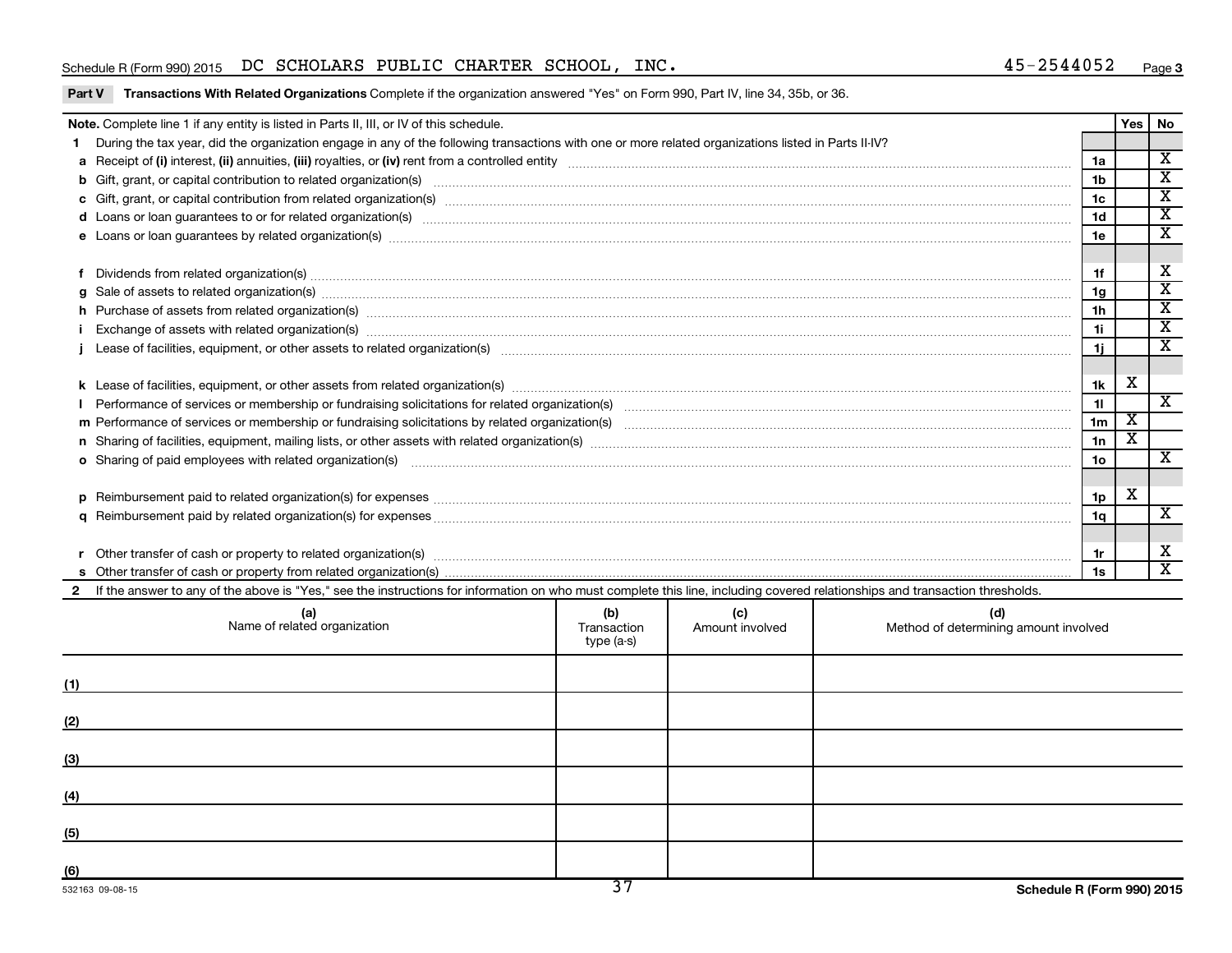#### Schedule R (Form 990) 2015 DC SCHOLARS PUBLIC CHARTER SCHOOL, INC. 45-2544052 Page

#### Part VI Unrelated Organizations Taxable as a Partnership Complete if the organization answered "Yes" on Form 990, Part IV, line 37.

Provide the following information for each entity taxed as a partnership through which the organization conducted more than five percent of its activities (measured by total assets or gross revenue) that was not a related organization. See instructions regarding exclusion for certain investment partnerships.

| .                      |                  |                   | . <b>. .</b><br>                                                                           |                                                          |          |             |        |                                  |                                                                                                      |        |     |
|------------------------|------------------|-------------------|--------------------------------------------------------------------------------------------|----------------------------------------------------------|----------|-------------|--------|----------------------------------|------------------------------------------------------------------------------------------------------|--------|-----|
| (a)                    | (b)              | (c)               | (d)                                                                                        | (e)<br>Are all<br>partners sec.<br>$501(c)(3)$<br>orgs.? | (f)      | (g)         |        | (h)                              | (i)                                                                                                  | (i)    | (k) |
| Name, address, and EIN | Primary activity | Legal domicile    | Predominant income<br>(related, unrelated,<br>excluded from tax under<br>sections 512-514) |                                                          | Share of | Share of    |        | Disproportionate<br>allocations? | Code V-UBI<br>amount in box 20 managing<br>of Schedule K-1<br>(Form 1065)<br>$\overline{Y}_{res}$ No |        |     |
| of entity              |                  | (state or foreign |                                                                                            |                                                          | total    | end-of-year |        |                                  |                                                                                                      |        |     |
|                        |                  | country)          |                                                                                            | Yes No                                                   | income   | assets      | Yes No |                                  |                                                                                                      | Yes NO |     |
|                        |                  |                   |                                                                                            |                                                          |          |             |        |                                  |                                                                                                      |        |     |
|                        |                  |                   |                                                                                            |                                                          |          |             |        |                                  |                                                                                                      |        |     |
|                        |                  |                   |                                                                                            |                                                          |          |             |        |                                  |                                                                                                      |        |     |
|                        |                  |                   |                                                                                            |                                                          |          |             |        |                                  |                                                                                                      |        |     |
|                        |                  |                   |                                                                                            |                                                          |          |             |        |                                  |                                                                                                      |        |     |
|                        |                  |                   |                                                                                            |                                                          |          |             |        |                                  |                                                                                                      |        |     |
|                        |                  |                   |                                                                                            |                                                          |          |             |        |                                  |                                                                                                      |        |     |
|                        |                  |                   |                                                                                            |                                                          |          |             |        |                                  |                                                                                                      |        |     |
|                        |                  |                   |                                                                                            |                                                          |          |             |        |                                  |                                                                                                      |        |     |
|                        |                  |                   |                                                                                            |                                                          |          |             |        |                                  |                                                                                                      |        |     |
|                        |                  |                   |                                                                                            |                                                          |          |             |        |                                  |                                                                                                      |        |     |
|                        |                  |                   |                                                                                            |                                                          |          |             |        |                                  |                                                                                                      |        |     |
|                        |                  |                   |                                                                                            |                                                          |          |             |        |                                  |                                                                                                      |        |     |
|                        |                  |                   |                                                                                            |                                                          |          |             |        |                                  |                                                                                                      |        |     |
|                        |                  |                   |                                                                                            |                                                          |          |             |        |                                  |                                                                                                      |        |     |
|                        |                  |                   |                                                                                            |                                                          |          |             |        |                                  |                                                                                                      |        |     |
|                        |                  |                   |                                                                                            |                                                          |          |             |        |                                  |                                                                                                      |        |     |
|                        |                  |                   |                                                                                            |                                                          |          |             |        |                                  |                                                                                                      |        |     |
|                        |                  |                   |                                                                                            |                                                          |          |             |        |                                  |                                                                                                      |        |     |
|                        |                  |                   |                                                                                            |                                                          |          |             |        |                                  |                                                                                                      |        |     |
|                        |                  |                   |                                                                                            |                                                          |          |             |        |                                  |                                                                                                      |        |     |
|                        |                  |                   |                                                                                            |                                                          |          |             |        |                                  |                                                                                                      |        |     |
|                        |                  |                   |                                                                                            |                                                          |          |             |        |                                  |                                                                                                      |        |     |
|                        |                  |                   |                                                                                            |                                                          |          |             |        |                                  |                                                                                                      |        |     |
|                        |                  |                   |                                                                                            |                                                          |          |             |        |                                  |                                                                                                      |        |     |
|                        |                  |                   |                                                                                            |                                                          |          |             |        |                                  |                                                                                                      |        |     |
|                        |                  |                   |                                                                                            |                                                          |          |             |        |                                  |                                                                                                      |        |     |
|                        |                  |                   |                                                                                            |                                                          |          |             |        |                                  |                                                                                                      |        |     |
|                        |                  |                   |                                                                                            |                                                          |          |             |        |                                  |                                                                                                      |        |     |
|                        |                  |                   |                                                                                            |                                                          |          |             |        |                                  |                                                                                                      |        |     |
|                        |                  |                   |                                                                                            |                                                          |          |             |        |                                  |                                                                                                      |        |     |
|                        |                  |                   |                                                                                            |                                                          |          |             |        |                                  |                                                                                                      |        |     |
|                        |                  |                   |                                                                                            |                                                          |          |             |        |                                  |                                                                                                      |        |     |
|                        |                  |                   |                                                                                            |                                                          |          |             |        |                                  |                                                                                                      |        |     |
|                        |                  |                   |                                                                                            |                                                          |          |             |        |                                  |                                                                                                      |        |     |
|                        |                  |                   |                                                                                            |                                                          |          |             |        |                                  |                                                                                                      |        |     |
|                        |                  |                   |                                                                                            |                                                          |          |             |        |                                  |                                                                                                      |        |     |

**Schedule R (Form 990) 2015**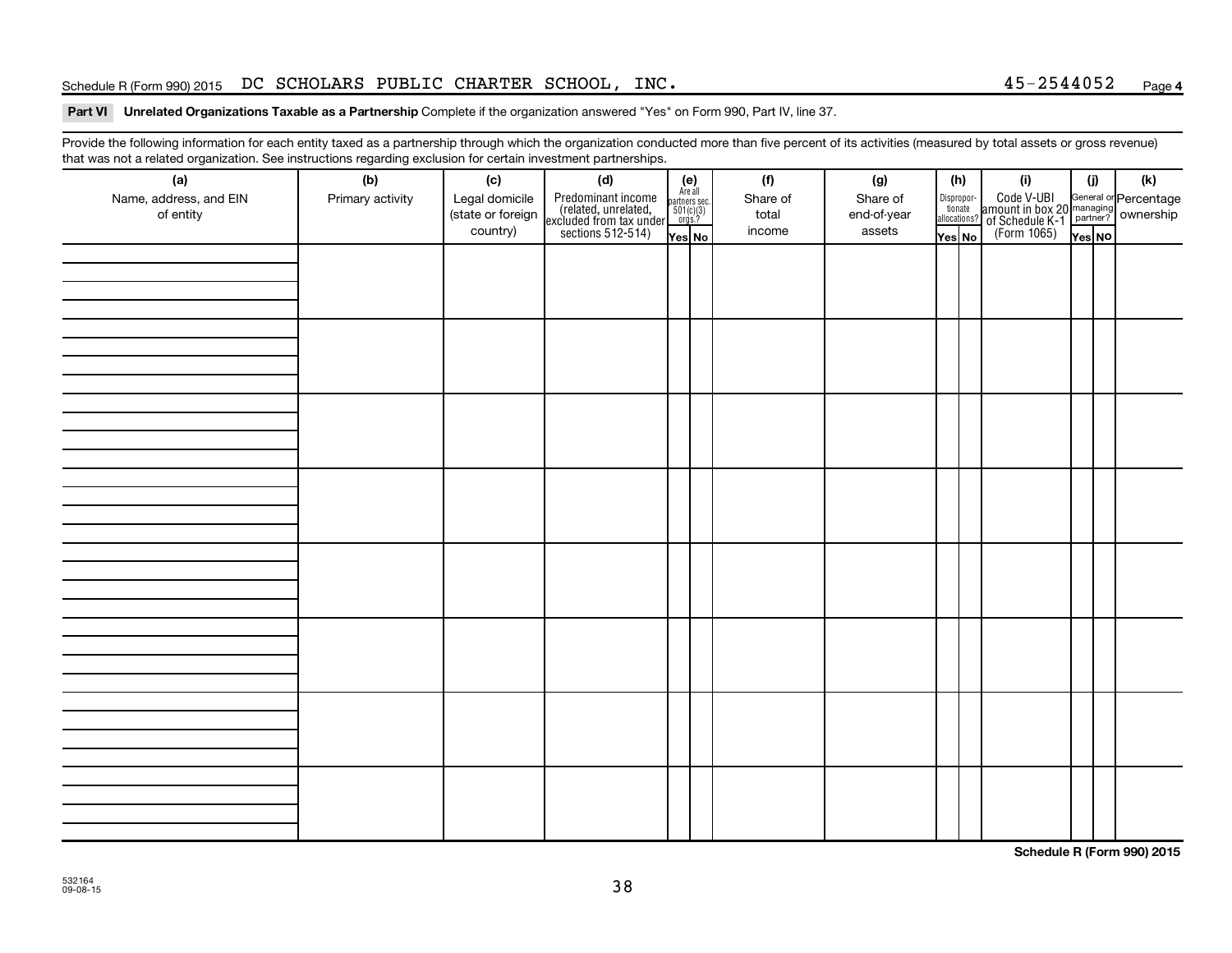| Schedule R (Form 990) 2015 |
|----------------------------|
|----------------------------|

# **Part VII Supplemental Information**

Provide additional information for responses to questions on Schedule R (see instructions).

| 532165 09-08-15       |                                       | Schedule R (Form 990) 2015 |
|-----------------------|---------------------------------------|----------------------------|
|                       | 39                                    |                            |
| 13470511 793927 30423 | 2015.05070 DC SCHOLARS PUBLIC CHARTER | 30423                      |